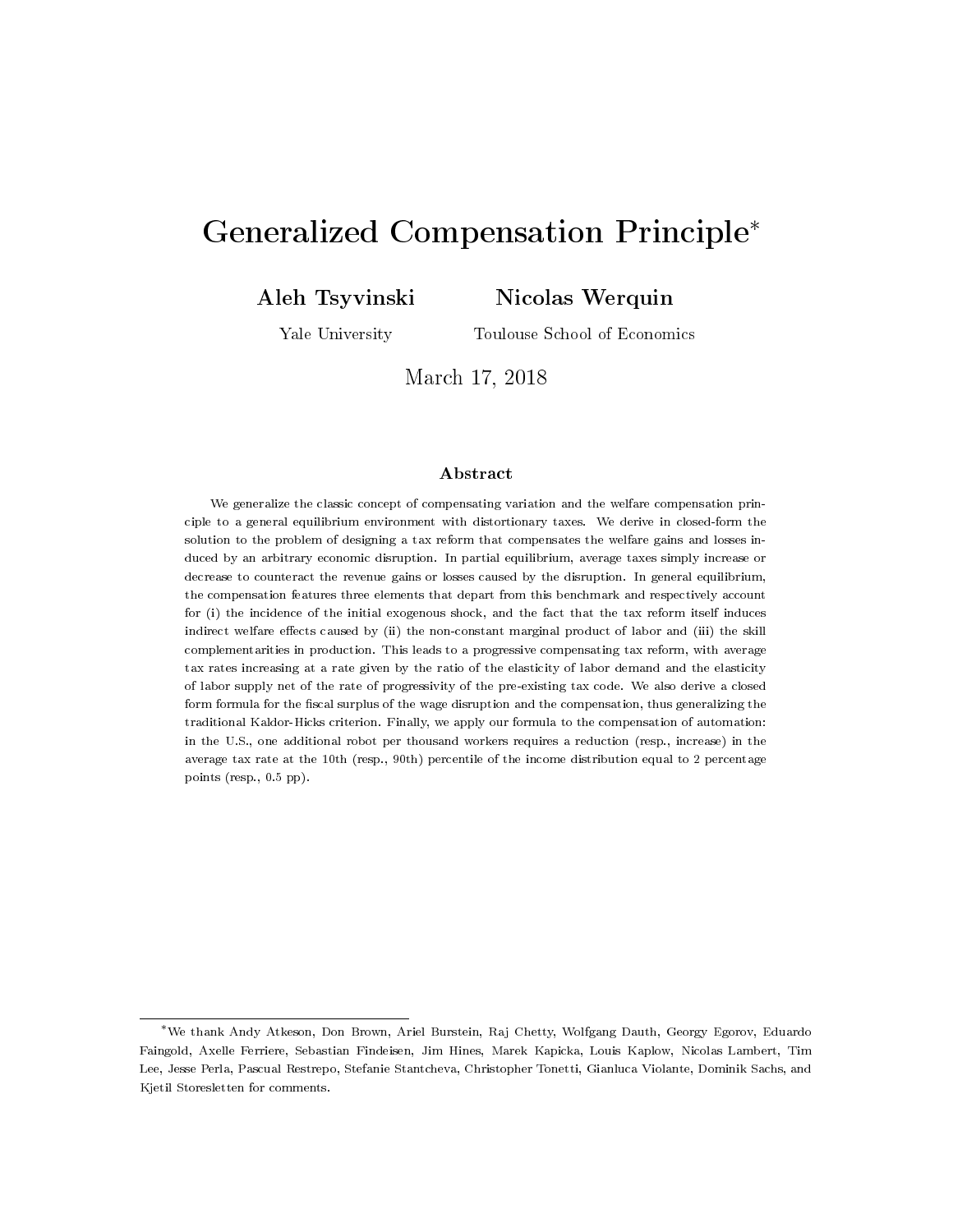## Introduction

In this paper we generalize the classic concept of compensating variation and the welfare compensation principle to a general equilibrium environment in which only distortionary taxes are available.

Consider a disruption in the economy, for example, an inflow of immigration or a change in technology, that impacts the distribution of workers' wages. This economic shock generally creates winners and losers, i.e., welfare gains for some individuals and welfare losses for others. The welfare compensation problem consists of designing a reform of the tax-and-transfer system that offsets these losses by redistributing the gains of the winners. The traditional public finance literature [\(Kaldor](#page-37-0) [\[1939\]](#page-37-0), [Hicks](#page-37-1) [\[1939,](#page-37-1) [1940\]](#page-37-2)) gives a straightforward answer to the welfare compensation problem. In an economy where type-dependent lump-sum taxes are available, the tax reform that redistributes the welfare gains and losses from the economic shock simply consists of raising (resp., lowering) in a lump-sum way the tax liability of agents whose welfare increases (resp., decreases) from the disruption, up to the point where everyone is exactly as well off as before the change. This standard Kaldor-Hicks approach is flawed, however. First, because of asymmetric information, the only tax instrument at the disposal of the government, the income tax, is distortionary [\(Mirrlees](#page-38-0) [\[1971\]](#page-38-0)), so that agents' labor supplies adjust in response to the tax change. Second, we argue that it is important to design the tax reform in an environment that explicitly accounts for the fact that wages are endogenously determined in general equilibrium.

Consider for example an immigration inflow, i.e., an exogenous (relative) increase in the total labor supply of a given skill. This disruption lowers the wage of agents with the same skill because the marginal product of labor is decreasing and raises the wage of those whose skills are complementary in production. In this situation, therefore, it is clear that immigration flows have non-trivial welfare consequences only because of the general equilibrium forces. Similarly, the impact of automation on inequality can be understood as a race between education and technology,<sup>[1](#page-0-0)</sup> whereby movements in relative wages are driven by the changes in the relative supply and demand of skills. Now suppose that the government implements a tax reform that aims at compensating the welfare of agents whose wage is adversely impacted by the disruption. Since the only available policy tools are distortionary taxes, such a reform

 $\frac{1}{1}$ See, e.g., [Katz and Murphy](#page-37-3) [\[1992\]](#page-37-3), [Goldin and Katz](#page-37-4) [\[2009\]](#page-37-4).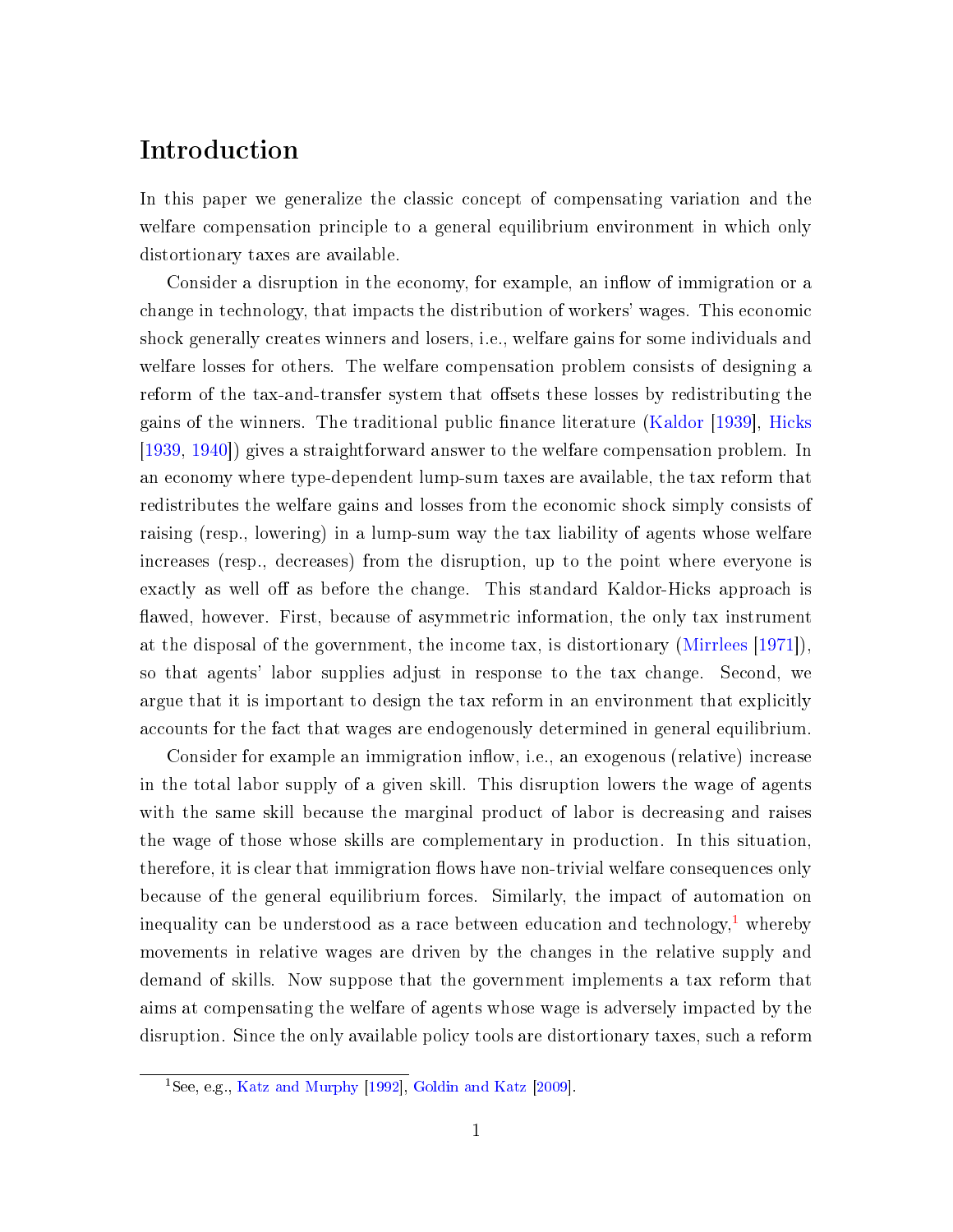affects the agents' labor supply choices. By the same general equilibrium forces as we just described, these labor supply adjustments impact in turn individuals' wages, and hence their utility. These welfare implications need to be themselves compensated using the distortionary tax code, leading to an a priori complex fixed point problem.

We start by analyzing the welfare compensation problem in a partial equilibrium environment where wages are exogenous. We show that the design of the compensating tax reform which brings every agent's utility back to its pre-disruption level is simple, even when only distortionary taxes are available. The key insight here is that individual utility is only affected by the *average* tax rates of the reform  $-$  that is, the changes in marginal tax rates do not impact welfare. This follows from an envelope theorem argument: the marginal tax rate that the individual faces affects his indirect utility only through his optimal labor supply decision, so that the corresponding welfare effect is second-order. As a consequence, it is straightforward to show (Proposition [1\)](#page-13-0) that a suitably designed adjustment in the average tax rate  $$ namely, one that exactly cancels out the income gain or loss caused by the exogenous  $disruption - is sufficient to achieve welfare compensation.$ 

The analysis becomes significantly more complicated when distortionary taxes are coupled with the general equilibrium considerations. In this case, despite the envelope theorem, the endogenous changes in labor supply do matter for welfare, through their impact on wages that result from the decreasing returns and the complementarities in production. Therefore, in general equilibrium, because of the labor supply responses it generates, the *marginal* rates of the tax reform affect directly the agent's utility, even conditional on the *average* tax rate change. In other words, to determine the compensating tax reform, we need to simultaneously solve for the average and the marginal tax rate functions. This is the key difference with the partial equilibrium environment and the main technical challenge of our paper.

The main result of our paper is Theorem [1](#page-30-0) that gives a closed-form solution and thus provides the complete analytical characterization of the compensating tax reform in response to any wage disruption in general equilibrium. This formula is valid for marginal wage disruptions; that is, our tax reform compensates the first-order effects on welfare caused by this shock. Corollary [2](#page-50-0) also derives a closed-form formula for the fiscal surplus of the wage disruption and its compensation, i.e. the impact on government budget of the disruption and its associated compensation, which generalizes the traditional Kaldor-Hicks criterion and provides a simple test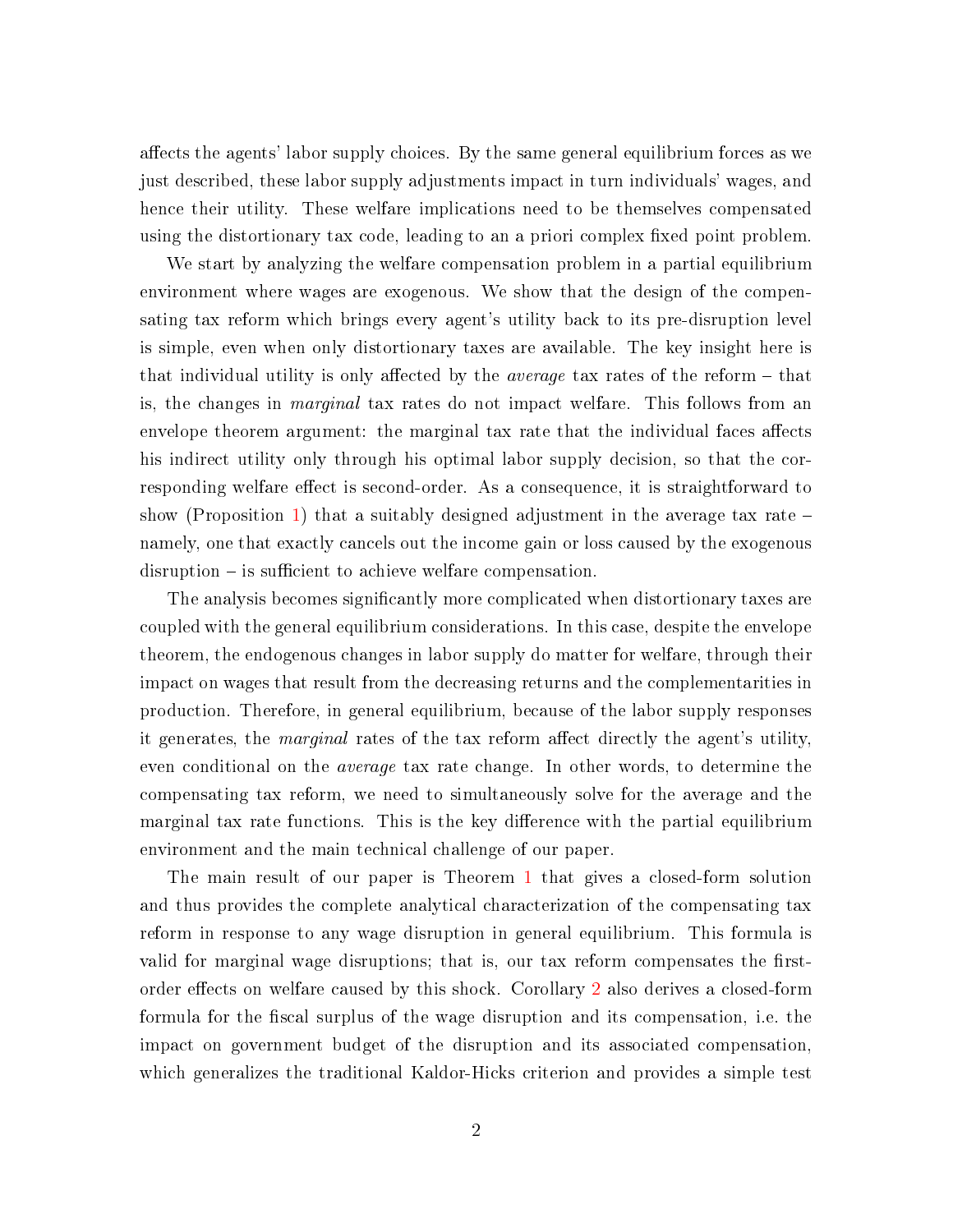to determine whether economic shocks or policies are beneficial, in the sense that offseting their associated individual welfare gains and losses using only distortionary tax instruments is budget-feasible.

For ease of exposition, our theoretical analysis proceeds in two steps. We first analyze a simplified version of our model in Section [1,](#page-6-0) in which we make a number of assumptions ensuring that all of the relevant elasticity variables are constant. Specifically, we assume there that the utility function is quasilinear with isoelastic disutility of labor, that there are no labor force participation decisions, that the production function has a constant elasticity of substitution (CES) over labor inputs, and that the tax schedule in the initial (undisrupted) economy has a constant rate of progressivity. These functional-form assumptions allow us to derive in the simplest possible way the welfare compensating tax reform and analyze its economic implications. Second, in Section [2,](#page-23-0) we relax all of these assumptions: we allow for general individual-specific preferences with income effects, intensive (hours) and extensive (participation) labor supply decisions, a general production function over the labor inputs of all skills and capital, and an arbitrarily non-linear initial tax schedule. We derive a closed-form solution to the compensation problem in this environment that directly generalizes that obtained in the simpler framework.

Our theoretical analysis shows that there are three key elements, all given in closed-form, in the formula for the welfare compensating tax reform that depart from the simple partial equilibrium policy. First, the modified wage disruption variable properly defines the relevant disruption that needs to be compensated  $-$  namely, one that accounts for all of the labor demand spillovers induced by the initial shock.

Second, the progressivity variable accounts for the fact that a reform of the marginal tax rate of an agent distorts his labor supply, which in general equilibrium affects his wage because the marginal product of labor is decreasing. Therefore, the compensation needs to be designed in such a way that the welfare effects caused indirectly by the marginal tax rates of the reform counteract those induced by the average tax rates. This naturally leads to a differential equation for the compensation, and hence exponentially decreasing or increasing income tax rates. This implies, in response to a positive (resp., negative) disruption of a given wage, a progressive (resp., regressive) tax reform on incomes below that of the disrupted agent. The rate of progressivity is determined by the ratio of the labor supply and labor demand elasticities, net of the rate of progressivity of the initial tax code.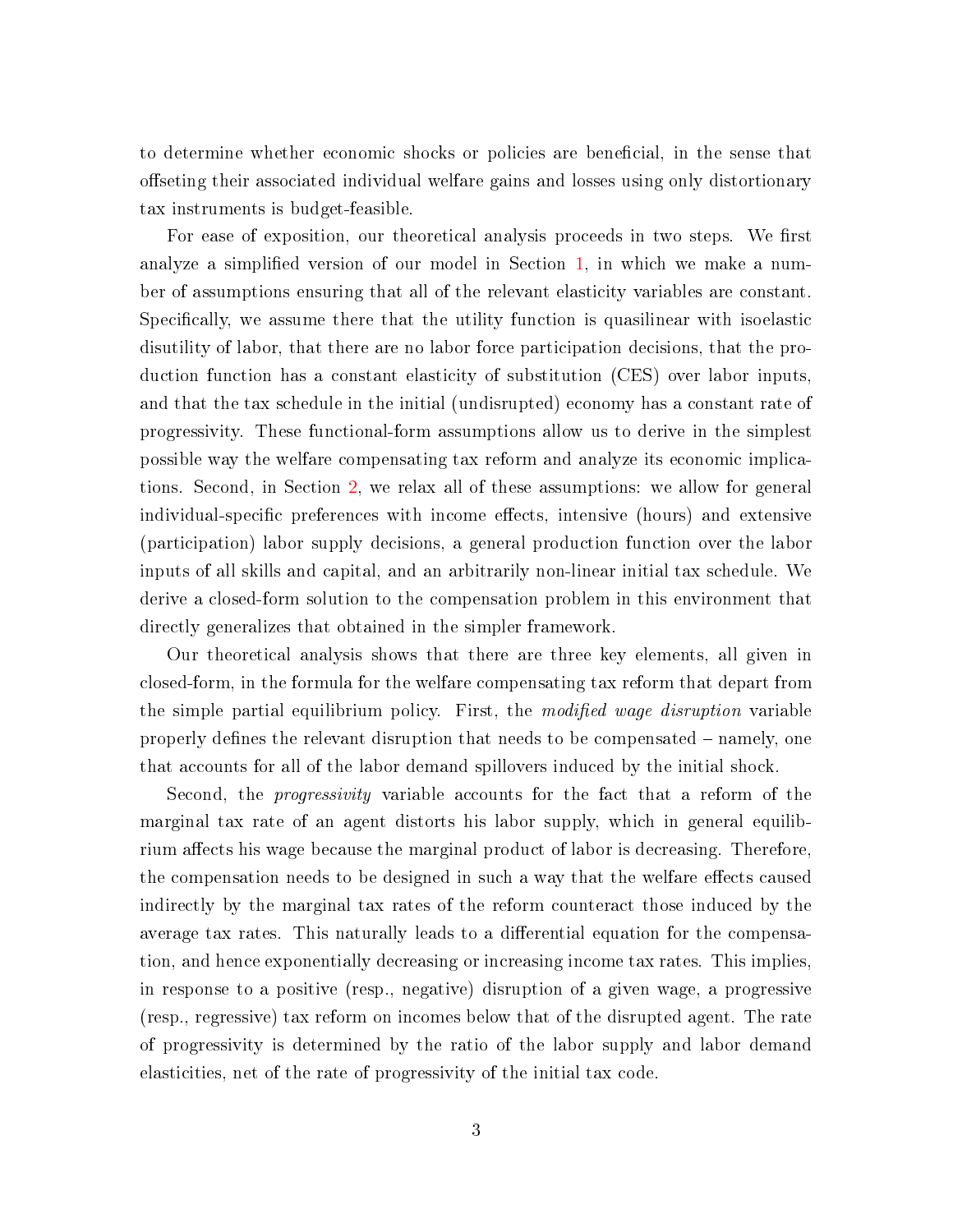Third, the compensation-of-compensation variable accounts for the fact that a lower marginal tax rate at a given income, by distorting labor supply, also affects the entire wage distribution because of the cross-wage effects originating from the skill complementarities in production. The welfare impact of this indirect wage adjustments needs to be itself compensated using the tax schedule. However, the marginal tax rates of this second round of compensation generate in turn further wage and welfare changes for all of the agents, and so on. This leads to an a priori complex sequence of compensations – formally represented by an integro-differential equation. We show that we can generally solve this fixed point problem in closed-form by defining inductively a sequence of functions that each capture a given round of iterated compensation. Remarkably, if the production function is CES, we show that each round of iterated compensation is a constant fraction of the previous one. In this case, compensating the welfare gains and losses resulting from the skill complementarities in production simply requires a uniform shift of the marginal tax rates in addition to the progressive reform derived in the absence of cross-wage effects.

We finally propose in Section  $3$  a concrete application of our theory in the context of the robotization of the U.S. and the German economies between 1990 and 2007. We use [Acemoglu and Restrepo](#page-36-0) [\[2017\]](#page-36-0)'s data for the U.S., and Dauth et al (2017) data for Germany, which give the estimated impact of an additional robot per one thousand workers on the wages of different skills – roughly the amount of automation observed in the U.S. between these dates. The closed-form solution that we derive allows to immediately determine quantitatively the compensating reform. We find that in the U.S., an additional robot per thousand workers requires a progressive tax reform, where the tax payment of agents at the  $10^{th}$  (resp.,  $90^{th}$ ) percentile of the wage distribution decreases (resp., increases) by 110% of their income loss (resp., 125% of their income gain) from the disruption. This represents a 2 percentage point decrease (resp., a 0.5 pp increase) in their average tax rate, and generates a positive \$16 budget surplus for the government. In Germany, workers at the  $10^{th}$  percentile should have their tax bill reduced by 310% of their income loss, while those at the  $90<sup>th</sup>$  percentile should have theirs reduced by 150% of their income loss.

**Related literature.** We now briefly describe the relationship to the literature. First, [Kaplow](#page-37-5) [\[2012,](#page-37-5) [2004\]](#page-37-6) and [Hendren](#page-37-7) [\[2014\]](#page-37-7) generalize the Kaldor-Hicks principle in the partial equilibrium setting. Our results in Section [1.4](#page-11-0) build on their work. [Kaplow](#page-37-8)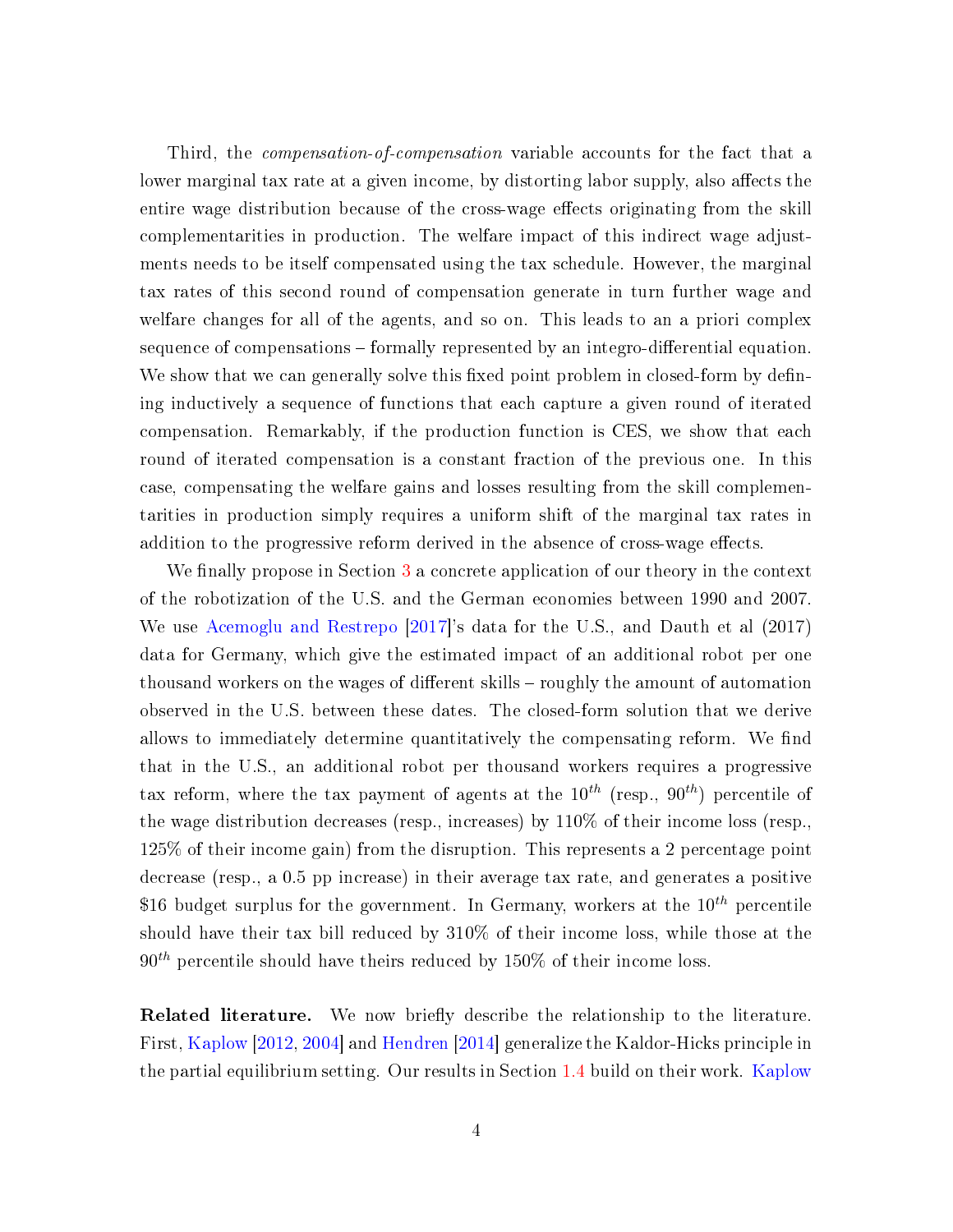[\[2011\]](#page-37-8) comprehensively discusses and illustrates the advantages of the compensation, or "distribution-neutral implementation" approach for the field of taxation over the traditional optimal tax approach. In Proposition [1,](#page-13-0) as in their work, we construct a tax reform that compensates to a first-order the individual welfare gains and losses from a disruption and evaluate the consequences of this compensation on government revenue in partial equilibrium. Our main contribution is the analysis of the general equilibrium environment, where a disruption to the wage of an agent and a tax reform also directly impact the welfare of other individuals.

Second, and most closely related to our general equilibrium framework, [Itskhoki](#page-37-9) [\[2008\]](#page-37-9) and [Antras, de Gortari, and Itskhoki](#page-36-1) [\[2016\]](#page-36-1) study compensating tax reforms and the welfare implications of trade liberalization in a general-equilibrium setting within a class of distortionary taxes. [Itskhoki](#page-37-9) [\[2008\]](#page-37-9) solves for optimal redistribution in a closed and open economy following trade liberalization within a class of distortionary taxes. [Antras, de Gortari, and Itskhoki](#page-36-1) [\[2016\]](#page-36-1) solve for the welfare and inequality correction following trade liberalization, restricting taxes (as well as tax reforms) to be of the CRP form [\(Bénabou](#page-36-2) [\[2002\]](#page-36-2), [Heathcote, Storesletten, and Violante](#page-37-10) [\[2016\]](#page-37-10)) and the production function to be CES. While we do not consider a sophisticated model of trade, we solve the compensation problem allowing for both general nonlinear tax schedules and tax reforms, and a general production function. More broadly, our model is within the class of Mirrleesean economies in general equilibrium. [Stiglitz](#page-39-0) [\[1982a\]](#page-39-0), [Rothschild and Scheuer](#page-38-1) [\[2013,](#page-38-1) [2014,](#page-38-2) [2016\]](#page-38-3), [Ales, Kurnaz, and Sleet](#page-36-3) [\[2015a,](#page-36-3)[b\]](#page-36-4), [Scheuer and Werning](#page-39-1) [\[2016\]](#page-39-1), [Sachs, Tsyvinski, and Werquin](#page-38-4) [\[2016\]](#page-38-4) study optimal taxes in this environment; we discuss in Appendix  $A.6$  the benefits of the compensation principle over the standard optimal taxation approach.

Third, our application to automation relies on the results of [Acemoglu and Re](#page-36-0)[strepo](#page-36-0) [\[2017\]](#page-36-0) (for the U.S.) and [Dauth, Findeisen, Südekum, and Woessner](#page-36-5) [\[2017\]](#page-36-5) (for Germany), who estimate the impact of robots on the wage distribution. [Ales,](#page-36-3) [Kurnaz, and Sleet](#page-36-3) [\[2015a\]](#page-36-3) study optimal taxes in response to technical change in general equilibrium; they do not address the compensation problem, which is our main contribution and leads to different economic insights, as well as a potentially simpler implementation in practice (since it is known in closed-form).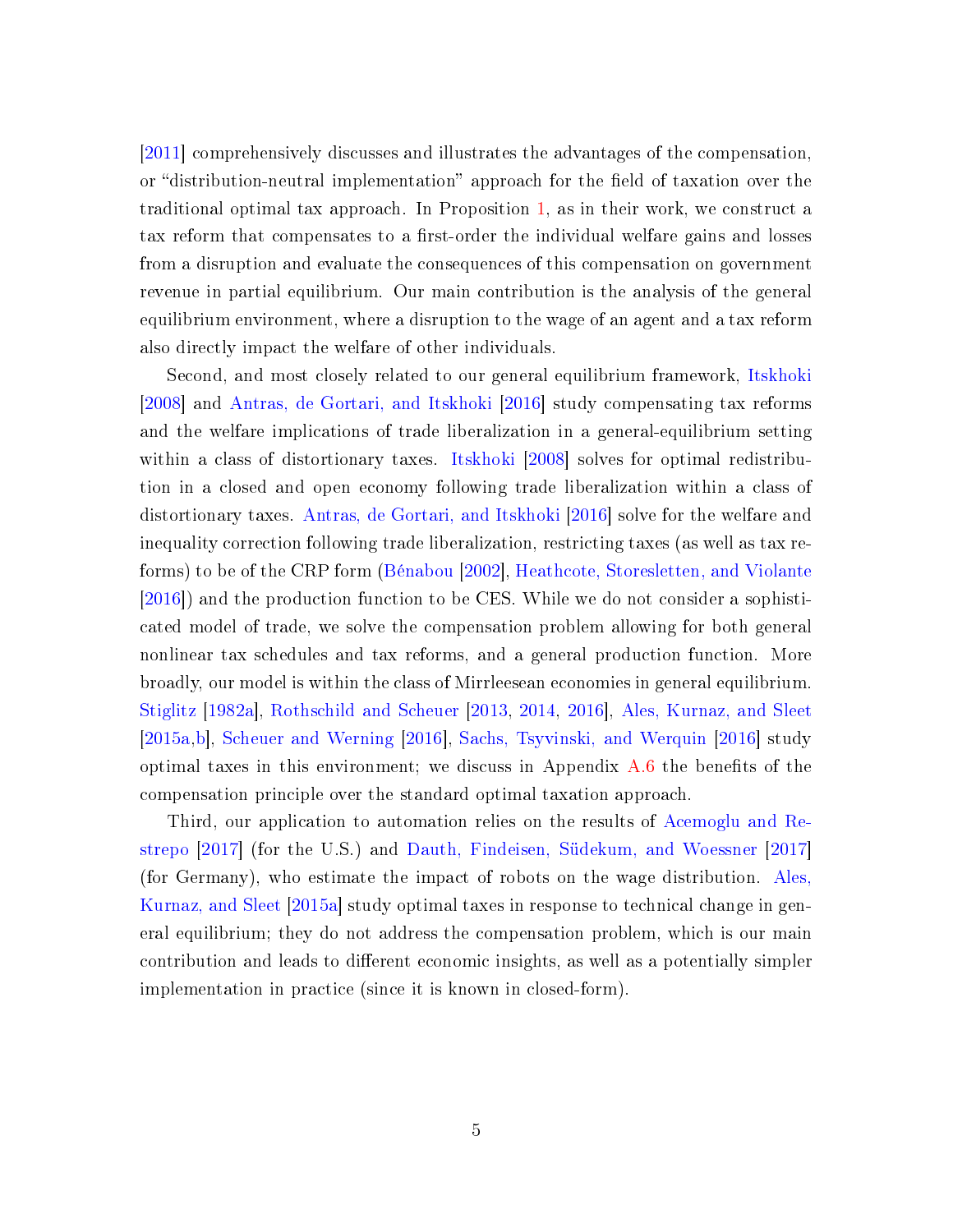## <span id="page-6-0"></span>1 A Simple Model

We start by presenting a very simple version of our general framework, which allows us to derive most transparently our main result namely, a closed-form formula for the tax reform that offsets the welfare gains and losses of an arbitrary disruption of the wage distribution in general equilibrium. Specifically, we make in this section the following assumptions: (i) the utility function is quasilinear with an isoelastic disutility of labor effort, and is the same for all agents; (ii) labor supply is chosen on the intensive margin only, i.e., there are no participation decisions; (iii) the production function has a constant elasticity of substitution (CES) over the labor inputs of all skill types, and there is no capital input; (iv) the labor income tax schedule in the initial (undisrupted) economy has a constant rate of progressivity (CRP). Note, however, that we allow tax reforms to be arbitrary nonlinear functions of labor income. The goal of these assumptions is to ensure that the relevant behavioral and price elasticities are constant.<sup>[2](#page-0-0)</sup> We relax them and solve the fully general model in Section [2.](#page-23-0)

#### <span id="page-6-1"></span>1.1 Initial equilibrium

There is a continuum of measure one of individuals indexed by  $i \in [0,1]$ . In this section, we assume for simplicity that all agents have quasilinear preferences over consumption c and labor supply l with isoelastic disutility of effort:  $u(c, l) = c - \frac{l^{1 + \frac{1}{e}}}{1 + \frac{1}{e}}$ . Agent *i* earns a wage  $w_i \in \mathbb{R}_+$  which he takes as given. He chooses his labor supply  $l_i$  and earns pre-tax labor income  $y_i = w_i l_i$ . He pays a tax  $T(y_i)$  on labor income, where the non-linear tax schedule  $T : \mathbb{R}_+ \to \mathbb{R}$  is twice continuously differentiable. Agent *i* maximizes his utility subject to the budget constraint  $c = w_i l - T(w_i l)$ . The agent's indirect utility is given by

$$
U_i = w_i l_i - T(w_i l_i) - \frac{l_i^{1 + \frac{1}{e}}}{1 + \frac{1}{e}}, \tag{1}
$$

<sup>&</sup>lt;sup>2</sup>Specifically, Assumptions (i) and (ii) imply that the agents' elasticities of labor supply with respect to the marginal tax rate are constant, and that the income effects and the elasticities of participation are equal to zero. Assumption (iii) implies that the elasticities of labor demand with respect to the wage are constant, as well as the cross-wage elasticities with respect to the labor supply of a given skill, that is, an agent's labor supply has the same percentage impact on the wage of all other workers. Assumption (iv) ensures that the labor supply elasticities with respect to the wage, as well as the indirect adjustments of labor supply due to the agents' endogenous movements along the nonlinear tax schedule, are constant.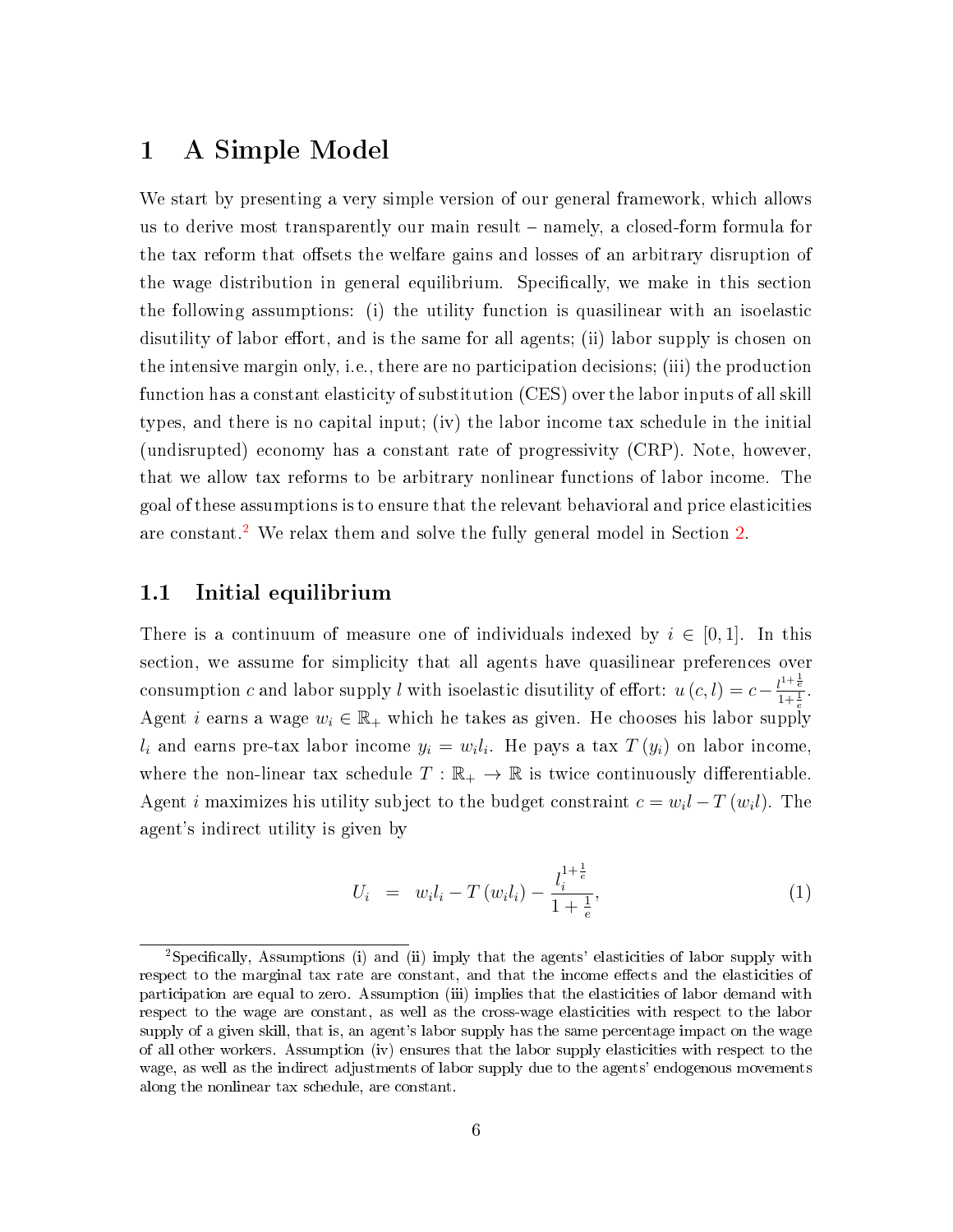where his labor supply  $l_i$  is characterized by the first-order condition

<span id="page-7-0"></span>
$$
l_i = [(1 - T'(w_i l_i)) w_i]^e.
$$
 (2)

We denote by  $w \equiv \{w_i\}_{i \in [0,1]}, l \equiv \{l_i\}_{i \in [0,1]}, U \equiv \{U_i\}_{i \in [0,1]}$  and  $L \equiv \{L_i\}_{i \in [0,1]}$  the distributions of individual wages, labor supplies, indirect utilities and aggregate labor supplies in the initial economy with tax schedule  $T$ . Without loss of generality, we can order agents so that wages  $w_i$  are increasing in the index i, given the initial tax schedule T. Hence the agent's skill type  $i$  can be interpreted as his percentile in the wage distribution in the initial (undisrupted) economy.<sup>[3](#page-0-0)</sup>

There is a continuum of mass one of identical firms that produce output using the aggregate labor supply<sup>[4](#page-0-0)</sup>  $L_i$  of each type  $i \in [0, 1]$ . In this section, we assume for simplicity that the aggregate production function has a CES functional form:

<span id="page-7-1"></span>
$$
\mathscr{F}(\lbrace L_i \rbrace_{i \in [0,1]}) = \left[ \int_0^1 \theta_i L_i^{1 - \frac{1}{\varepsilon^D}} di \right]^{\frac{\varepsilon^D}{\varepsilon^D - 1}}, \tag{3}
$$

where  $\theta_i > 0$  for all i. The parameter  $\varepsilon^D > 0$  is the constant elasticity of substitution between any two labor inputs. If  $\varepsilon^D \to \infty$ , the environment converges to the partial equilibrium model where wages are exogenous and given by  $w_i = \theta_i$  for all  $i$ <sup>[5](#page-0-0)</sup>. In equilibrium, firms earn no profits, and the wage  $w_i$  is equal to the marginal product of type-i labor:

$$
w_i = \mathscr{F}'_i(\boldsymbol{L}) = \theta_i \left( \frac{\bar{Y}}{L_i} \right)^{1/\varepsilon^D}, \qquad (4)
$$

where  $\mathscr{F}'_i \equiv \partial \mathscr{F}/\partial L_i$  denotes the partial derivative of  $\mathscr{F}$  with respect to its i<sup>th</sup> variable  $L_i$  and  $\bar{Y} \equiv \mathscr{F}(L)$  is the average income in the economy.

<sup>&</sup>lt;sup>3</sup>Using [\(2\)](#page-7-0) and [\(5\)](#page-8-0), it is then easy to show that incomes  $y_i = w_i l_i$  are then strictly increasing in skills  $i$ , so that there are one-to-one maps between skills, wages and incomes in the initial equilibrium. Importantly, we do not require that the tax reforms we consider keep this monotonicity property. We assume that incomes y belong to a compact interval  $[y, \bar{y}] \subset \mathbb{R}_+$  and have a continuous density  $f_Y(\cdot)$ .

<sup>&</sup>lt;sup>4</sup>Since the distribution of agents on [0,1] is uniform, we have  $L_i = l_i$  in equilibrium. Note, however, that each individual agent is atomistic within his skill group, so that his wage changes only if all individuals with the same skill adjust their labor supply (e.g., in response to a tax change). In particular, each agent takes his wage as given and independent of his own choices.

<sup>&</sup>lt;sup>5</sup>If  $\varepsilon^D = 1$  (resp.,  $\varepsilon^D \to 0$ ), the production function is Cobb-Douglas (resp., Leontieff). Labor inputs are gross substitutes (resp., gross complements) if  $\varepsilon^D > 1$  (resp.,  $\varepsilon^D < 1$ ).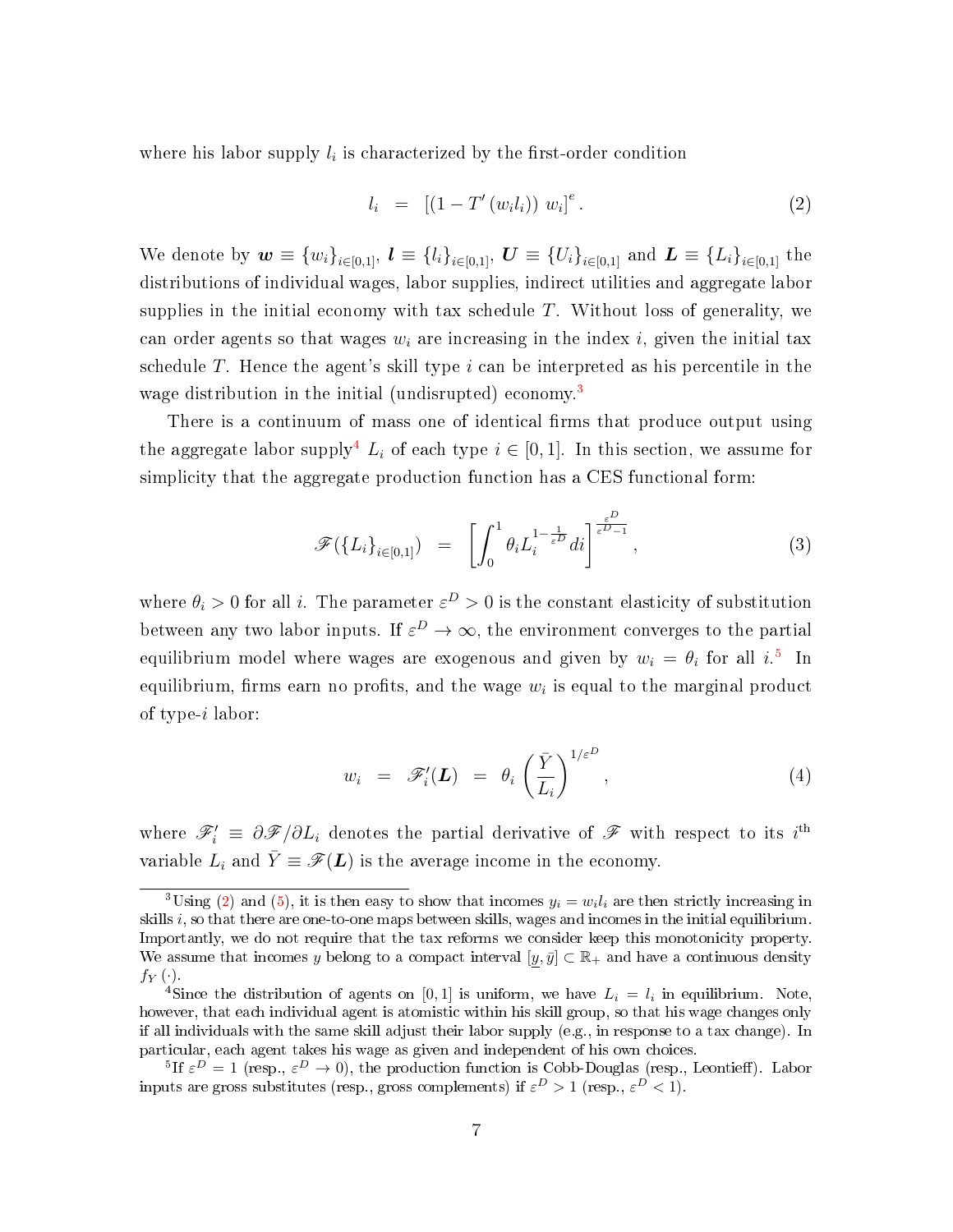The government levies taxes on labor income. In this section, we assume for simplicity that in the initial equilibrium, i.e. before the disruption occurs, the tax schedule has a CRP functional form:[6](#page-0-0)

<span id="page-8-0"></span>
$$
T(y) = y - \frac{1 - \tau}{1 - p} y^{1 - p}, \tag{5}
$$

with  $p \in (-\infty, 1)$  and  $\tau \in \mathbb{R}$ . The parameter p is the constant rate of progressivity of the tax schedule, defined as (minus) the elasticity of the retention rate  $(1-T'(y))$ with respect to gross income y. In particular, if  $p = 0$  (resp.,  $p > 0$ ,  $p < 0$ ) the initial tax schedule is linear (resp., progressive, regressive). Importantly, we allow the government to implement arbitrarily nonlinear reforms (i.e., not necessarily in the CRP class) in response to a given wage disruption.

#### <span id="page-8-1"></span>1.2 Wage disruptions and the welfare compensation problem

In this section we start by defining a disruption of the economy's initial equilibrium, and then formally set up the welfare compensation problem. A disruption can be caused by various exogenous shocks: e.g., a perturbation of the production function  $\mathscr F$  (due to, say, technological change) or of the distribution of aggregate labor supplies  $\boldsymbol{L} = \{L_j\}_{j \in [0,1]}$  (due to, say, immigration flows).<sup>[7](#page-0-0)</sup> Suppose that this shock affects the wage distribution  $w$  by  $\mu \hat{w}^E = {\mu \hat{w}_i^E}_{i \in [0,1]}$  for some  $\mu > 0$ , so that the wage of agent  $i \in [0,1]$  changes from  $w_i$  to  $w_i + \mu \hat{w}_i^E$ . The disruptions we consider are continuous maps  $i \mapsto \mu \hat{w}_i^E$  on [0, 1], and without loss of generality we normalize  $\|\hat{\bm{w}}^E\| \, \equiv \, \max_{i \in [0,1]} |\hat{w}_i^E| \, = \, 1.$  The function  $\hat{\bm{w}}^E$  thus defines the *direction* of the wage disruption, while the scalar  $\mu$  represents its size.

**Definition 1. (Wage disruption.)** Consider an exogenous shock  $(\hat{\mathscr{F}}^E, \hat{\bm{L}}^E)$  to the economy's production function  $\mathscr F$  and the initial equilibrium distribution of aggregate labor supplies **L**. We define the wage disruption  $\mu \hat{\boldsymbol{w}}^E$ , with  $\|\hat{\boldsymbol{w}}^E\| = 1$  and  $\mu > 0$ , by the change in the wage distribution  $\boldsymbol{w}$  caused by these shocks, keeping individual labor supplies fixed: for all  $i \in [0,1]$ ,  $\mu \hat{w}_i^E = \tilde{\mathscr{F}}'_i(\{L_j + \hat{L}_j^E\}_{j \in [0,1]}) - \mathscr{F}'_i(\{L_j\}_{j \in [0,1]}),$ where  $\tilde{\mathscr{F}} \equiv \mathscr{F} + \hat{\mathscr{F}}^E$ 

 $\overline{6}$ See, e.g., [Bénabou](#page-36-2) [\[2002\]](#page-36-2), [Heathcote, Storesletten, and Violante](#page-37-10) [\[2016\]](#page-37-10).

<sup>&</sup>lt;sup>7</sup>In Section [2,](#page-23-0) where capital is an input in production, a disruption can also be caused by an exogenous change in the aggregate capital stock.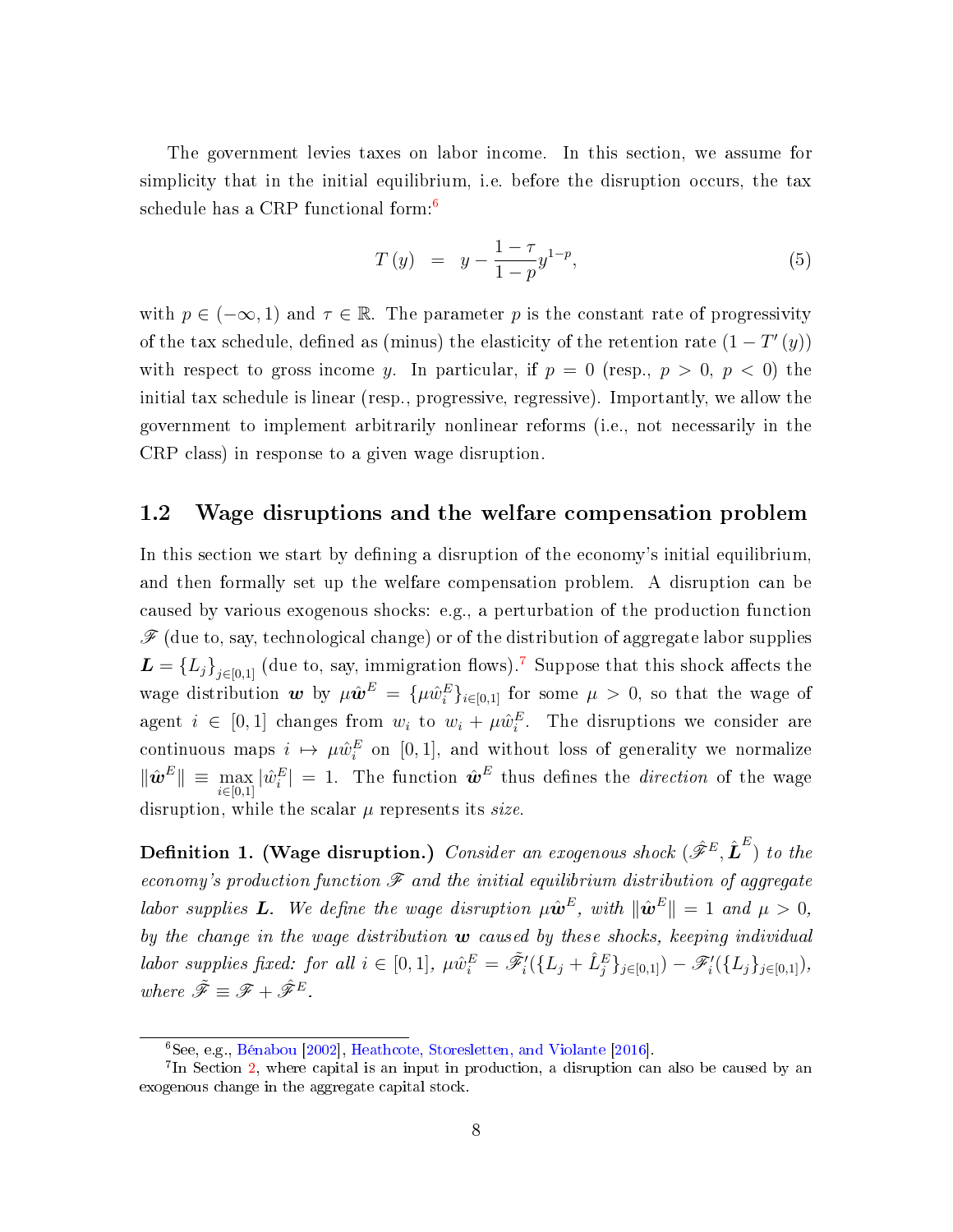The government can implement an arbitrarily nonlinear tax reform  $\mu \hat{T}(\cdot)$  of the tax schedule,<sup>[8](#page-0-0)</sup> so that the statutory tax payment at income level y changes from  $T\left(y\right)$ to  $T(y) + \mu \hat{T}(y)$ .

In response to a wage disruption  $\mu \hat{\bm{w}}^E$  and a tax reform  $\mu \hat{T}$ , individuals optimally adjust their labor supply. In general equilibrium, this further impacts their wage, which in turn alters their labor supply decisions, and so on. We denote by  $\mu \hat{w}_i$  and  $\mu \hat{l}_i$  the total endogenous changes in individual i's wage and labor supply following the perturbation  $(\mu \hat{\bm{w}}^E, \mu \hat{T})$ . That is, the wage and labor supply of an agent with skill  $i$  in the equilibrium of the disrupted economy are respectively equal to  $\tilde{w}_i = w_i + \mu \hat{w}_i^E + \mu \hat{w}_i$ and  $\tilde{l}_i = l_i + \mu \hat{l}_i$ . We denote by  $\tilde{U}_i = U_i + \mu \hat{U}_i$  the resulting indirect utility of agent  $i$  in the new equilibrium. Formally, the agent's welfare in the disrupted economy is given by

<span id="page-9-0"></span>
$$
\tilde{U}_i = \tilde{w}_i \tilde{l}_i - T(\tilde{w}_i \tilde{l}_i) - \mu \hat{T}(\tilde{w}_i \tilde{l}_i) - \frac{\tilde{l}_i^{1 + \frac{1}{e}}}{1 + \frac{1}{e}},\tag{6}
$$

where  $(\tilde{w}_i, \tilde{l}_i)$  are defined by the perturbed first-order condition

<span id="page-9-1"></span>
$$
\tilde{l}_i = \left[ \left( 1 - T'(\tilde{w}_i \tilde{l}_i) - \mu \hat{T}'(\tilde{w}_i \tilde{l}_i) \right) \tilde{w}_i \right]^e, \tag{7}
$$

and the perturbed wage equation

<span id="page-9-2"></span>
$$
\tilde{w}_i = \tilde{\mathscr{F}}'_i(\{\tilde{L}_j\}_{j \in [0,1]}). \tag{8}
$$

with  $\tilde{L}_j \equiv L_j + \hat{L}_j^E + \mu \hat{l}_j$ .

A wage disruption  $\mu \hat{\bm{w}}^E$  generally creates winners and losers, i.e., welfare gains for some individuals and welfare losses for others. The welfare compensation problem consists of designing a reform  $\hat{T}$  of the existing tax code that offsets these losses by redistributing the income gains of the winners. Such a tax reform must be designed

 ${}^{8}$ In Section [1.5](#page-13-1) we assume that the tax reforms  $\hat{T}$  that the government can implement are continuously differentiable, bounded, with bounded first derivative. This defines a Banach space on which the norm of a function  $\hat{T}$  is given by  $\|\hat{T}\| = \text{sup}$  $y\in\bar{\mathbb{R}}_+$  $|\hat{T}(y)| + \sup$  $y\in\bar{\mathbb{R}_+}$  $|\hat{T}'(y)|$ . Note that we do not

impose  $\|\hat{T}\|=1$ , so that the normalization of the tax reform by the same scalar  $\mu > 0$  as the wage disruption is without loss of generality. The same holds for the endogenous wage and labor supply adjustments  $\mu \hat{w}_i, \mu \hat{l}_i$  below.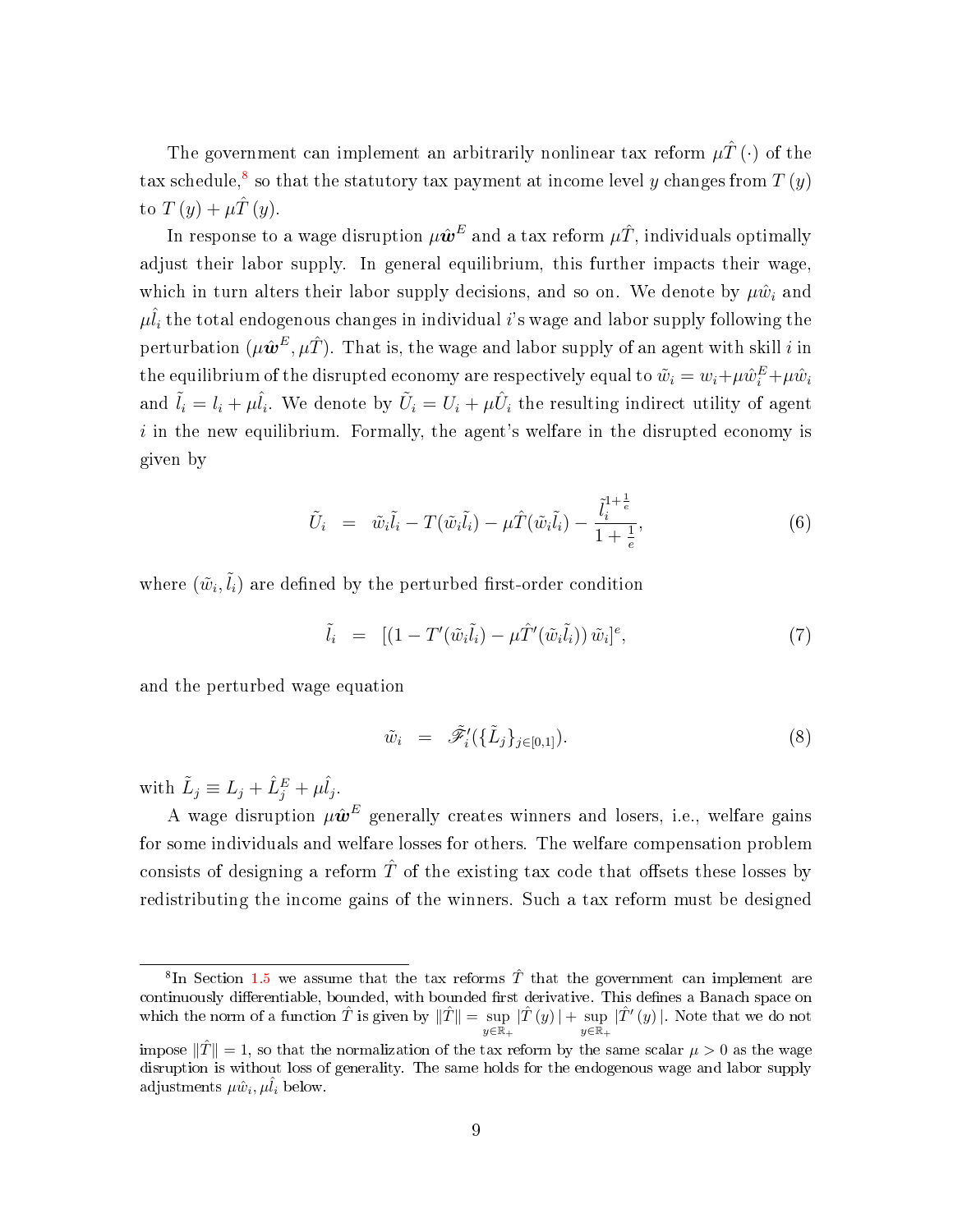such that each agent's compensating variation $^9$  $^9$   $\tilde{U}_i - U_i$  is equal to zero, taking into account the endogenous wage and labor supply responses that it induces.

**Definition 2.** (Welfare compensation problem.) A welfare compensating policy in response to a wage disruption  $\mu \hat{\bm{w}}^E$  is a tax reform  $\mu \hat{T}$  such that: (i) the utility  $\tilde{U}_i$  of each agent i after the disruption, defined in ([6\)](#page-9-0), and the tax reform satisfies  $\tilde{U}_i$  =  $U_i$ ; (ii) labor supply is chosen optimally, i.e. ([7\)](#page-9-1) holds; and (iii) the wage is equal to the marginal product of labor, i.e.  $(8)$  $(8)$  holds. Equation  $(41)$  $(41)$  in the Appendix defines the fiscal surplus, i.e., the change in government revenue induced by the wage disruption  $\mu \hat{\bm{w}}^E$  and the compensating tax reform  $\mu \hat{T}$ .

In what follows, we characterize analytically the solution to the welfare compensation problem for *marginal* wage disruptions, i.e., as  $\mu \to 0$ . Thus, our exercise consists of designing a tax reform  $\hat{T}$  that compensates the first-order welfare effects of a small wage disruption in the direction  $\hat{\bm{w}}^E.$ 

#### 1.3 Elasticity concepts

We first define the elasticities  $\varepsilon_i^{S,r}$  $s_i^{S,r}$  and  $\varepsilon_i^{S,w}$  $i_i^{s,w}$  of labor supply  $l_i$  with respect to the retention rate  $r_i \equiv 1 - T'(w_i l_i)$  and the wage  $w_i$  respectively, along the nonlinear budget constraint,  $as^{10}$  $as^{10}$  $as^{10}$ 

$$
\varepsilon_i^{S,r} \equiv \frac{\partial \ln l_i}{\partial \ln r_i} = \frac{e}{1 + pe}, \quad \text{and} \quad \varepsilon_i^{S,w} \equiv \frac{\partial \ln l_i}{\partial \ln w_i} = \frac{(1 - p)e}{1 + pe}.
$$
 (9)

The (constant) labor supply elasticity  $\varepsilon^{S,r}$  differs from the structural parameter e as it takes into account that the initial labor supply response to a change in the retention rate impacts the marginal tax rate  $T'(w_i l_i)$  faced by the agent, if the initial tax schedule is nonlinear, by an amount equal to the rate of progressivity  $p$  of the nonlinear tax schedule; this in turn causes a further endogenous labor supply adjustment given by the elasticity e, leading to the correction term  $p \times e$  in the denominator of  $\varepsilon^{S,r}$ . Moreover, the elasticity with respect to the wage,  $\varepsilon^{S,w}$ , differs from that with respect

 $^{9}$ See, e.g., [Mas-Colell, Whinston, and Green](#page-38-5) [\[1995\]](#page-38-5), p. 82. Since the utility function is quasilinear. it is the monetary amount that an agent  $i$  would be willing to pay, after the wage disruption  $\mu\hat{\bm{w}}^E$ and the tax reform  $\mu \hat{T}$ , in order to be as well off as in the initial equilibrium. A positive (resp., negative) value implies that an individual  $i$  benefits (resp., loses) from these shocks.

<sup>&</sup>lt;sup>10</sup>The assumptions we made in Section [1.1](#page-6-1) ensure that the these elasticities are constant. This allows us to drop the subscripts i for the remainder of Section [1.](#page-6-0)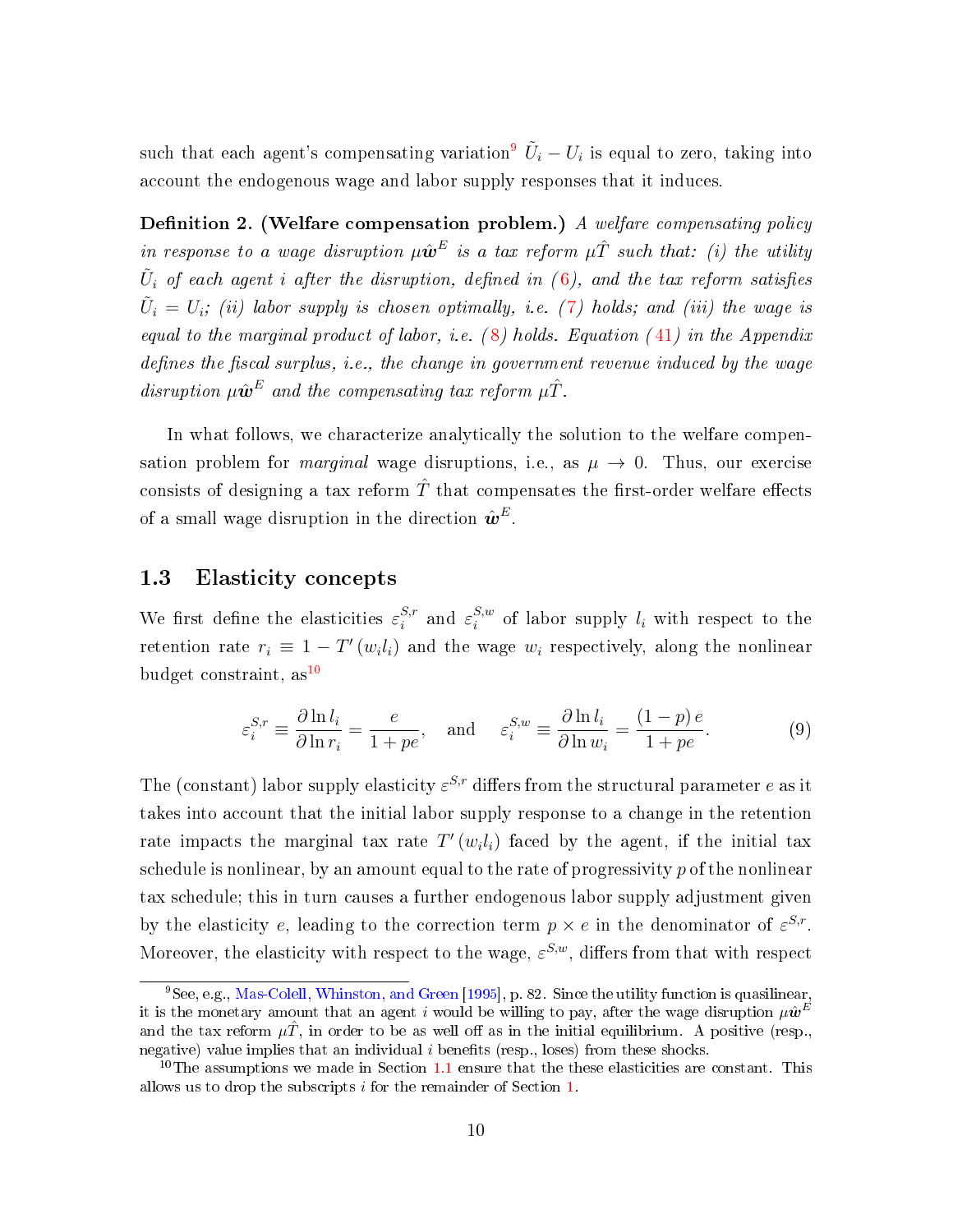to the retention rate,  $\varepsilon^{S,r}$ , because a change in the wage affects  $(1-T'(w_il_i))w_i$ , and hence labor supply, both directly as in the case of an exogenous perturbation in the retention rate, and indirectly through its effect on the marginal tax rate  $T'(w_i l_i)$ . The latter is accounted for by the correction  $(1-p)$  in the numerator of  $\varepsilon^{S,w}$ .

Second, we define the elasticities of wages  ${w_i}_{i\in{0,1}}$  with respect to the aggregate labor supply  $L_j$ . The labor supply of type  $j$  affects the wage of any other skill  $i\neq j$ because different skills are imperfect substitutes in production, and the wage of skill j because the marginal product of labor is decreasing. We define the corresponding structural cross-wage and own-wage elasticities  $\gamma_{i,j}$  and  $1/\varepsilon_j^D,$  respectively, by

<span id="page-11-1"></span>
$$
\gamma_{i,j} \equiv \frac{\partial \ln w_i}{\partial \ln L_j} = \frac{1}{\varepsilon_D} \frac{y_j}{\bar{Y}}, \quad \text{and} \quad \frac{1}{\varepsilon_j^D} \equiv -[\frac{\partial \ln w_j}{\partial \ln L_j} - \lim_{i \to j} \frac{\partial \ln w_i}{\partial \ln L_j}] = \frac{1}{\varepsilon^D} \tag{10}
$$

where both equalities are proved in the Appendix. The first expression shows that when the production function is CES, the cross-wage elasticity  $\gamma_{i,j} \equiv \frac{\partial \ln w_i}{\partial \ln L_i}$  $\frac{\partial \ln w_i}{\partial \ln L_j}$  does not depend on  $i$ , implying that a change in the labor supply of type  $j$  has the same percentage impact on the wage of every type  $i \neq j$ ; for the remainder of this section we thus simply denote  $\gamma_{i,j}$  by  $\gamma_j$ . The second expression constructs the own-wage elasticity  $1/\varepsilon_j^D$  , or equivalently the inverse of the partial-equilibrium elasticity of labor demand, by subtracting from  $\frac{\partial \ln w_j}{\partial \ln L_j}$  the complementarity  $\lim_{i \to j}$  $\partial \ln w_i$  $\frac{\partial \ln w_i}{\partial \ln L_j}$  between skill  $j$  and its neighboring skills  $i \approx j$ , thus capturing the impact of the labor effort  $L_j$  on the wage  $w_j$  arising purely from the fact that the marginal productivity of skill j is a decreasing function of the aggregate labor of its own type. With a CES production function with parameter  $\varepsilon^D$ , this elasticity is constant and equal to  $1/\varepsilon^D$ .

### <span id="page-11-0"></span>1.4 Compensation in Partial Equilibrium

In this section, we show that the solution to the compensation problem takes a simple form in partial equilibrium, even when when taxes are distortionary. Suppose that there is infinite substitutability between skills in production, i.e.,  $\varepsilon^D \to \infty$ . The production function thus reads  $\mathscr{F}(\boldsymbol{L}) = \int_0^1 \theta_i L_i di$ , so that wages are exogenous and equal to  $w_i = \theta_i$  for all  $i$  in the initial equilibrium.<sup>[11](#page-0-0),[12](#page-0-0)</sup> In this case, the wage disruption  $\mu\hat{\bm{w}}^E$  generates no further endogenous adjustment in the wage:  $\hat{w}_i=0$  for all  $i\in[0,1],$ 

<sup>&</sup>lt;sup>11</sup>This is the standard partial-equilibrium assumption made by [Mirrlees](#page-38-0) [\[1971\]](#page-38-0).

<sup>&</sup>lt;sup>12</sup>As will be clear in Section [2.4,](#page-27-0) none of the results of this section (except formula [\(12\)](#page-12-0)) rely on the specific functional forms assumed for the utility function and the tax schedule.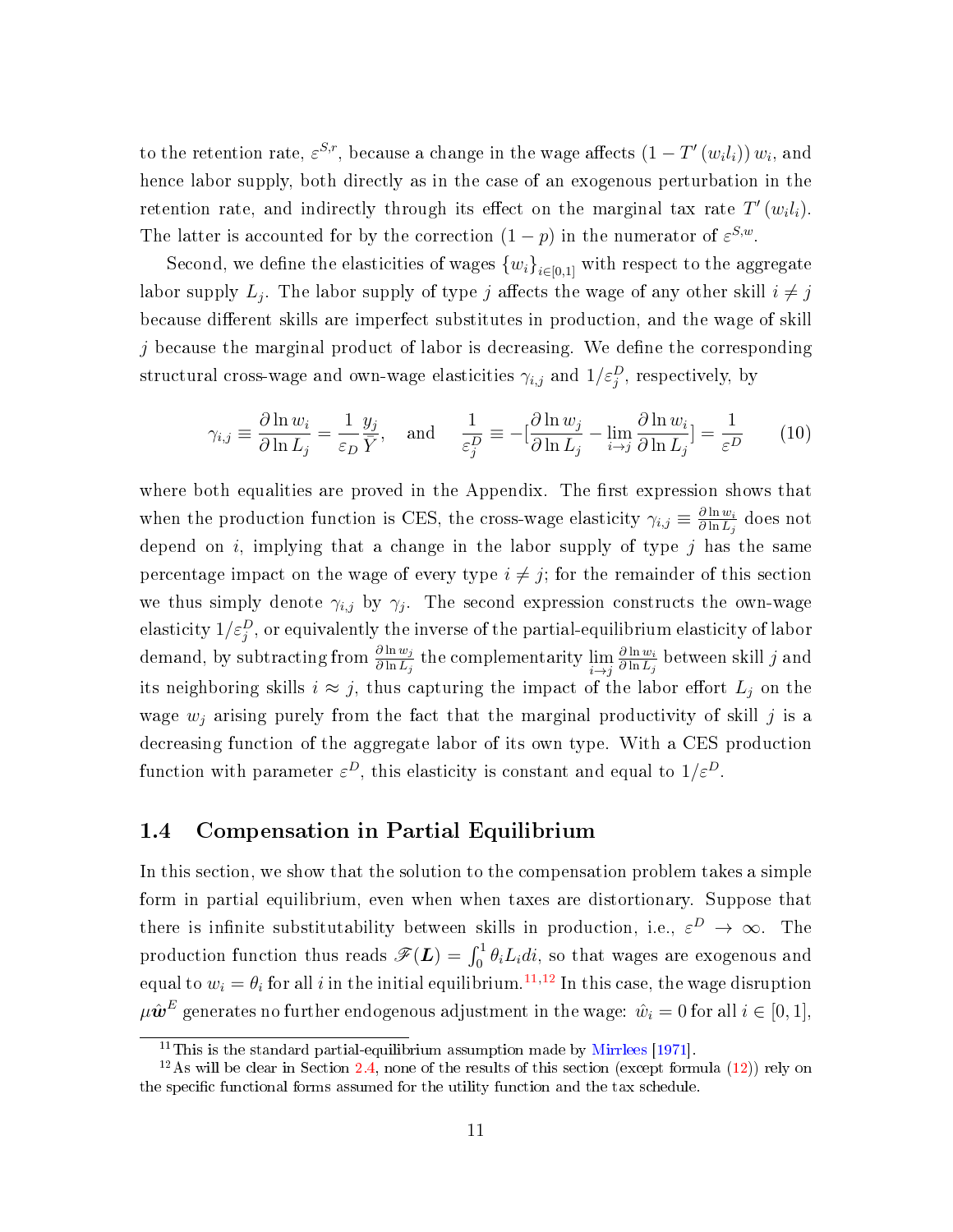so that  $\tilde{w}_i$  is simply equal to  $w_i + \mu \hat{w}_i^E$ . We characterize analytically the solution to the welfare compensation problem, i.e., the compensating tax reform  $\mu\hat{T}$  and its fiscal surplus  $\mu\mathcal{R}(\hat{\bm{w}}^E)$ , for marginal wage disruptions. The proofs are gathered in the Appendix.

A first-order Taylor expansion of equation  $(6)$  around the initial equilibrium (i.e., as  $\mu \to 0$ ) implies that the change  $\hat{U}_i$  in the indirect utility of agent i induced by the wage disruption and the tax reform is given by:

<span id="page-12-1"></span>
$$
0 = \hat{U}_i = (1 - T'(y_i)) y_i \frac{\hat{w}_i^E}{w_i} - \hat{T}(y_i), \qquad (11)
$$

where the first equality imposes that agent  $i$  keeps the same level of welfare in the disrupted economy as in the initial equilibrium (i.e.,  $\tilde{U}_i = U_i$ ), once the new tax schedule is implemented. This equation shows that, in the partial equilibrium model, the change in the indirect utility of agent  $i$  is due to: (i) the exogenous change (say, increase)  $\hat{w}_i^E$  in his wage, weighted by the share  $(1-T'(y_i))$  that he keeps after paying taxes on the implied income gain  $l_i \hat{w}_i^E = \frac{y_i}{w_i}$  $\frac{y_i}{w_i}\hat{w}_i^E$  (the first term of  $(11)$ ); (ii) the change in his tax liability  $\hat{T}(y_i)$  (the second term of  $(11)$ ), which makes him poorer (resp. richer) if  $\hat{T}(y_i) > 0$  (resp. < 0).

Crucially, note that the change in the *marginal* tax rate,  $\hat{T}'(y_i)$ , does not enter equation [\(11\)](#page-12-1), and therefore does not matter for welfare (conditional on the average tax rate  $\hat{T}(y_i)$ . This follows from the envelope theorem: the marginal tax rate that individuals face affect agents' indirect utility only through their labor supply decision (equation [\(2\)](#page-7-0)); but since they choose labor supply optimally before the perturbation, their behavioral response to the marginal tax rate change induces no first-order effect on welfare.[13](#page-0-0)

Next, a first-order Taylor expansion of equation  $(6)$ , which imposes that the labor supply of agent  $i$  remains optimal in the disrupted economy, can be written in terms of the elasticity notations introduced in Section [1.1](#page-6-1) as:

<span id="page-12-0"></span>
$$
\frac{\hat{l}_i^{\mathbf{pe}}}{l_i} = \varepsilon^{S,w} \frac{\hat{w}_i^E}{w_i} - \varepsilon^{S,r} \frac{\hat{T}'(y_i)}{1 - T'(y_i)}.
$$
\n(12)

This equation shows that the agent's labor supply adjusts because of the change in his wage  $\hat{w}_i^E$ , by an amount given by the labor supply elasticity with respect to the

<sup>&</sup>lt;sup>13</sup>See details and discussion in the Appendix (equation [\(40\)](#page-40-1)).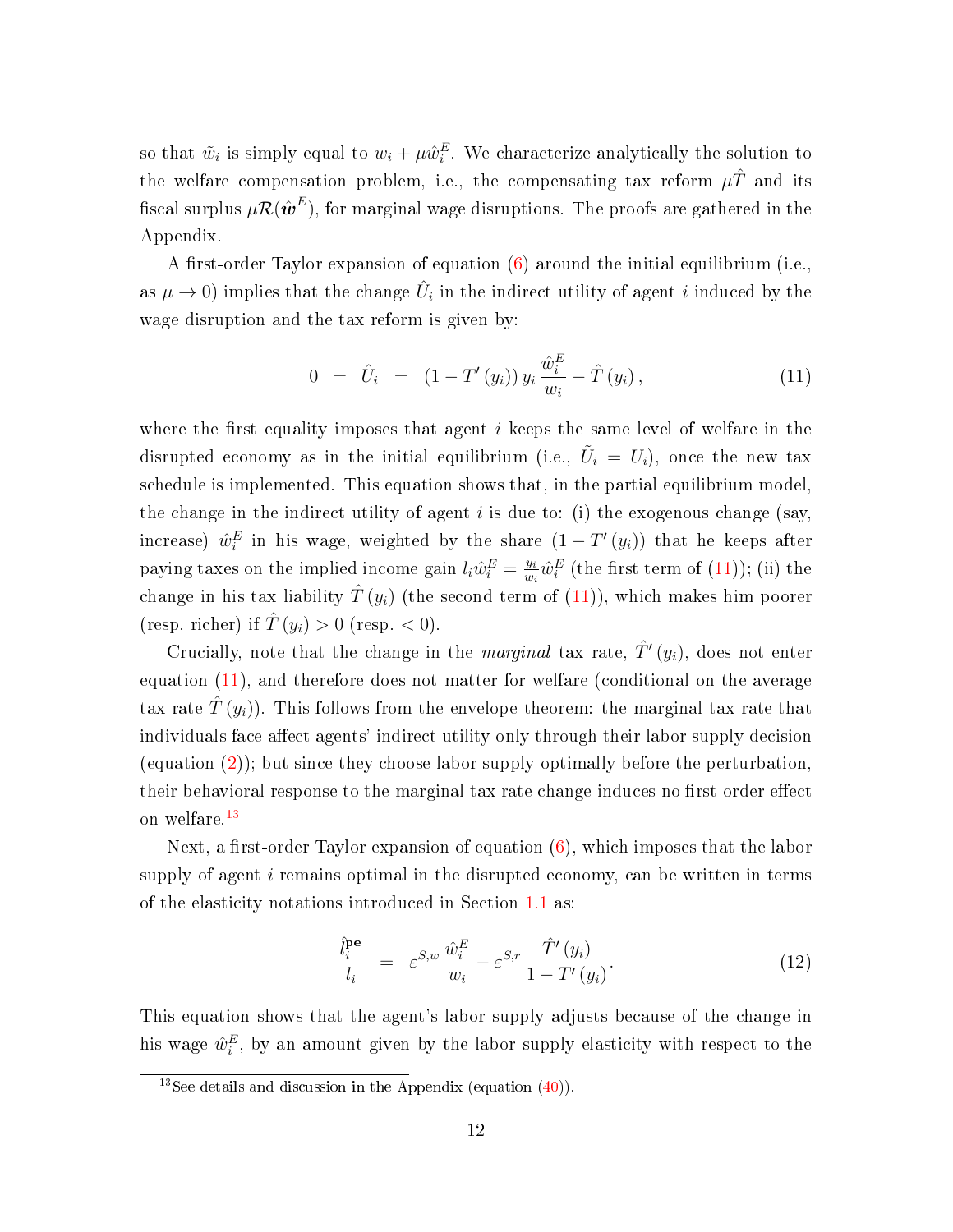wage  $\varepsilon^{S,w}$ , and the change in his marginal tax rate  $\hat{T}'(y_i)$ , by an amount given by the elasticity with respect to the retention rate  $\varepsilon^{S,r}$ .

We now summarize the results obtained so far. Equation  $(11)$  immediately gives the tax reform  $\mu \hat{T}$  which ensures that, after reoptimizing their behavior, individuals remain as well off as before the wage disruption  $\mu\hat{\bm{w}}^E$ . Equation [\(12\)](#page-12-0) gives the corresponding change in the labor supply of agents following this wage disruption and compensating tax reform, and the impact on government budget is then straightforward to derive. We thus obtained the solution to the welfare compensation problem in closed form.

<span id="page-13-0"></span>**Proposition 1.** Suppose that there is infinite substitutability between skills in production, i.e.,  $\varepsilon^D \to \infty$ . Consider a marginal disruption of the wage distribution  $\boldsymbol{w}$ in the direction  $\hat{\bm{w}}^E = \{\hat{w}_i^E\}_{i \in [0,1]}$ . There exists a unique tax reform  $\hat{T}$  that solves the welfare compensation problem, namely: for all  $i \in [0,1]$ ,

<span id="page-13-2"></span>
$$
\hat{T}(y_i) = (1 - T'(y_i)) y_i \frac{\hat{w}_i^E}{w_i}.
$$
\n(13)

The fiscal surplus  $\mathcal{R}(\hat{\boldsymbol{\omega}}^E)$  is given by expression [\(42\)](#page-40-2) in the Appendix.

Proposition [1](#page-13-0) is our first step in generalizing the standard Kaldor-Hicks criterion to the environment where type-specific lump-sum taxes are unavailable. It shows that if wages are exogenous, the compensating tax reform consists of increasing or decreasing the average tax rates  $\frac{\hat{T}(y_i)}{y_i}$  by an amount equal to the net-of-tax income gain or loss of agents resulting from the economy's disruption,  $(1 - T'(y_i)) \frac{\hat{w}_i^E}{w_i}$ .

#### <span id="page-13-1"></span>1.5 Compensation in General Equilibrium

In this section we analyze the welfare compensation problem in the general equilibrium environment, that is, for any  $\varepsilon^D > 0$ . We show in the Appendix that the mathematical structure of this problem is a system of integro-differential algebraic equations (IDAE). We derive its solution in a closed-form for marginal wage disruptions, i.e., to a first-order as the size of the shock  $\mu \to 0$ . The proofs are gathered in the Appendix.

As discussed in Section [1.2,](#page-8-1) in general equilibrium, the initial wage disruption  $\mu\hat{\bm{w}}^E$ generates further endogenous adjustments  $\mu\hat{w}_i$  in the wage, which directly affect every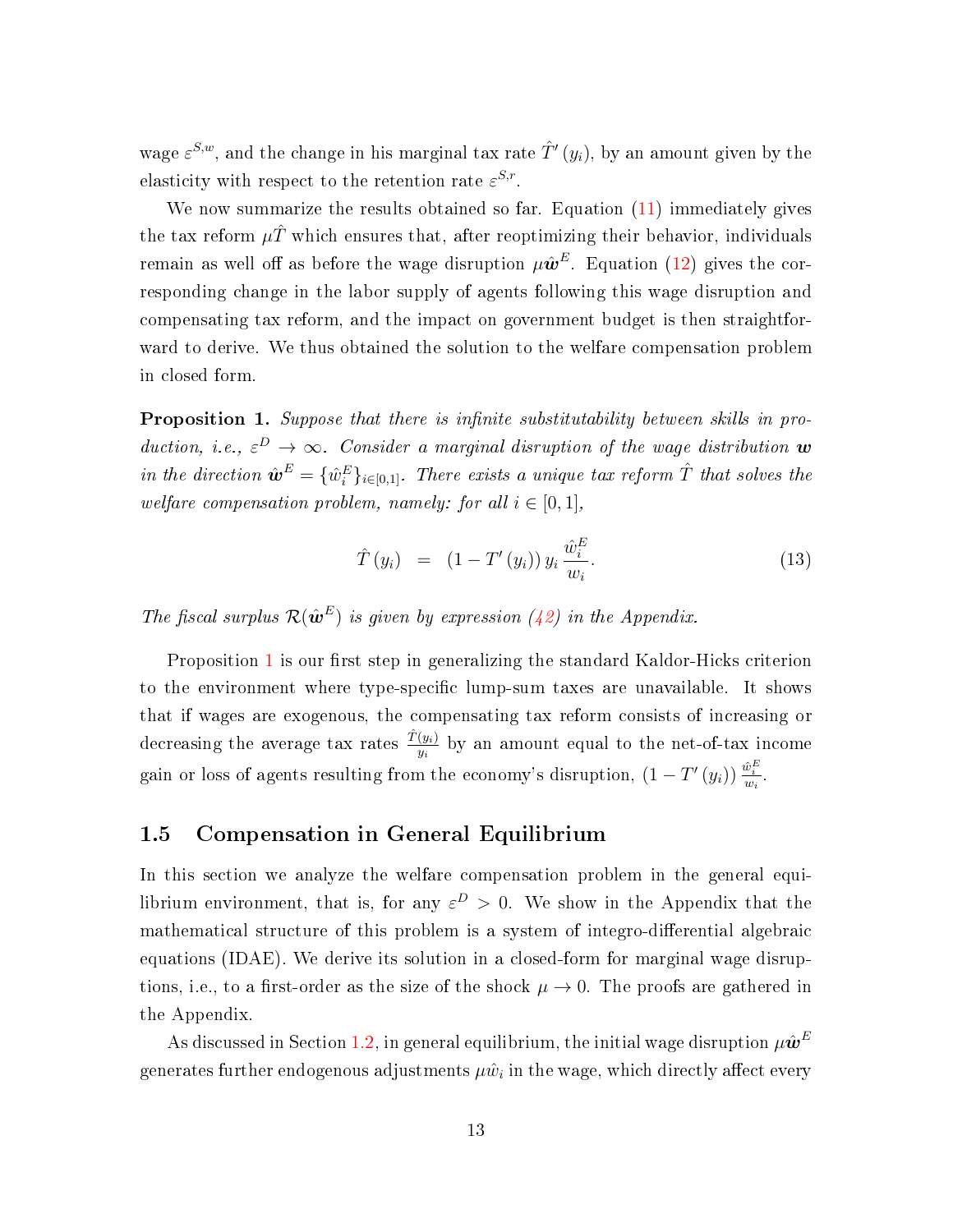agent's indirect utility and choice of labor supply. A first-order Taylor expansion of equation [\(8\)](#page-9-2) implies that the endogenous wage changes  $\hat{w}_i$  are given by

<span id="page-14-0"></span>
$$
\frac{\hat{w}_i}{w_i} = -\frac{1}{\varepsilon^D} \frac{\hat{l}_i}{l_i} + \int_0^1 \gamma_j \frac{\hat{l}_j}{l_j} dj,\tag{14}
$$

where  $1/\varepsilon^D$  and  $\gamma_j$  are respectively the own-wage and cross-wage elasticities, defined in [\(10\)](#page-11-1). This equation has the following economic interpretation: a one percent increase in the labor supply of an individual with skill i leads to a  $-1/\varepsilon^D$  percent change in the wage of type  $i$ , because the marginal product of labor is decreasing; analogously, a one percent increase in the labor supply of an individual of type  $j$ , for any  $j \in [0,1]$ , leads to a  $\gamma_j$  percent change in the wage of type i, through the complementarities between skills in production.

Now, following the same steps as in Section  $1.4$ , a first-order Taylor expansion of equation [\(6\)](#page-9-0) around the initial equilibrium implies that the change  $\hat{U}_i$  in the indirect utility of agent  $i$  induced by the wage disruption and the tax reform is given by:

<span id="page-14-1"></span>
$$
0 = \hat{U}_i = (1 - T'(y_i)) y_i \left[ \frac{\hat{w}_i^E}{w_i} + \frac{\hat{w}_i}{w_i} \right] - \hat{T}(y_i), \qquad (15)
$$

where the first equality imposes that agent  $i$  keeps the same level of welfare in the disrupted economy as in the initial equilibrium. This expression generalizes equation [\(11\)](#page-12-1) (replacing  $\hat{w}_i^E$  with  $\hat{w}_i^E + \hat{w}_i$ ) and implies that, in addition to the two partialequilibrium forces described in Section [1.4,](#page-11-0) there is now the third channel through which the compensating variation of the agent changes, namely: (iii) the endogenous  $\hat{l}_i$  and  $\{ \hat{l}_j \}_{j \in [0,1]}$  in the labor supplies of type- $i$  and type- $j$  agents, by impacting the wage of skill i by  $\hat{w}_i$  (through equation  $(14)$ ), have a first-order impact on the indirect utility of agent i.

Crucially, despite the envelope theorem, the endogenous changes in labor supply now matter for welfare, through their impact on wages resulting from the decreasing marginal productivities and the complementarities in production. As we demonstrate below, it follows that in general equilibrium and when only distortionary tax instruments are available the *marginal* tax rates of the reform now affect directly the agent's utility through the labor supply responses they induce. This is the key difference with the partial equilibrium environment.

Next, a first-order Taylor expansion of equation  $(6)$ , which imposes that the labor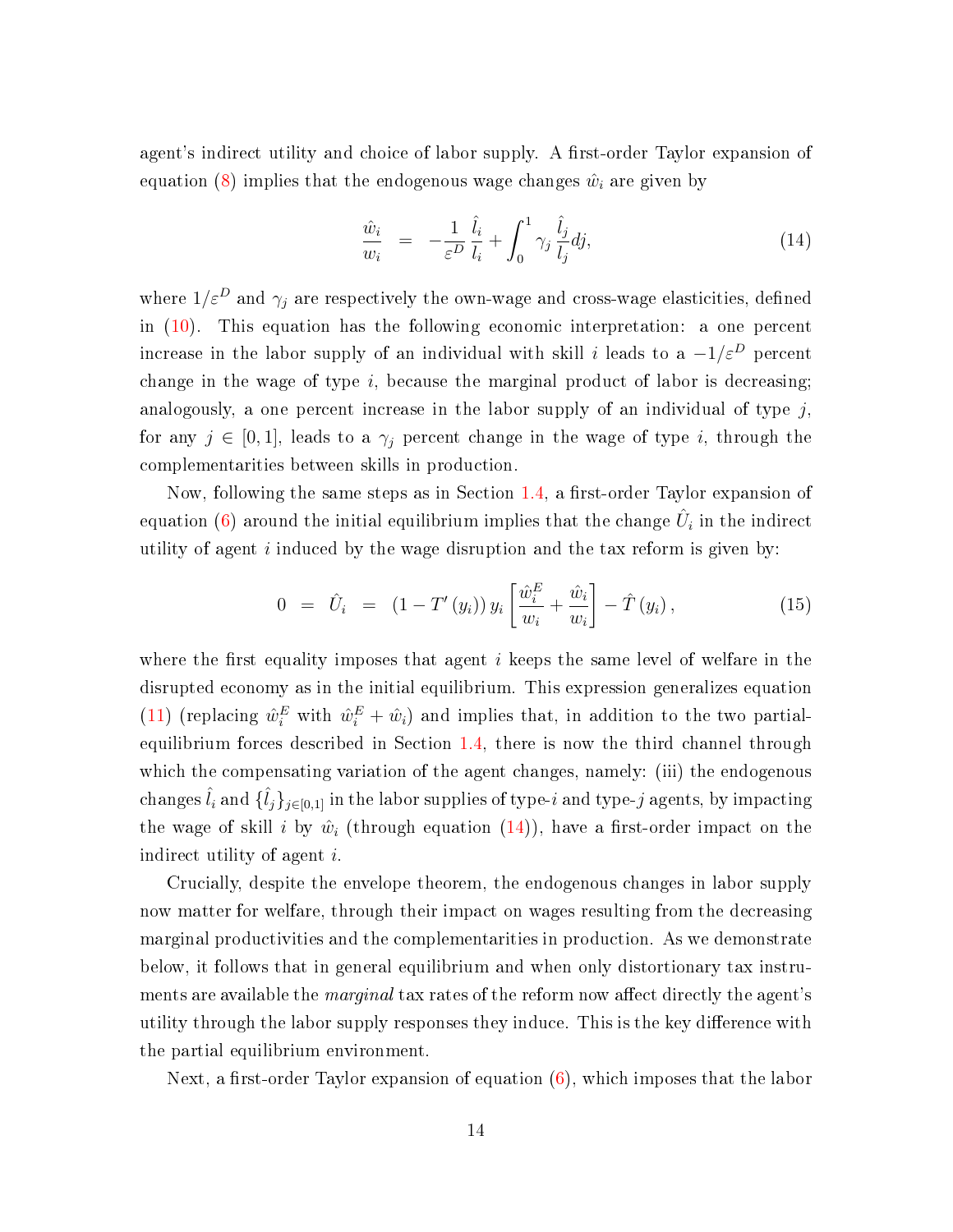supply of agent  $i$  remains optimal in the disrupted economy, can be written in terms of the elasticity notations introduced in Section [1.1](#page-6-1) as:

<span id="page-15-0"></span>
$$
\frac{\hat{l}_i}{l_i} = \varepsilon^{S,w} \left[ \frac{\hat{w}_i^E}{w_i} + \frac{\hat{w}_i}{w_i} \right] - \varepsilon^{S,r} \frac{\hat{T}'(y_i)}{1 - T'(y_i)}.
$$
\n(16)

This expression generalizes equation [\(12\)](#page-12-0) obtained in partial equilibrium (replacing  $\hat{w}_i^E$  with  $\hat{w}_i^E + \hat{w}_i$ ). The presence of the endogenous wage change  $\hat{w}_i$  in the right hand side, along with equation  $(14)$ , implies that, in addition to the direct effects caused by the exogenous wage and tax changes  $\hat{w}_i^E$  and  $\hat{T}'(y_i)$ , the adjustment in labor supply of agent i,  $\hat{l}_i$ , is now also affected by those of all other agents j,  $\{\hat{l}_j\}_{j\in[0,1]}$ . Hence the labor supply changes of all of the agents now have to be solved for simultaneously as functions of the wage disruption function  $\hat{\bm{w}}^E$  and the tax reform  $\hat{T}$ . The following lemma, which follows from [Sachs, Tsyvinski, and Werquin](#page-38-4) [\[2016\]](#page-38-4), derives the closedform solution for  $\hat{l}_i$ , for all  $i \in [0, 1]$ .

<span id="page-15-2"></span>**Lemma 1.** The solution to  $(16)$  is given by: for all i,

<span id="page-15-1"></span>
$$
\frac{\hat{l}_i}{l_i} = \frac{\delta \hat{l}_i^{\text{pe}}}{l_i} + \delta \varepsilon^{S,w} \int_0^1 \Gamma_j \frac{\delta \hat{l}_j^{\text{pe}}}{l_j} dj,\tag{17}
$$

where  $\hat{l}^{pe}_i$  $i^{\text{pe}}$  is defined in [\(12\)](#page-12-0),  $\delta \equiv 1/[1 + \frac{\varepsilon^{S,w}}{\varepsilon^D}]$ , and  $\Gamma_j \equiv \gamma_j/\delta$ .

Equation [\(17\)](#page-15-1) shows that the percentage change in the labor supply of type  $i, \hat{l}_i/l_i,$ is the sum of two terms. The first,  $\hat{l}_i^{\mathbf{pe}}$  $i^{\mathbf{p}\mathbf{e}}/l_i$ , is the partial-equilibrium expression [\(12\)](#page-12-0), weighted by  $\delta$ . This weight accounts for the fact that the marginal product of labor is decreasing, so that the agent's initial labor supply adjustment (say, increase)  $\hat{l}^{\mathbf{pe}}_i$ i lowers his wage by a factor  $1/\varepsilon^D$ , which in turn leads him to reduce his labor supply by a factor  $\varepsilon^{S,w}/\varepsilon^D$ , therefore dampening his initial response by  $\delta \equiv 1/[1 + \frac{\varepsilon^{S,w}}{\varepsilon^D}]$ . The second term in  $(17)$  accounts for the fact that the wage disruption and the tax reform also lead to percentage increases  $\delta \hat{l}^{\mathbf{pe}}_i$  $j^{\mathbf{p}\mathbf{e}}/l_j$  in the labor supplies of agents of type  $j\neq i$ . These responses impact the wage of agent *i* by  $\Gamma_j$  ( $\delta \hat{l}_j^{\text{pe}}$  $j^{\mathbf{pe}}/l_j$ ), where  $\Gamma_i = \gamma_j/\delta$  can be thought of the total elasticity of the wage of skill  $i$  with respect to the labor supply of type j. This total cross-wage elasticity accounts for the direct effect  $\gamma_j$ , as well as all of the indirect effects occuring in general equilibrium  $-$  the wage change induces further labor supply responses, which in turn affect wages, etc. When the production function is CES these spillover effects are simply captured by the amplification factor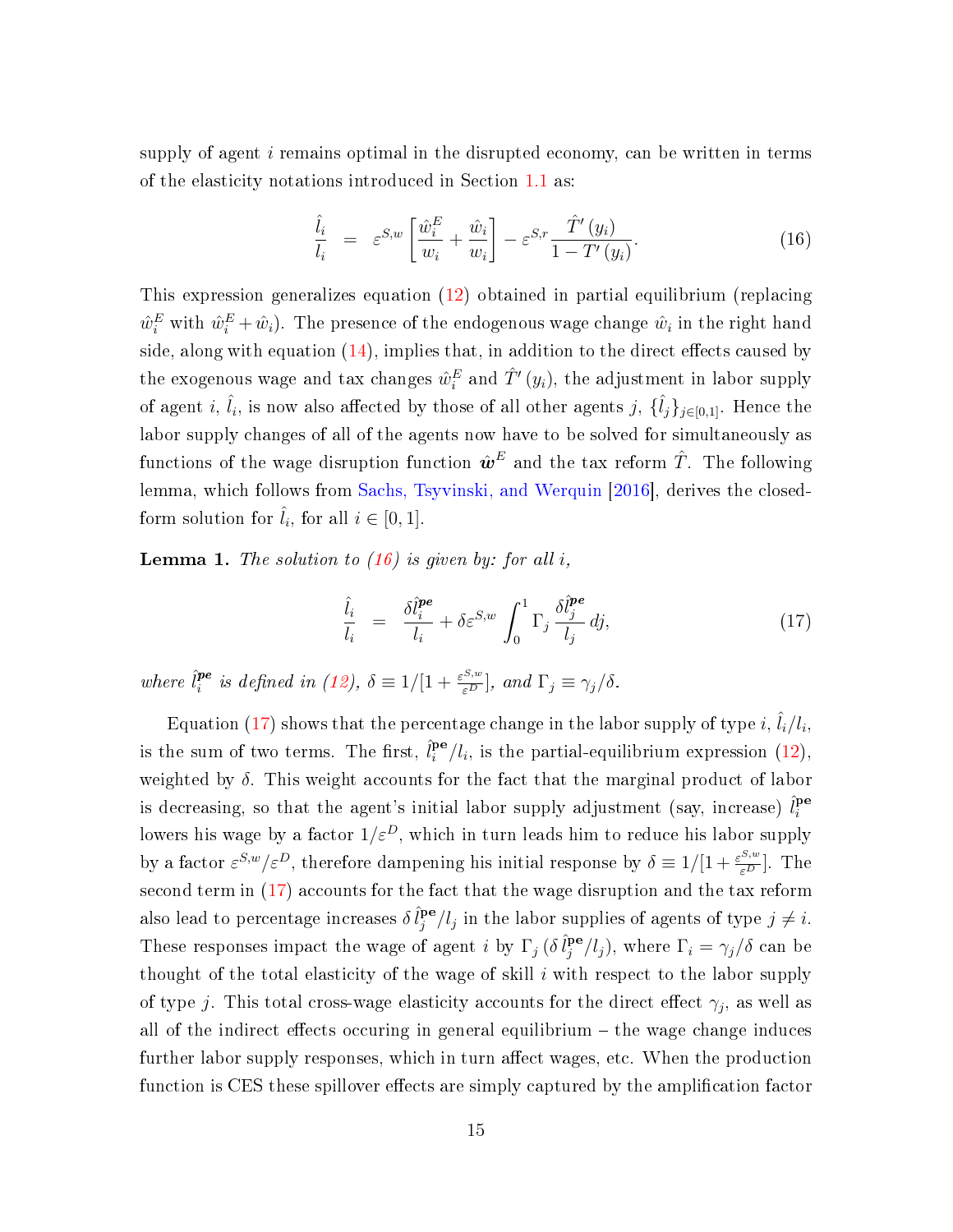$1/\delta$ <sup>[14](#page-0-0)</sup> Now, this total change in  $w_i$  implies a change in  $l_i$  given by the elasticity  $\varepsilon^{S,w}$ , again weighted by the factor  $\delta$  to take into account the decreasing marginal product of labor. Summing over all types  $j \in [0,1]$  leads to equation [\(17\)](#page-15-1).

Taking stock. We gather and discuss the results obtained so far. In contrast to equation  $(11)$  in partial equilibrium,  $(15)$  does not yield directly the solution for the compensating tax change  $\hat{T}(y_i)$  as a function of the exogenous disruption  $\hat{w}_i^E$ . This is because the agent's indirect utility is also affected by the endogenous adjustment in his wage,  $\hat{w}_i$ , which is determined by the labor supply responses of all agents,  $\{\hat{l}_j\}_{j\in[0,1]},$  via equation [\(14\)](#page-14-0). In turn, the labor supply change of any agent j,  $\hat{l}_j$ , depends on the changes in the marginal tax rates  $\{\hat{T}'(y_k)\}_{k\in[0,1]}$  faced by everyone in the economy, via equation  $(17)$ . Thus, in general equilibrium, both the average and the marginal tax rates of the reform have first-order welfare repercussions  $-$  this implies that the consequences of a given tax reform are much richer, and hence the design of the compensating policy much more complex, than in partial equilibrium.

Specifically, a higher *average* tax rate at a given income  $y^*$ ,  $\hat{T}(y^*) > 0$ , implies a reduction in the welfare of agent  $y^*$ , by directly making him poorer, as in partial equilibrium (last term in equation [\(15\)](#page-14-1)). Moreover, in general equilibrium, a higher *marginal* tax rate at income  $y^*$ ,  $\hat{T}'(y^*) > 0$ , implies: (a) a higher average tax rate for all incomes  $y > y^*$ , which reduces the welfare of these agents; (b) an *increase* in the welfare of agent  $y^*$ , who works less (substitution effect, first term in equation  $(17)$ ) and hence earns a higher wage (decreasing marginal product, first term in equation [\(14\)](#page-14-0)); (c) a *decrease* in the welfare of all agents  $y \neq y^*$ , whose wage decreases due to the lower labor supply of agent  $y^*$  (production complementarities, second term in equation  $(14)$ .

Suppose that the planner implements the tax reform [\(13\)](#page-13-2) that would compensate every agent's welfare in partial equilibrium. Through standard substitution effects, this tax reform affects individual labor supplies and hence, through decreasing returns and complementarities in production, the wage distribution. These lead to additional first-order welfare effects that need to be themselves compensated, by further reforming the tax-and-transfer system. Therefore, the combination of distortionary tax instruments and elastic labor supply (whereby marginal tax rates affect labor supply

 $14$ This is because each round of indirect general-equilibrium effect on the wage is a constant fraction of the direct effect. See Lemma [2](#page-29-0) for the general expression of the elasticities  $\Gamma_{i,j}$ .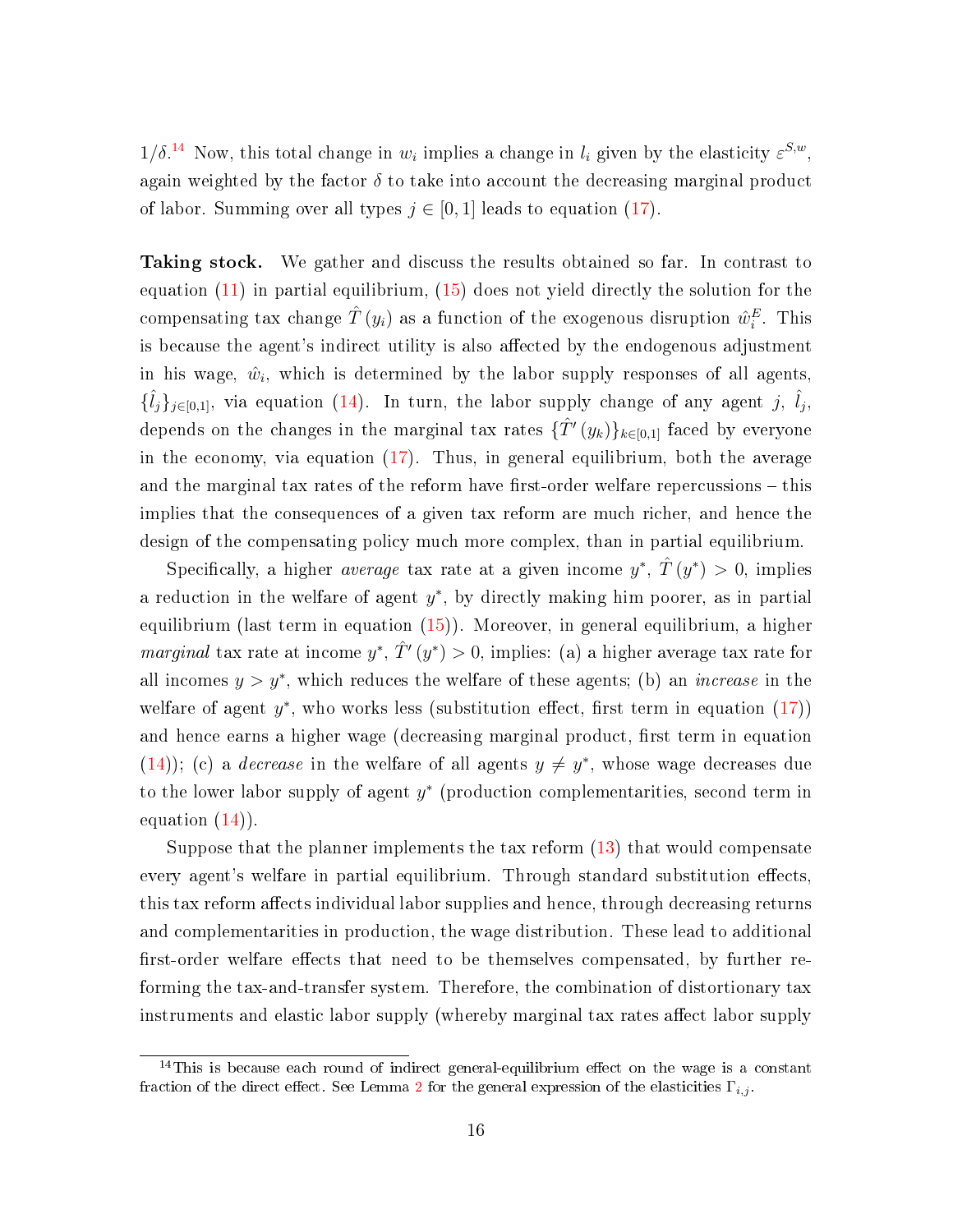behavior) and general equilibrium (whereby labor supply decisions determine wages) leads to a fixed point problem for the compensating tax reform. Formally, the tax reform  $\hat{T}$  is the solution to an integro-differential equation that we derive in Lemma [3](#page-47-0) in the Appendix.

**Main result.** The next proposition gives a complete analytical characterization of the compensating tax reform in response to any wage disruption in general equilibrium. Note that since there is a one-to-one map between types  $i$  and incomes  $y_i$ , we can change variables and index by income the wages  $w_{y_i} \equiv w_i$ , labor supplies  $l_{y_i} \equiv l_i$ , wage disruptions  $\hat{w}_{y_i}^E \equiv \hat{w}_i^E$ , and elasticities  $\gamma_{y_j} \equiv \gamma_j/y'(j)$ ,  $\Gamma_{y_j} \equiv \Gamma_j/y'(j)$ .

<span id="page-17-1"></span>**Proposition 2.** Suppose that that the utility function is quasilinear with isoelastic disutility of labor, the production function is CES, and the initial tax schedule is CRP. Consider a marginal disruption of the wage distribution  $\boldsymbol{w}$  in the direction  $\hat{\boldsymbol{w}}^E$  =  $\{\hat{w}_i^E\}_{i\in[0,1]}$ . The following tax reform  $\hat{T}$  solves the welfare compensation problem: for all i,

<span id="page-17-0"></span>
$$
\hat{T}(y_i) = (1 - T'(y_i)) y_i \int_{y_i}^{\bar{y}} \mathcal{E}_{y_i, y_j}[\hat{\Omega}_{y_j}^E + \lambda] dy_j, \qquad (18)
$$

where the modified wage disruption variable  $\hat{\Omega}^{E}$  is defined for all  $j \in [0,1]$  by

<span id="page-17-2"></span>
$$
\hat{\Omega}_{y_j}^E \equiv \frac{\delta \hat{w}_{y_j}^E}{w_{y_j}} + \delta \varepsilon^{S,w} \int_{\underline{y}}^{\overline{y}} \Gamma_{y_k} \frac{\delta \hat{w}_{y_k}^E}{w_{y_k}} dy_k, \tag{19}
$$

the progressivity variable  $\mathscr E$  is defined by

<span id="page-17-3"></span>
$$
\mathcal{E}_{y_i, y_j} \equiv \frac{\varepsilon^D}{\delta \varepsilon^{S,r}} \frac{1}{y_j} \left(\frac{y_i}{y_j}\right)^{\varepsilon^{D/\varepsilon^{S,r}}}, \qquad (20)
$$

and the compensation-of-compensation variable  $\lambda$  is a constant equal to<sup>[15](#page-0-0)</sup>  $\mathbb{E}[\frac{y_j}{\nabla}]$  $\frac{y_j}{\bar{Y}} ( \hat{\Omega}_{y_j}^E$  —  $\int_{y_j}^{\bar{y}} \mathscr{E}_{y_j, y_k} \hat{\Omega}^{E}_{y_k} dy_k)].$ 

We discuss and interpret formula  $(18)$  in Section [1.6.](#page-18-0) Note that this is a closedform expression, as it depends only on the exogenous wage disruption  $\hat{\bm{w}}^E$  and on variables that are all observed (or known in closed-form as a function of observables) in

<sup>&</sup>lt;sup>15</sup>This expression for  $\lambda$  assumes  $\bar{y} \to \infty$ . The expression for finite  $\bar{y}$  is given in the Appendix.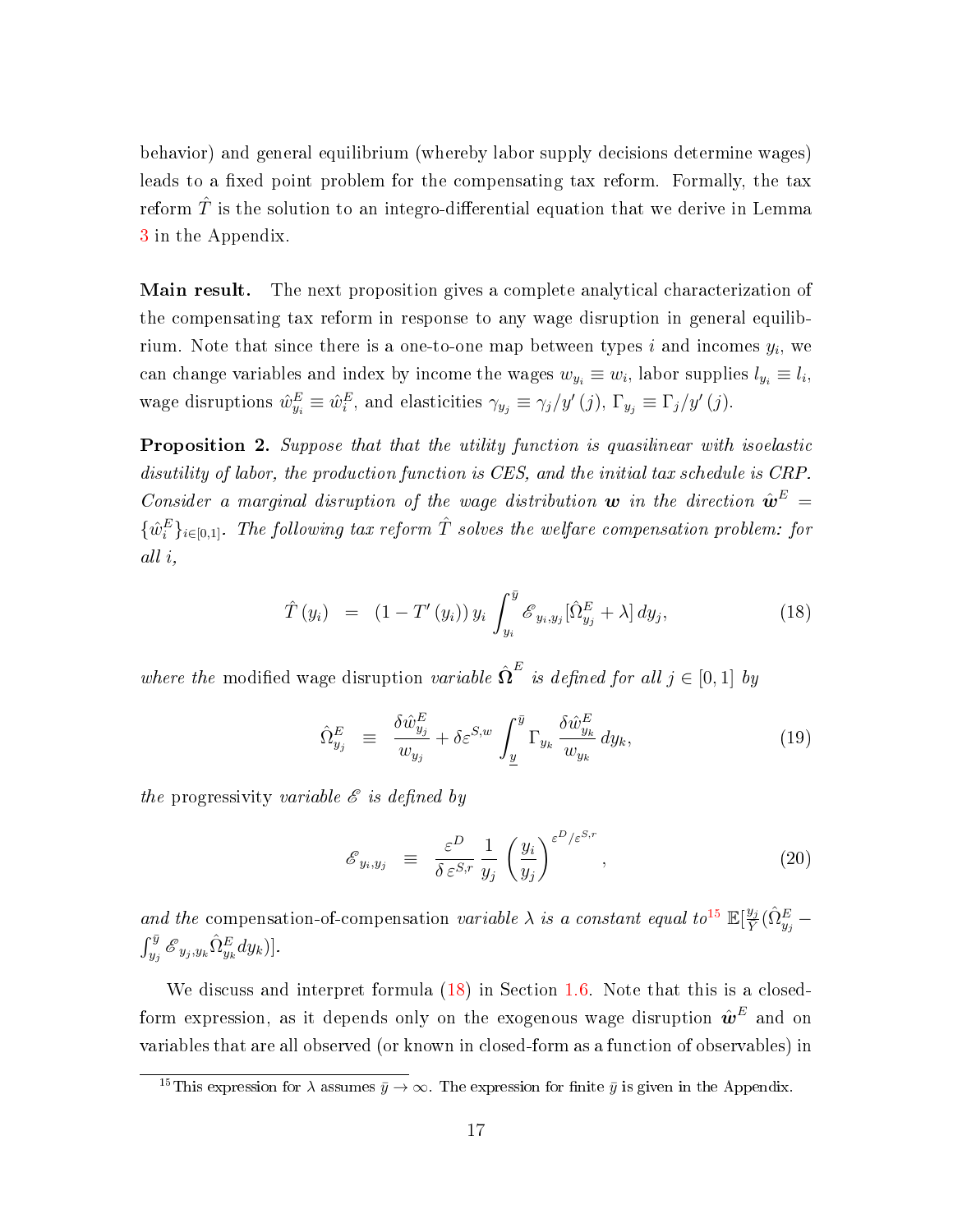the pre-disruption economy: statutory marginal tax rates, elasticities of labor supply and labor demand, cross-wage elasticity between skills. Therefore it is straightforward to implement such a tax reform in practice.<sup>[16](#page-0-0)</sup> In Appendix  $B.1$  we provide a graphical representation and detailed discussion of this formula.

#### <span id="page-18-0"></span>1.6 Analysis of the compensating tax reform

The compensating tax reform [\(18\)](#page-17-0) features three important departures from the partial equilibrium compensation [\(13\)](#page-13-2).

#### 1. Modified disruption: Accounting for the incidence of the disruption

The modified wage disruption  $\hat{\Omega}_{j}^{E}$  reflects the importance of correctly accounting for the incidence of a given economic shock in general equilibrium. The proof of Proposition [2](#page-17-1) shows that  $\hat{\Omega}_{j}^{E}$  is equal to the sum of the exogenous and endogenous wage adjustments,  $\delta(\hat{w}_j^E + \hat{w}_j)/w_j$ . Intuitively, [\(19\)](#page-17-2) shows that for any k the initial shock  $\frac{\hat{w}_k^E}{w_k}$  to the wage of any type k translates into a labor supply response of type k given by  $\delta \varepsilon^{S,w} \frac{\hat{w}_k^E}{w_k}$ , which in turn impacts the wage  $w_j$  of type j by the elasticity  $\Gamma_k$ . Therefore, the relevant disruption that the tax reform must compensate is  $\hat{\Omega}_{j}^E$ rather than simply  $\hat{w}_j^E/w_j$ . Importantly, it is possible that empirical studies that evaluate the impact of a disruption on the wage distribution, capture not only the direct effect of the disruption,  $\{\hat{w}^E_j\}_{j\in[0,1]},$  but also all of the indirect effects due to the labor demand spillovers in general equilibrium; this is the case, for instance, in our empirical application in Section [3.](#page-32-0) In this case, formula [\(18\)](#page-17-0) can be applied directly using  $\{\hat{\Omega}_{j}^{E}\}_{j\in[0,1]}$  as a primitive.<sup>[17](#page-0-0)</sup>

#### 2. Progressivity: Accounting for the decreasing marginal product of labor

To interpret the progressivity variable [\(19\)](#page-17-2), we consider a slightly simpler production function than  $(3)$ , with decreasing marginal product of labor but infinite substitutability between skills:  $\mathscr{F}(\boldsymbol{L}) = \int_0^1 \theta_i L_i^{1-\frac{1}{\varepsilon^D}} di^{18}$  $\mathscr{F}(\boldsymbol{L}) = \int_0^1 \theta_i L_i^{1-\frac{1}{\varepsilon^D}} di^{18}$  $\mathscr{F}(\boldsymbol{L}) = \int_0^1 \theta_i L_i^{1-\frac{1}{\varepsilon^D}} di^{18}$  We can easily show that in this

<sup>&</sup>lt;sup>16</sup>See Section [3](#page-32-0) for an application.

<sup>&</sup>lt;sup>17</sup>Conversely, it is also straightforward to derive the exogenous disruption  $\{\hat{w}_j^E\}_{j\in[0,1]}$  from the modified disruption  $\{\hat{\Omega}_{j}^{E}\}_{j\in[0,1]}.$ 

 $18$ This reflects, for example, the downward-sloping demand curve for labor when there is a fixed factor of production, such as land or capital, for each type. We assume for simplicity that the government taxes firms' profits at  $100\%$ .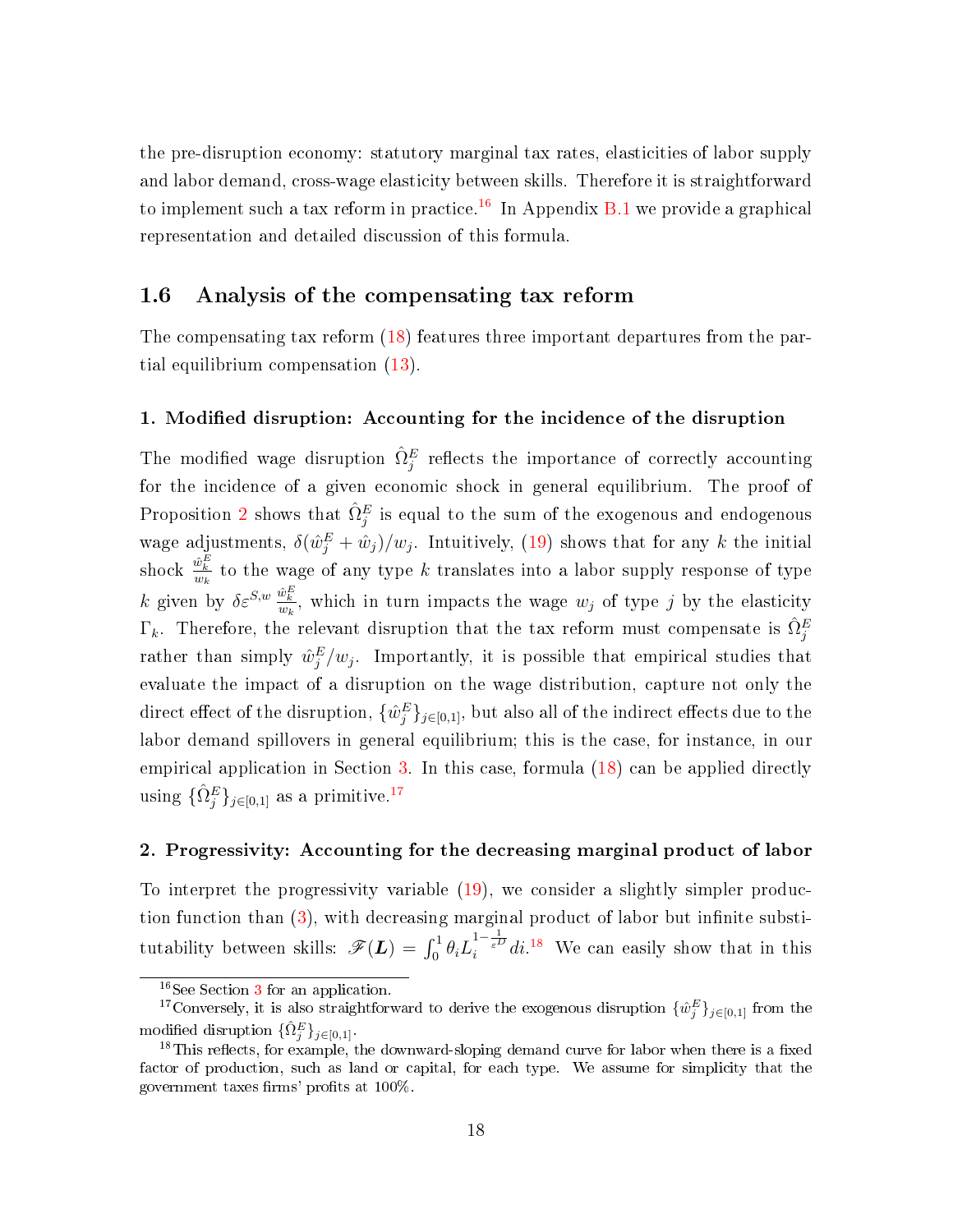case,  $\lambda = 0$  in formula [\(18\)](#page-17-0), so that

<span id="page-19-0"></span>
$$
\frac{\hat{T}(y_i)}{y_i} = (1 - T'(y_i)) \int_{y_i}^{\bar{y}} \mathcal{E}_{y_i, y_j} \hat{\Omega}_{y_j}^E dy_j, \qquad (21)
$$

with  $\hat{\Omega}_{y_j}^E = \delta \hat{w}_{y_j}^E/w_{y_j}$ . To understand this expression, recall first that in partial equilibrium (i.e., as  $\varepsilon^D\to\infty$ ), the tax reform that compensates a disruption  $\{\hat{w}_i^E\}_{i\in[0,1]}$  is given by  $\frac{\hat{T}(y_i)}{y_i} = (1 - T'(y_i)) \frac{\hat{w}_{y_i}^E}{w_{y_i}}$  $\frac{w_{y_i}}{w_{y_i}}$ . That is, as we discussed in Section [1.4,](#page-11-0) the change in the average tax rate must exactly compensate the exogenous wage disruption, weighted by the retention rate of the initial tax schedule. Now, when the marginal product of labor is decreasing, instead, it is easy to show that equations [\(15\)](#page-14-1) and [\(16\)](#page-15-0) imply

<span id="page-19-1"></span>
$$
\frac{\hat{T}(y_i)}{y_i} = (1 - T'(y_i)) \frac{\delta \hat{w}_{y_i}^E}{w_{y_i}} + \frac{\delta \varepsilon^{S,r}}{\varepsilon^D} \hat{T}'(y_i).
$$
\n(22)

That is, the change in the average tax rate must now compensate both the (modied) wage disruption and, in addition, the wage correction generated endogenously by the marginal tax rate of the reform  $-$  recall that a change in the marginal tax rate by  $\hat{T}'(y_i)$  impacts the labor supply of agents i by  $\delta \varepsilon^{S,r} \hat{T}'(y_i)$ , and hence their wage by  $\frac{\delta \varepsilon^{S,r}}{\varepsilon^D} \hat{T}'(y_i)$ . Solving this differential equation leads to the solution [\(21\)](#page-19-0).

Now, consider in particular a disruption that raises the wage of skill  $i^*$  only, i.e.  $\hat{w}_{i^*}^E > 0$  and  $\hat{w}_i^E = 0$  for all  $i \neq i^{*.19}$  $i \neq i^{*.19}$  $i \neq i^{*.19}$  The partial-equilibrium compensation  $\hat{T}\left(y_i\right)$  is then equal to zero for all incomes  $y_i\,\neq\, y_{i^*}$ that are not directly disrupted (i.e.  $\hat{w}_i^E = 0$ ). In general equilibrium, instead, equation [\(22\)](#page-19-1) shows that, for agents with income  $y_i < y_{i^*}$  who are not initially disrupted, the compensating tax reform must satisfy  $\frac{\hat{T}(y_i)}{y_i} = \frac{\delta \varepsilon^{S,r}}{\varepsilon^D} \hat{T}'(y_i)$ . In order to raise the tax payment of agent  $i^*$  so as to redistribute his income gain, the government must raise the marginal tax rates on (at least some) incomes  $y_i$   $\langle y_{i^*}$ , so that  $\hat{T}'(y_i) > 0.^{20}$  $\hat{T}'(y_i) > 0.^{20}$  $\hat{T}'(y_i) > 0.^{20}$  But this generates a welfare gain for agent  $i$  – formally, an increase in the marginal tax rate of agent i by  $\hat{T}'(y_i)$  lowers his labor supply by  $\delta \varepsilon^{S,r} \hat{T}'(y_i)$  (by construction of the labor supply elasticity), so that his wage increases by  $\frac{1}{\varepsilon^D} \delta \varepsilon^{S,r} \hat{T}'(y_i)$  (by construction of the labor demand elasticity). This benefit needs to be compensated counteracted by a welfare

<sup>&</sup>lt;sup>19</sup>Formally, the disruption  $\frac{\hat{w}_i^E}{w_i}$  is a Dirac delta function at skill  $i^*$ .

<sup>&</sup>lt;sup>20</sup>For incomes  $y > y_{i^*}$ , we have  $\hat{T}(y) = \hat{T}'(y) = 0$ .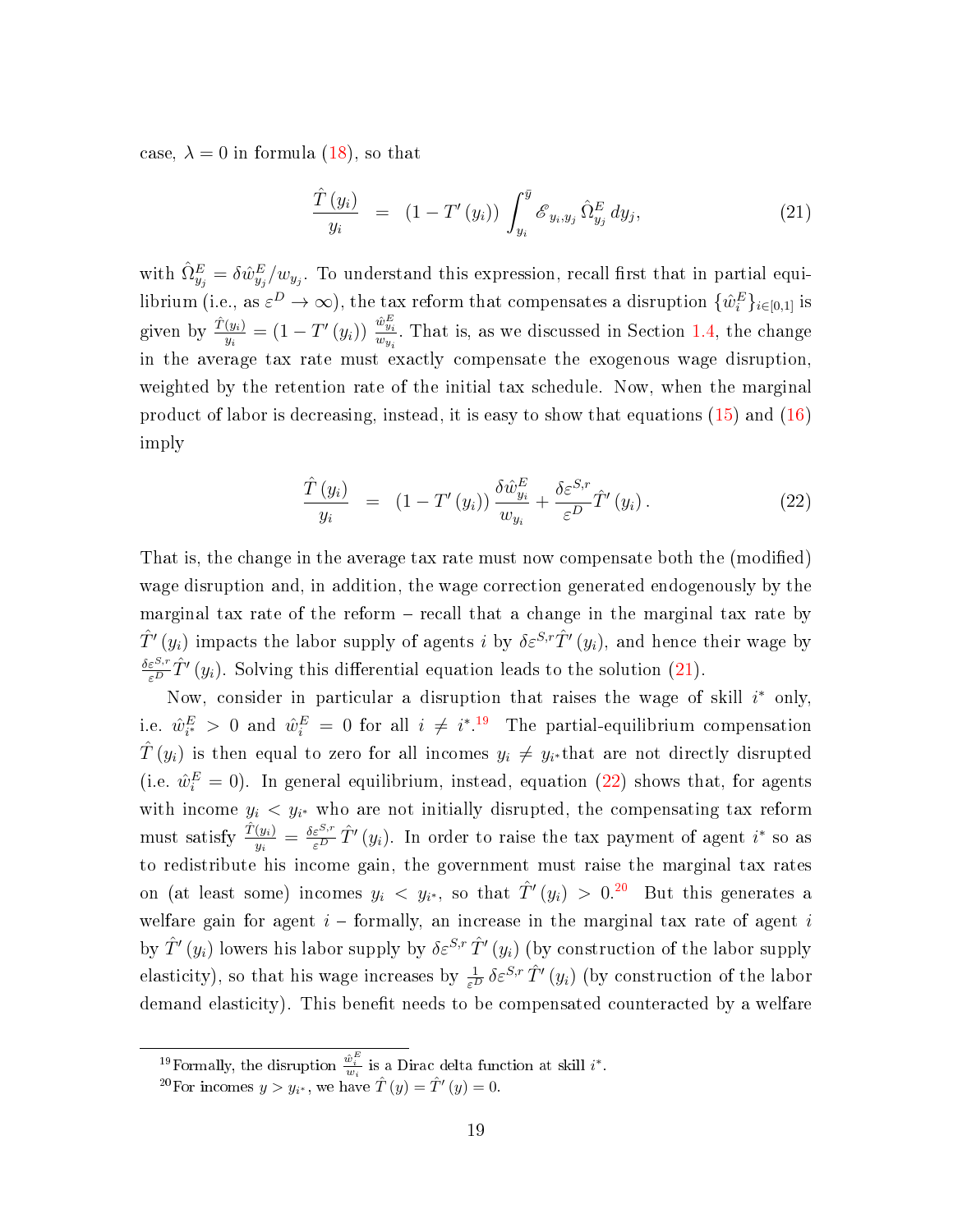loss of equal magnitude via an increase in the average tax rate  $\frac{\hat{T}(y_i)}{y_i} > 0$ . Thus, the key insight is that in general equilibrium, the government impacts individual welfare through both the average and the marginal tax rates: an increase in the former (resp., the latter) lowers (resp., raises) the agent's utility. Therefore, a welfare compensating tax reform must be such that these two forces exactly cancel out, so that an agent that incurs a marginal tax rate increase must also incur an average tax rate increase. Crucially, notice that the key parameter is the ratio between the elasticity of labor supply and the elasticity of labor demand, which determines the extent to which an increase in the marginal tax rate raises the agent's welfare  $-$  by lowering his labor supply  $(\varepsilon^{S,r})$  and raising his wage  $(1/\varepsilon^D)$ .

The shape of the compensating tax reform  $\hat{T}$  depends in particular on whether  $\frac{\varepsilon^D}{\delta\varepsilon^{S,r}} \geq 1$ , or equivalently  $\frac{\varepsilon^D}{\varepsilon^{S,r}} \geq p$ , where p is the local rate of progressivity of the initial tax schedule.<sup>[21](#page-0-0)</sup> Suppose first that  $\frac{\varepsilon^D}{\delta \varepsilon^{S,r}} = 1$ , i.e.,  $\frac{\varepsilon^D}{\varepsilon^{S,r}} = p$ . The relationship  $\hat{T}(y_i)$  $\frac{(y_i)}{y_i} = \frac{\delta \varepsilon^{S,r}}{\varepsilon^D} \hat{T}'(y_i)$  then requires that the average and the marginal tax rates of the reform must coincide, so that the compensating tax schedule  $\hat{T}$  must be linear for incomes  $y_i \leq y_{i^*}$ . More generally, the ratio between the marginal and the average tax rates must be equal to the constant  $\frac{\varepsilon^D}{\delta \varepsilon^{S,r}} = 1 - p + \frac{\varepsilon^D}{\varepsilon^{S,r}}$  $\frac{\varepsilon^D}{\varepsilon^{S,r}}$ , so that the tax reform that redistributes the wage gain of skill  $i^*$  is given by  $\frac{\tilde{T}(y_i)}{y_i} \propto y_i^{\varepsilon^{D}/\varepsilon^{S,r}-p}$  $\int_{i}^{\varepsilon^D/\varepsilon^{S,r}-p} \mathbb{I}_{\{y_i \leq y_{i^*}\}}$ .<sup>[22](#page-0-0)</sup> Therefore the tax reform is *progressive* (resp., linear, regressive) on  $[y, y_{i^*})$ , i.e. the change in the average tax rate  $\hat{T}\left(y_{i}\right)/y_{i}$  is increasing (resp., constant, decreasing) with income, if and only if the ratio of the elasticity of labor demand and the elasticity of labor supply in the initial (undisrupted) economy,  $\varepsilon^{D}/\varepsilon^{S,r}$ , is larger than the rate of progressivity p of the pre-existing tax code. Empirically, the inequality  $\frac{\varepsilon^D}{\varepsilon^{S,r}} > p$  is clearly satisfied since we have  $p \approx 0.15$ ,  $\varepsilon^{S,r} \approx 0.3$ , and  $\varepsilon^{D} \ge 0.5^{23}$  $\varepsilon^{D} \ge 0.5^{23}$  $\varepsilon^{D} \ge 0.5^{23}$ 

<sup>&</sup>lt;sup>21</sup>This follows from the relationship  $\frac{\varepsilon^D}{\delta \varepsilon^{S,r}} = 1 - p + \frac{\varepsilon^D}{\varepsilon^{S,r}}$ , obtained using the definition of  $\delta =$  $1/[1+\frac{(1-p)\varepsilon^{S,r}}{\varepsilon^D}]$ . Intuitively, the rate of progressivity of the initial tax schedule matters for the shape of the compensating tax reform, because if  $p$  is higher then a given increase in the marginal tax rate raises welfare by a larger amount - indeed, the wage increase that it induces leads to a smaller increase in labor supply, as  $\varepsilon^{S,w} = (1-p) \varepsilon^{S,r}$ . Thus the increase in the marginal tax rate that is necessary to compensate the welfare impact of a given rise in the average tax rate is smaller.

<sup>&</sup>lt;sup>22</sup>Formally, this formula is obtained by letting  $\hat{\Omega}_{y_j}^E$  be a Dirac delta function at  $y_{i^*}$  in formula [\(21\)](#page-19-0).

<sup>23</sup>See our calibration for the U.S. in Section [3.](#page-32-0)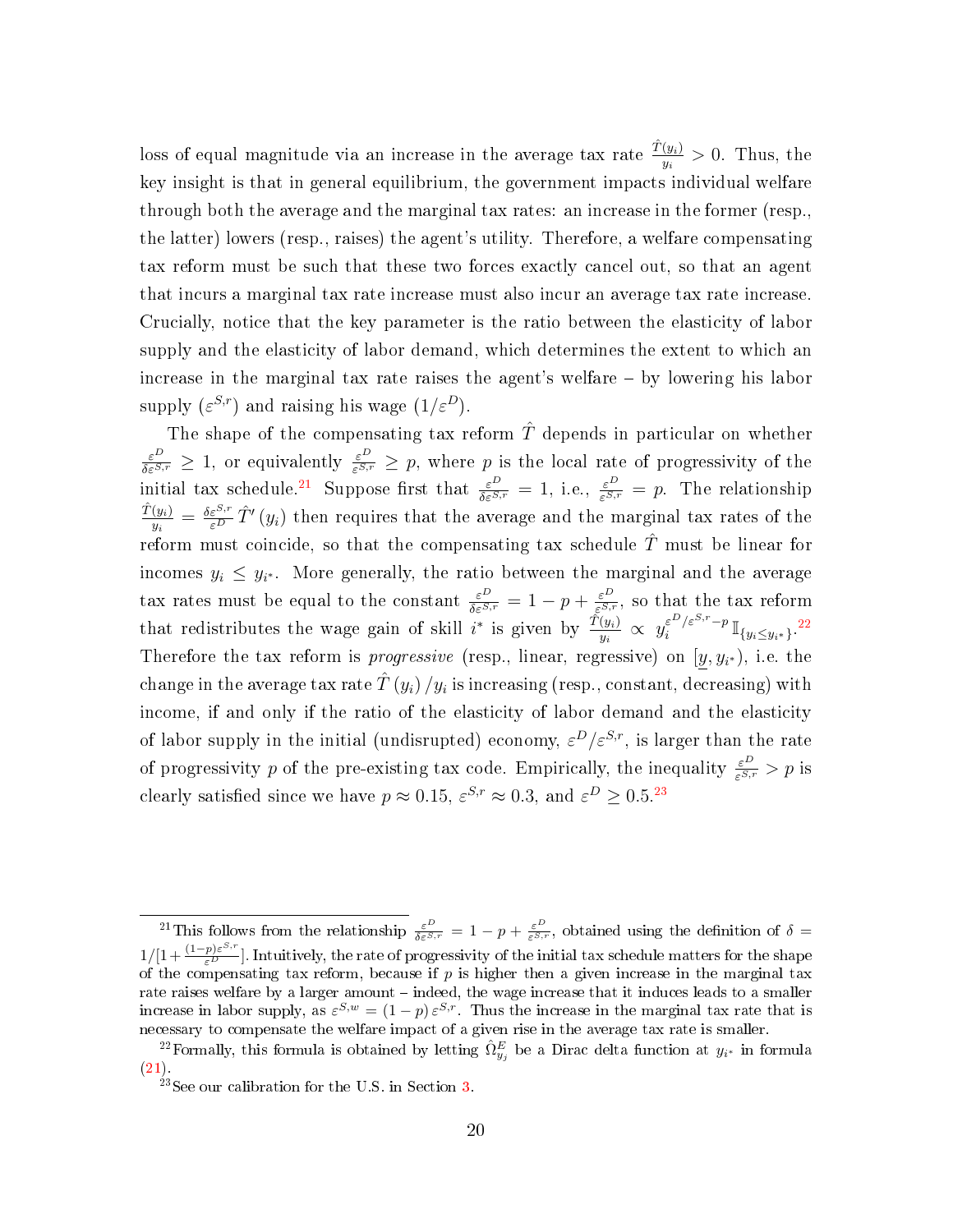#### 3. Compensation-of-compensation: Accounting for skill complementarities

The third novel effect in formula [\(18\)](#page-17-0), the constant  $\lambda$ , is due to the cross-wage effects originating from the skill complementarities in production. Recall that expression [\(21\)](#page-19-0) compensates both the individual welfare gains and losses generated by the initial wage disruption, and the own-wage effects induced endogenously by the compensation itself when the marginal product of labor is decreasing. Now, if the government implements this tax reform, a lower marginal tax rate at income  $y_i$  also affects all the other wages  $\{w_k\}_{k\neq j}$  via the cross-wage elasticities  $\Gamma_{y_j}$ . The welfare impact of this indirect wage adjustment needs to be itself compensated using the tax schedule. In turn, the marginal tax rates of this second round of compensation generate further wage and welfare changes for every agent. These again must be compensated, and so on.

Formula [\(18\)](#page-17-0) shows that when the production function is CES and the labor supply elasticities are constant, this series of "compensation-of-compensation" takes a strikingly simple form. Formally, the following argument explains why the uniform adjustment  $\lambda$  to the disruption is necessary and sufficient to compensate the crosswage effects induced indirectly by the tax reform. We show in the Appendix that the compensating tax reform  $\hat{T}$  satisfies the following equation, which generalizes the formula  $(21)$  obtained in the absence of cross-wage effects:

<span id="page-21-0"></span>
$$
\frac{\hat{T}(y_i)}{y_i} = (1 - T'(y_i)) \int_{y_i}^{\bar{y}} \mathcal{E}_{y_i, y_j} \left[ \hat{\Omega}_{y_j}^E - \delta \int_{\underline{y}}^{\bar{y}} \Gamma_{y_k} \delta \varepsilon^{S, r} \frac{\hat{T}'(y_k)}{1 - T'(y_k)} dy_k \right] dy_j. (23)
$$

Indeed, the average tax change at income  $y_i$  must now compensate both the (modified) exogenous wage disruption, as described above, but also the welfare effects induced by the changes in marginal tax rates at incomes  ${y_k}_{k\in{0,1}}$ . Specifically, an increase in the marginal tax rate at income  $y_k$  by  $\hat{T}'(y_k)$  reduces the labor effort of skill  $k$ by  $\delta \varepsilon^{S,r} \frac{\hat{T}'(y_k)}{1-T'(y_k)}$  $\frac{T'(y_k)}{1-T'(y_k)}$ , by definition of the labor supply elasticity  $\varepsilon^{S,r}$ . This in turn reduces the wage of agent  $y_j$  by  $\Gamma_{y_k} \times \delta \varepsilon^{S,r} \frac{\hat{T}'(y_k)}{1-T'(y_k)}$  $\frac{T'(y_k)}{1-T'(y_k)}$ . Summing over all  $k \in [0,1]$  leads to the second term in the square brackets of expression [\(23\)](#page-21-0).

Notice that because of the terms  $\hat{T}'(y_k)$  in the right hand side, equation [\(23\)](#page-21-0) is a priori a non-trivial functional equation, and hence does not immediately deliver a closed form solution for the compensating tax reform  $-$  as opposed to the simpler equation [\(21\)](#page-19-0). However, since the production function is CES and the labor supply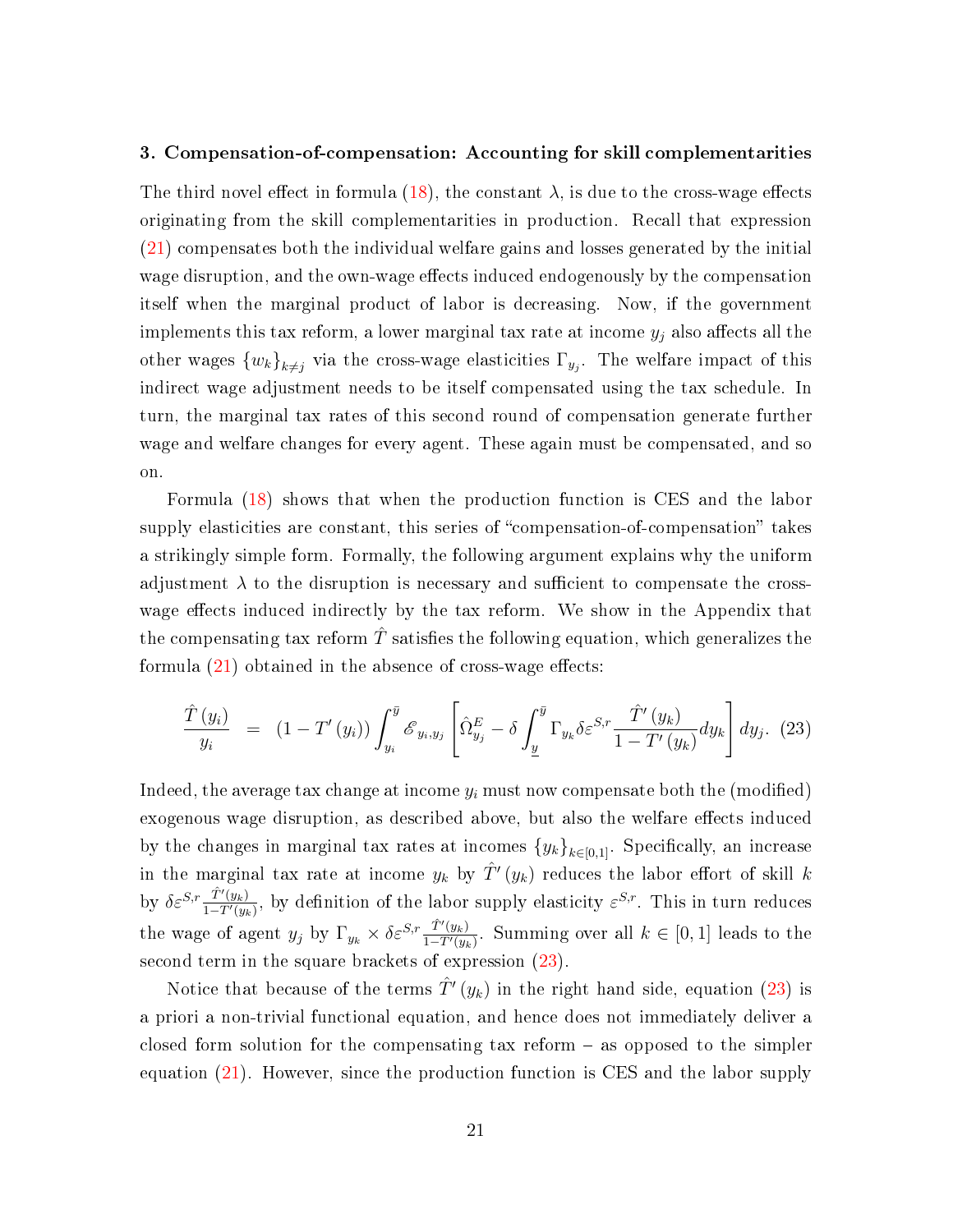elasticities are constant, the cross-wage elasticity  $\Gamma_{y_k}$  depends only on  $y_k$ , that is, a change in the labor supply of skill k affects the wage of all the other skills  $j \in [0,1]$ by the same percentage amount. But this in turn implies that the marginal tax rate changes  $\{\hat{T}'(y_k)\}_{k\in[0,1]}$  induce the same welfare effect  $\lambda \equiv \delta \int_y^{\bar{y}} \Gamma_{y_k} \delta \varepsilon^{S,r} \frac{\hat{T}'(y_k)}{1-\hat{T}'(y_k)}$  $\frac{T'(y_k)}{1-T'(y_k)}dy_k$  on every agent  $j \in [0, 1]$ . Therefore, the wage changes that must be compensated in addition to the exogenous disruption are simply a constant. Formula [\(18\)](#page-17-0) follows immediately; the closed-form expression for  $\lambda$  given in Proposition [2](#page-17-1) is obtained by solving the functional equation [\(23\)](#page-21-0) explicitly.

Assuming for simplicity that  $\bar{y} \to \infty$ , the reform derived in [\(21\)](#page-19-0) must be complemented by the following reform:  $(1 - T'(y_i)) y_i \int_{y_i}^{\infty} \mathcal{E}_{y_i, y_j} \lambda dy_j = \lambda (1 - T'(y_i)) y_i$ . This additional compensation consists of a constant change (in percentage terms) in the retention rate of the tax schedule:  $\frac{\hat{T}'(y)}{1-T'(y)} = \lambda (1-p)^{24}$  $\frac{\hat{T}'(y)}{1-T'(y)} = \lambda (1-p)^{24}$  $\frac{\hat{T}'(y)}{1-T'(y)} = \lambda (1-p)^{24}$  Therefore, compensating wage gain by agents with income  $y^*$  requires a uniform shift of the marginal tax rates in addition to the progressive reform on incomes  $y < y^*$  already characterized in the absence of cross-wage effects.

#### 1.7 Fiscal Surplus and other concepts of compensation

Once we know the compensating tax reform in closed-form, it is straightforward to obtain an expression for the fiscal surplus  $\hat{{\mathcal{R}}}(\hat{\bm{w}}^E)$  defined in [\(41\)](#page-40-0), i.e., the budget impact of the wage disruption and its compensation (Corollary [2](#page-50-0) in the Appendix).

The welfare gains of the wage disruption  $\hat{\boldsymbol{w}}^E$  are redistributable if and only if  $\mathcal{R}(\hat{\bm{w}}^E) \geq 0.$  This, in turn, means that it is possible to use the tax system to obtain a Pareto improvement.<sup>[25](#page-0-0)</sup> More generally than its sign, the value of the fiscal surplus is important: it provides a metric that allows to compare, in monetary units, different economic shocks. For example, suppose that a given disruption (say, an inflow of immigration) generates more revenue, after implementing the compensating tax reform, than another (say, automation). It follows that the government can achieve a strictly better Pareto improvement from the former shock. s. $^{26}$  $^{26}$  $^{26}$  Therefore,  $\hat{\mathcal{R}}(\hat{\bm{w}}^E)$  provides

<sup>&</sup>lt;sup>24</sup>We can easily show that this is equivalent to an increase in the parameter  $\tau$  of the baseline tax schedule  $T(y) = y - \frac{1-\tau}{1-p} y^{1-p}$  by an amount  $\hat{\tau}$  given by  $\frac{\hat{\tau}}{1-\tau} = \lambda (1-p)$ .

 $^{25}$ For instance, the government can redistribute lump-sum the budget surplus, which creates no distortions since the utility is quasilinear and raises everybody's welfare.

<sup>&</sup>lt;sup>26</sup>To see this, consider the best possible redistribution of the tax revenue in case B, say  $\mu^B\hat{T}^B$ . By implementing a tax reform that has the same direction  $\hat{T}^B$  but a strictly higher magnitude  $\mu^A>\mu^B$ (this is possible due to the larger amount of revenue that is available) in case A, the government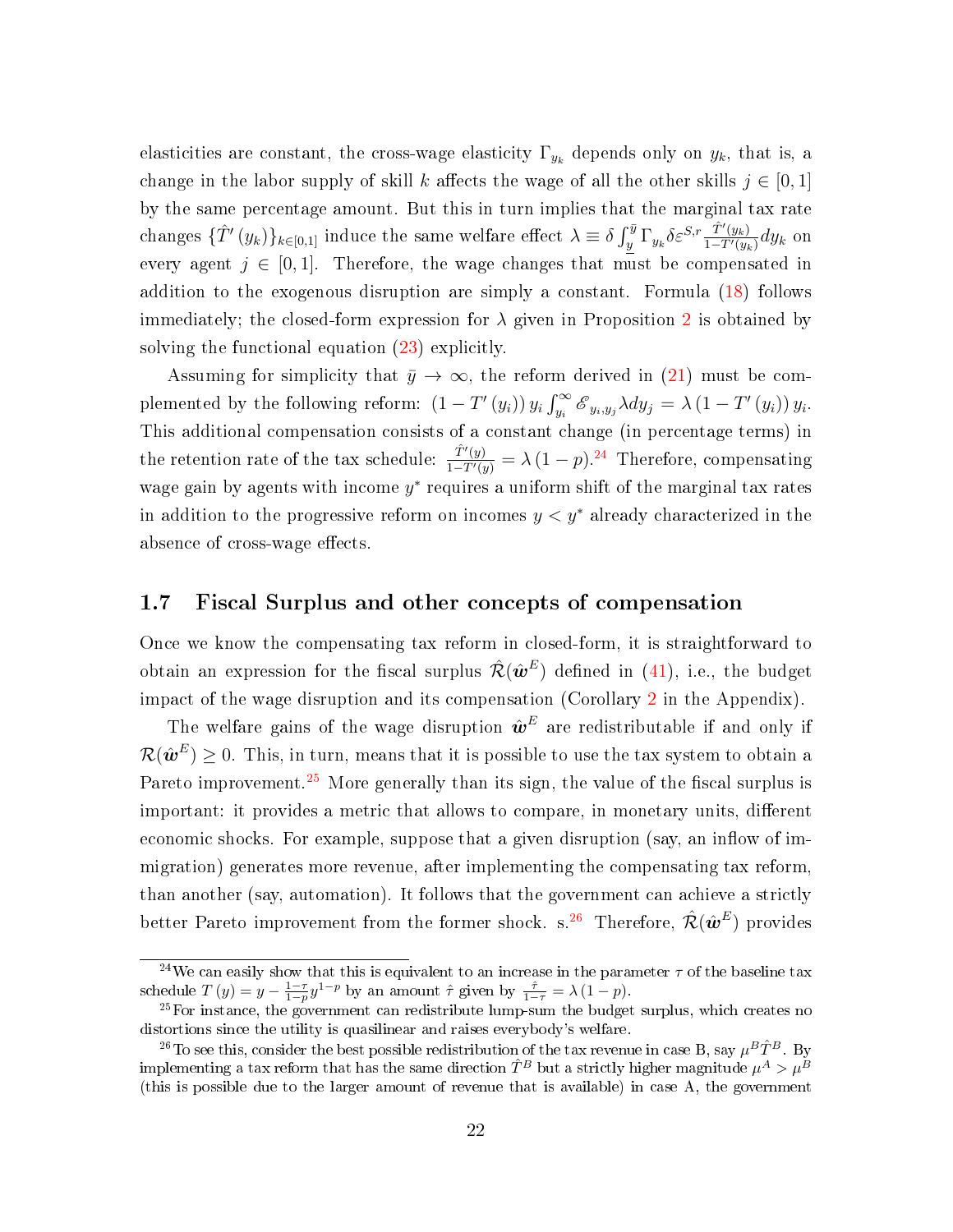as a measure of the benefit or cost of a given economic shock.

Finally, it is natural to wonder what the compensating tax reform would be if the government's objective were to compensate every agent so that their welfare would be at least as large (rather than exactly as large) as in the initial economy  $-i.e.,$  such that  $\tilde{U}_i \geq U_i$  for all i in equation [\(6\)](#page-9-0). In this case, equation [\(15\)](#page-14-1) would be an inequality and there would be an obvious multiplicity of solutions to the compensation problem. The first way to address the issue is to implement the exact compensation  $(18)$ , and in a second (simultaneous) stage use the extra revenue  $\hat{\mathcal{R}}(\hat{\bm{w}}^E),$  if any, to achieve a Pareto improvement. The second way to address it is to solve the compensation problem by replacing 0 with a given function  $h(\cdot)$  in the left hand side of [\(15\)](#page-14-1), with  $h(y_i) \geq 0$  for all i. That is, we solve the compensation problem by directly specifying the positive welfare improvements that we want to achieve for every skill level. The corresponding compensating tax reform can then be derived following identical steps as in the proof of Proposition [2,](#page-17-1) and its solution would depend directly on the desired function h.

### <span id="page-23-0"></span>2 The General Model

In this section we relax all of the major assumptions we made in Section [1](#page-6-0) and derive a closed-form generalization of formula [\(18\)](#page-17-0) for the compensating tax reform.

#### <span id="page-23-1"></span>2.1 Initial equilibrium

Agents differ along two dimensions: their skill  $i \in [0,1]$ , as in Section [1,](#page-6-0) and their fixed cost of participating in the labor force  $\kappa \in \mathbb{R}_+$ .<sup>[27](#page-0-0)</sup> An agent with types  $(i, \kappa)$  has idiosyncratic preferences over consumption c and labor supply l described by  $u_i(c, l)$  –  $\kappa \mathbb{I}_{\{l>0\}}$ , where the utility function  $u_i$  is a general, twice continuously differentiable function that satisfies  $u'_{i,c} > 0$ ,  $u''_{i,cc} \leq 0$ ,  $u'_{i,l}$ ,  $u''_{i,ll} < 0$ , and where  $\mathbb{I}_{\{l>0\}}$  is an indicator function equal to 1 if the agent is employed. If the agent decides to work, he earns a wage  $w_i$ , chooses his labor supply (hours)  $l_i$ , earns pre-tax labor income  $y_i = w_i l_i$ , and

achieves a strictly higher welfare improvement, since the first-order welfare measures are linear in  $\mu$ by construction.

 $27$ These two characteristics can be arbitrarily correlated in the population.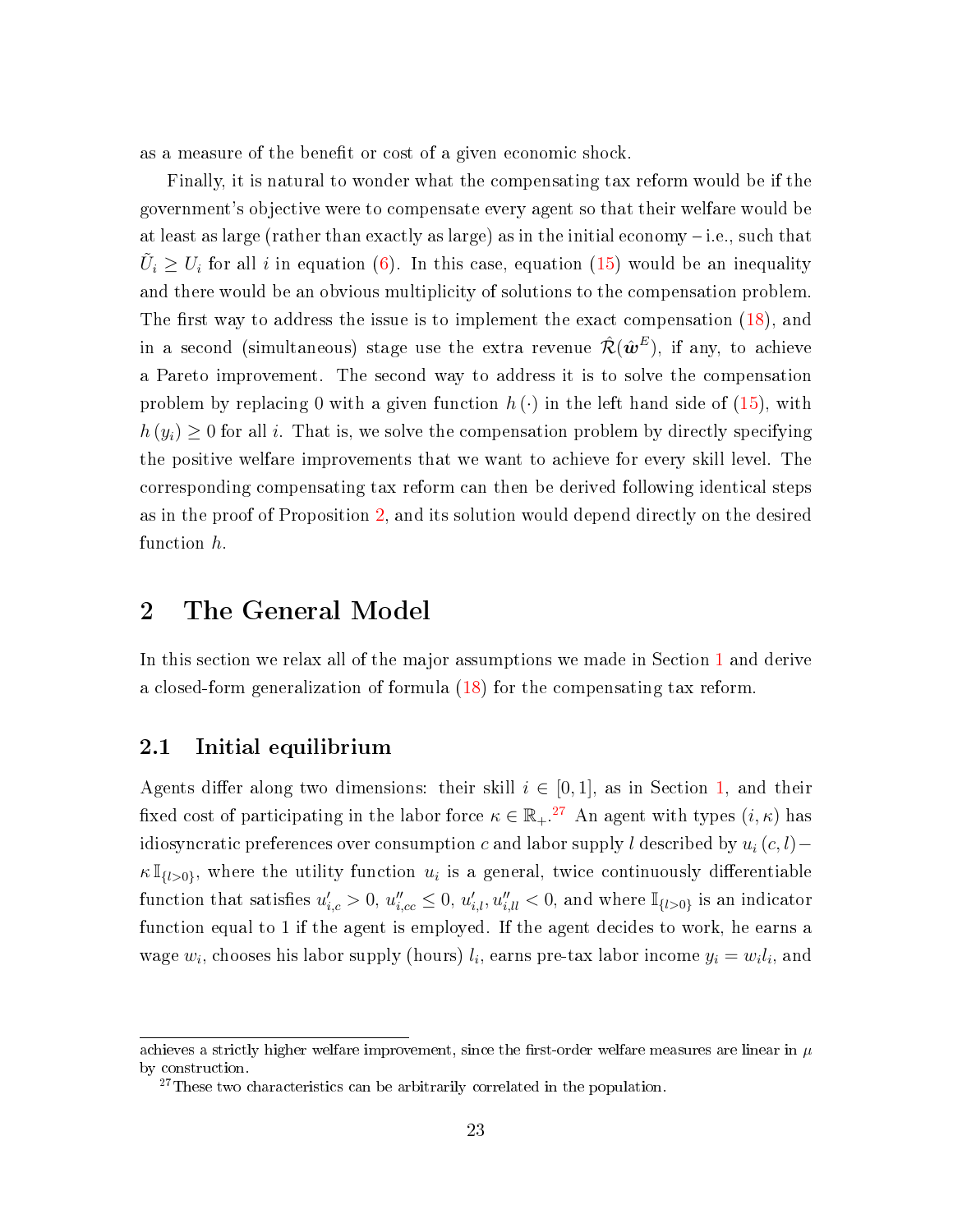pays a labor income tax  $T\left(y_i\right)^{28}$  $T\left(y_i\right)^{28}$  $T\left(y_i\right)^{28}$  If he decides to stay non-employed, his labor supply is equal to zero and he earns the government-provided transfer  $-T(0)$ . Finally, he also owns an exogenous quantity  $k_i$  of the economy's capital stock, which earns a pre-tax return  $r^{29}$  $r^{29}$  $r^{29}$  Capital income is taxed at the constant rate  $\tau$ .

The maximization problem of agent  $(i, \kappa)$  reads

$$
U_{i,\kappa} \equiv \max \left\{ \max_{l>0} u_i(c_i(l),l) - \kappa \, ; \, u_i(c_i(0),0) \right\}.
$$
 (24)

where  $c_i(l)$  is defined by the budget constraint:  $c_i(l) = w_i l - T(w_i l) + (1 - \tau) r k_i$  for any  $l \geq 0$ . Conditional on working, agent  $(i, \kappa)$  chooses labor supply  $l_i$  that satisfies the first-order condition

$$
-\frac{u'_{i,l}(c_i(l_i), l_i)}{u'_{i,c}(c_i(l_i), l_i)} = [1 - T'(w_i l_i)] w_i.
$$
\n(25)

We assume that  $l_i$  is the unique solution to this problem. Moreover, the agent decides to participate if and only if his fixed cost of work  $\kappa$  is smaller than a threshold  $\kappa_i^*$ , given by

<span id="page-24-0"></span>
$$
\kappa_i^* = u_i \left[ w_i l_i - T \left( w_i l_i \right) + (1 - \tau) r k_i, l_i \right] - u_i \left[ -T \left( 0 \right) + (1 - \tau) r k_i, 0 \right]. \tag{26}
$$

Denote by  $f_i(\kappa)$  the density of  $\kappa$  conditional on skill i and by  $L_i = l_i \int_0^{\kappa_i^*} f_i(\kappa) d\kappa$  the total amount of labor supplied by workers of skill  $i$ .

Firms produce output using the aggregate labor supply  $L_i$  of each type  $i \in [0,1]$ and the aggregate capital stock  $K$ , which we assume to be in fixed supply. The aggregate production function is denoted by  $\mathscr{F}(\{L_i\}_{i\in[0,1]}$ , K). We assume that  $\mathscr{F}$ has constant returns to scale. In equilibrium, firms earn no profits and the wage  $w_i$ is equal to the marginal product of type-i labor, i.e.,

$$
w_i = \mathscr{F}'_i(\{L_j\}_{j \in [0,1]}, K). \tag{27}
$$

The equilibrium interest rate is equal to the marginal product of capital, i.e.,  $r =$ 

<sup>&</sup>lt;sup>28</sup>As in Section [1,](#page-6-0) we order skills so that there is a one-to-one map between skills i and wages  $w_i$ in the initial equilibrium with tax schedule  $T$ . See Appendix [A.2](#page-41-0) for details.

<sup>&</sup>lt;sup>29</sup>We impose that all agents with a given skill i, i.e. a given wage  $w_i$ , own the same amount of capital, which ensures that they all choose the same level of labor supply (conditional on working)  $l_i$ , independent of their fixed cost of working. We discuss this assumption in Appendix [A.2.](#page-41-0)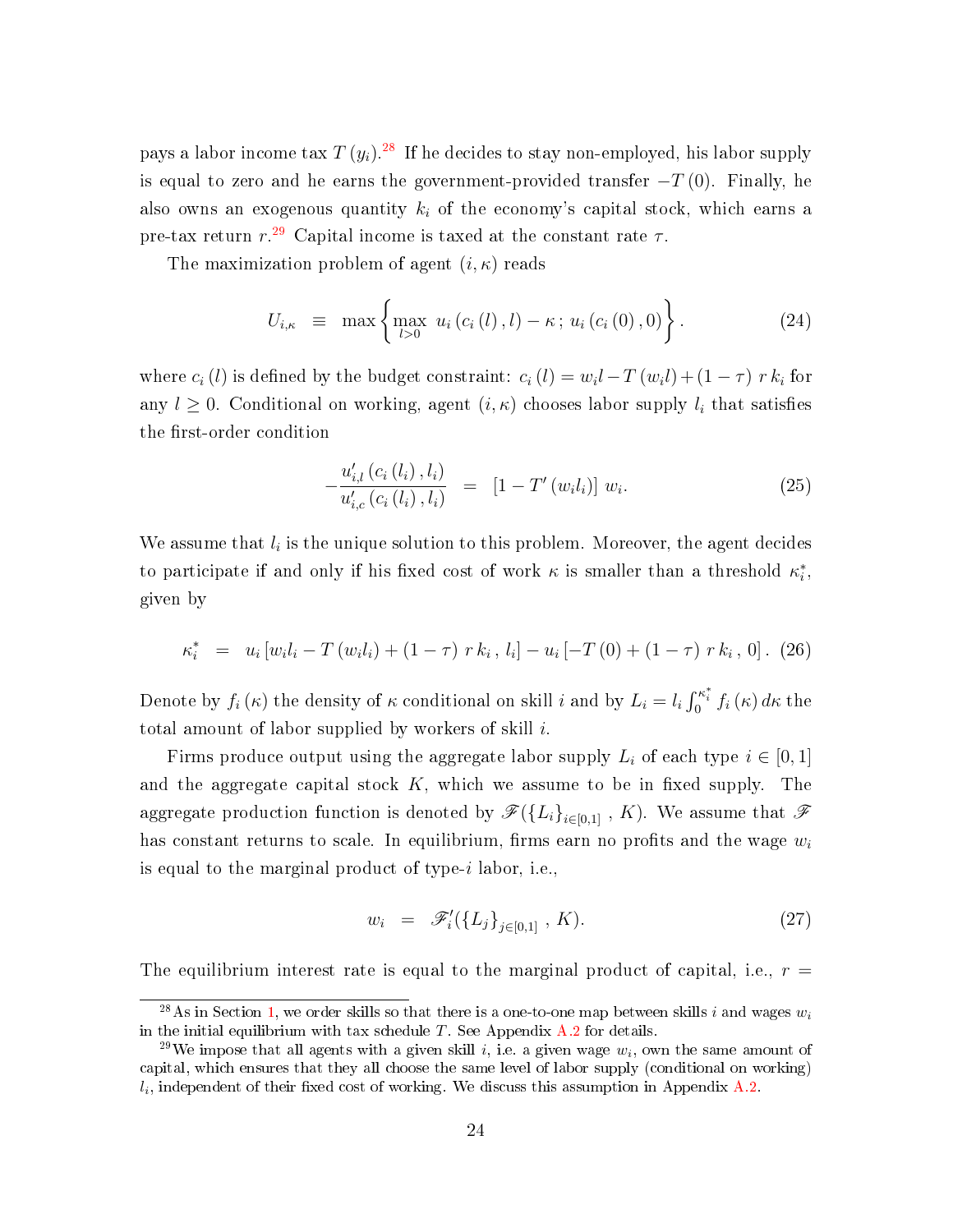$\mathscr{F}'_K(\{L_j\}_{j\in[0,1]}, K).$ 

The government levies taxes on labor and capital incomes. The initial labor income tax schedule is twice continuously differentiable but is allowed to be arbitrarily nonlinear. We define the local rate of progressivity of the tax schedule as (minus) the elasticity of the retention rate  $(1-T'(y))$  with respect to gross income y:  $p(y) =$  $-\frac{\partial \ln(1-T'(y))}{\partial \ln y}$  $\frac{1-T(y)}{\partial \ln y}$ . Finally, we restrict the initial tax schedule and tax reforms on capital income to be linear.

### 2.2 The welfare compensation problem

We define an exogenous wage disruption analogously to Section [1.2,](#page-8-1) and denote by  $\mu \hat{r}^E$  the corresponding disruption to the interest rate, i.e., the difference between the marginal productivities of capital before and after the shock, keeping individual labor supplies fixed at their pre-disruption level. The government can implement an arbitrarily nonlinear reform  $\mu \hat{T}$  of the labor income tax schedule, and a reform of the capital income tax rate by  $\mu\hat{\tau}$ . In response to a disruption  $(\mu\hat{\bm{w}}^E, \mu\hat{r}^E)$  and a tax reform  $(\mu \hat{T}, \mu \hat{\tau})$ , individuals optimally adjust their labor supply and participation decisions. In general equilibrium, this further impacts their wage and the interest rate, which in turn affects again their labor supply choices, and so on. We denote by  $\mu\hat{w}_i$ ,  $\mu\hat{r}$ ,  $\mu\hat{l}_i$  and  $\mu\hat{\kappa}^*_i$  the total endogenous changes in individual  $i$ 's wage, interest rate, labor supply (conditional on working) and participation threshold, respectively, following the disruption and tax reform. That is, in the disrupted economy we have  $\tilde{w}_i = w_i + \mu \hat{w}_i^E + \mu \hat{w}_i$ ,  $\tilde{r} = r + \mu \hat{r}^E + \mu \hat{r}$ ,  $\tilde{l}_i = l_i + \mu \hat{l}_i$  and  $\tilde{\kappa}_i^* = \kappa_i^* + \mu \hat{\kappa}_i^*$ . We finally denote by  $\tilde{U}_{i,\kappa} = U_{i,\kappa} + \mu \hat{U}_{i,\kappa}$  the resulting indirect utility of agents with type  $(i,\kappa)$ in the final equilibrium. The welfare compensation problem consists of designing a reform  $(\mu \hat{T}, \mu \hat{\tau})$  of the tax system such that the welfare of every agent is the same as it was before the wage disruption; that is,  $\tilde{U}_{i,\kappa} = U_{i,\kappa}$  for all  $(i,\kappa) \in [0,1] \times \mathbb{R}_+$ .

We start by proving that if the government implements the welfare compensating policy, then it must be the case that no agent switches participation status, i.e.,  $\hat{\kappa}_i^* = 0$ for all i. Indeed, first note that we can always choose to adjust the capital income tax rate by  $\frac{\hat{\tau}}{1-\tau} = \frac{\hat{r}}{r}$  $\frac{\hat{r}}{r}$ , so that the net of tax return  $(1 - \tau)$  r, and hence the capital income of each agent, remains constant. Thus, we can leave unchanged the welfare  $u_i[-T\left(0\right) + \left(1-\tau\right)\,r\,k_i\,,\,0]$  of agents who are non-employed both before and after the perturbation by keeping the unemployment transfer  $-T(0)$  unaffected. Moreover, in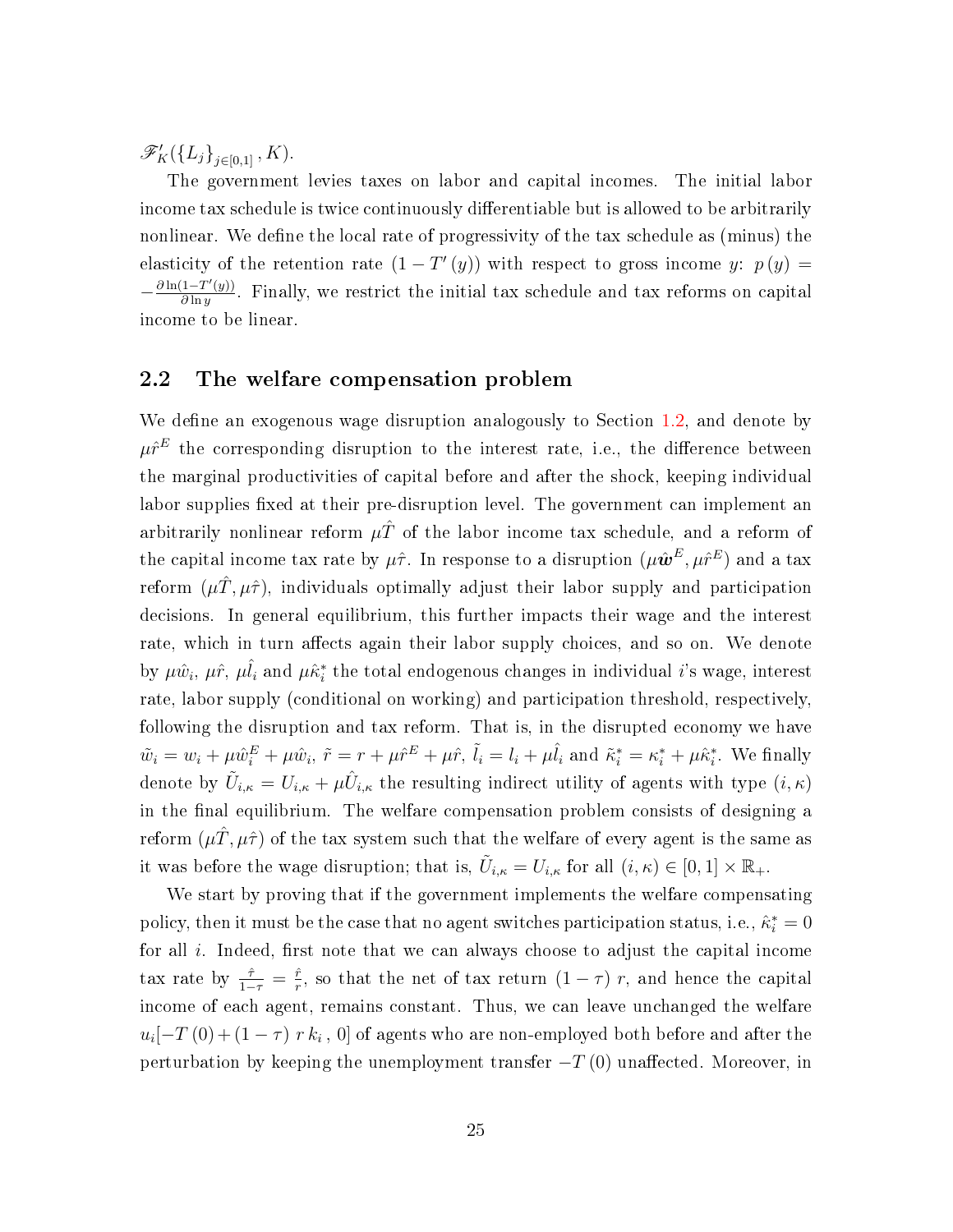order to leave unchanged the welfare of agents who are employed both before and after the perturbation, the combination of the wage disruption and the tax reform must make the utility  $\tilde U_i\equiv u_i[\tilde w_i\tilde l_i-T(\tilde w_i\tilde l_i)-\mu\hat T(\tilde w_i\tilde l_i)+(1-\tau) \;r\,k_i$  ,  $\tilde l_i]$  equal to its initial value  $U_i$  for all i. Now, since the participation decision [\(26\)](#page-24-0) of an individual with skill  $i$  depends only on the difference between the utilities conditional on employment and on non-employment, we obtain that the participation threshold  $\kappa_i^*$  must also remain constant for all  $i$ . That is, in order to leave everyone's welfare unchanged, the compensating tax reform must ensure that the individuals who were employed (resp., non-employed) before the disruption remain so in the new equilibrium.<sup>[30](#page-0-0)</sup>

The welfare compensation problem therefore consists of constructing a labor income tax reform  $\hat{T}$  such that the welfare of each employed agent in the disrupted economy is equal to their welfare in the initial equilibrium:

<span id="page-26-1"></span>
$$
U_i = \tilde{U}_i \equiv u_i[\tilde{w}_i\tilde{l}_i - T(\tilde{w}_i\tilde{l}_i) - \mu \hat{T}(\tilde{w}_i\tilde{l}_i) + (1 - \tau) \ r \ k_i, \tilde{l}_i], \tag{28}
$$

where  $(\tilde{w}_i, \tilde{l}_i)$  are defined by the perturbed first-order condition

$$
-\frac{u'_{i,l}[\tilde{w}_i\tilde{l}_i - T(\tilde{w}_i\tilde{l}_i) - \mu \hat{T}(\tilde{w}_i\tilde{l}_i) + (1 - \tau) \, r k_i, \tilde{l}_i]}{u'_{i,c}[\tilde{w}_i\tilde{l}_i - T(\tilde{w}_i\tilde{l}_i) - \mu \hat{T}(\tilde{w}_i\tilde{l}_i) + (1 - \tau) \, r k_i, \tilde{l}_i]} = [1 - T'(\tilde{w}_i\tilde{l}_i) - \mu \hat{T}'(\tilde{w}_i\tilde{l}_i)]\tilde{w}_i, \tag{29}
$$

and the perturbed wage equation

<span id="page-26-0"></span>
$$
\tilde{w}_i = \tilde{\mathscr{F}}'_i(\{L_j + \hat{L}_j^E + \mu \hat{l}_j\}_{j \in [0,1]}, \tilde{K}). \tag{30}
$$

As in Section [1,](#page-6-0) our goal is to characterize analytically the solution to the welfare compensation problem for *marginal* wage disruptions, i.e., as  $\mu \to 0$ . The proofs are gathered in the Appendix.

### 2.3 Elasticity concepts

We first define the elasticities  $\varepsilon_i^{S,r}$  $s,r \in \mathcal{S},w$ <br>i  $s_i$  $_{i}^{S,w}$  and  $\varepsilon_i^{S,n}$  $i_i^{S,n}$  of labor supply  $l_i$  with respect to the retention rate  $r_i \equiv 1 - T'(w_i l_i)$ , the wage  $w_i$ , and the non-labor (lump-sum) income

<sup>&</sup>lt;sup>30</sup>This implies in particular that the values of the elasticities of participation with respect to the tax rates (which otherwise would matter to determine the endogenous wage adjustments  $\hat{w}_i$ ) are irrelevant for the construction of the compensating tax reform.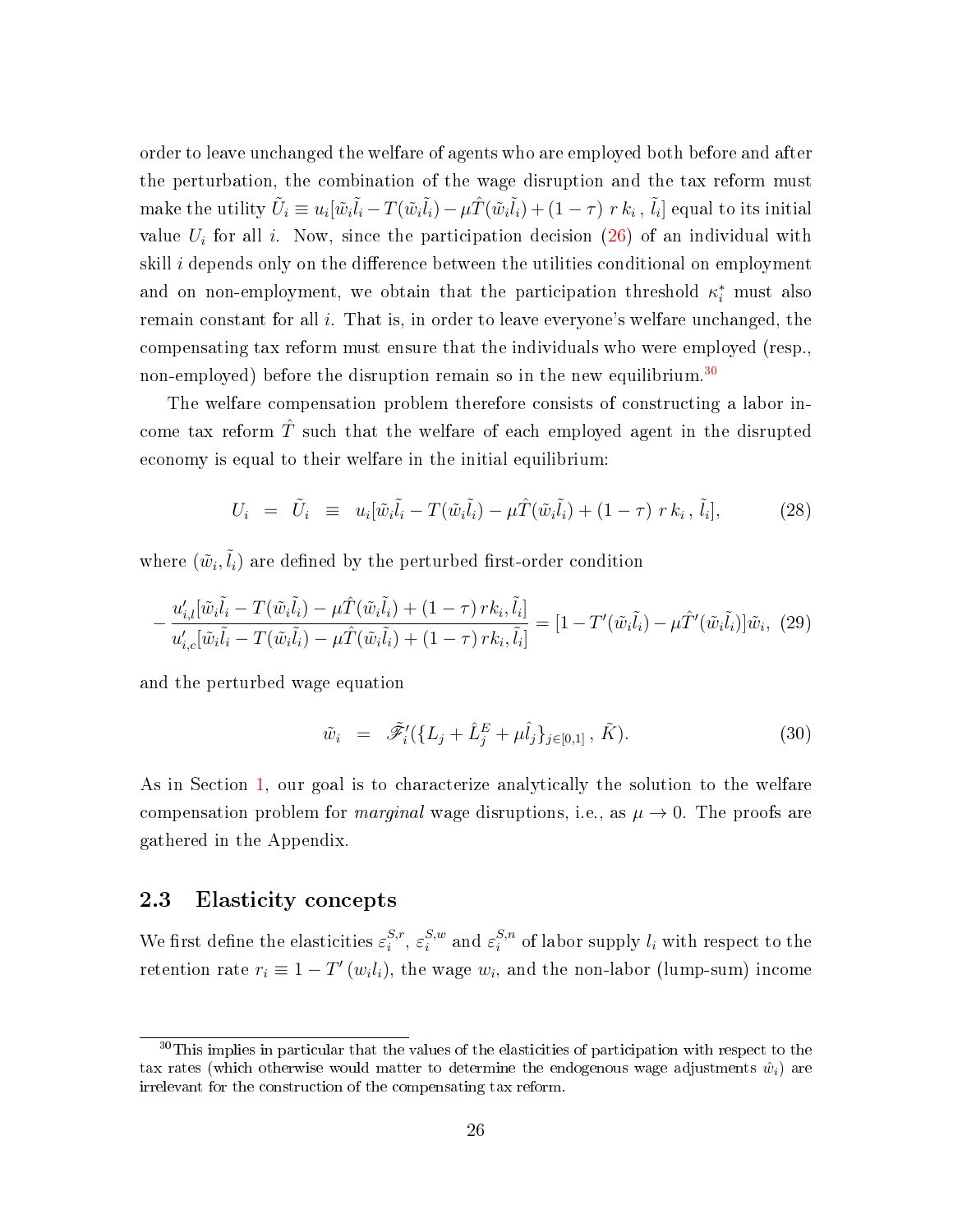$n_i$ , as

$$
\varepsilon_i^{S,r} \equiv \frac{\partial \ln l_i}{\partial \ln r_i} = \frac{e_i^c}{1 + p(y_i)e_i^c}, \ \varepsilon_i^{S,w} \equiv \frac{\partial \ln l_i}{\partial \ln w_i} = \frac{(1 - p(y_i))e_i^c + e_i^n}{1 + p(y_i)e_i^c}, \ \varepsilon_i^{S,n} \equiv r_i \frac{\partial \ln l_i}{\partial n_i} = \frac{e_i^n}{1 + p(y_i)e_i^c},
$$
 where  $e_i^c$  is the standard Hicksian (compensated) elasticity of labor supply, and  $e_i^n$  is the standard income effect parameter, defined by the Slutsky equation  $e_i^n = e_i^u - e_i^c$ , where  $e_i^u$  is the Marshallian (uncompensated) elasticity of labor supply. The interpretation of these variables is identical to those in Section 1.1, and their formal closed-form expressions are given by equations in the Appendix.

Second, as in Section [1.1,](#page-6-1) we define the cross-wage (resp., own-wage) elasticity of skill j with respect to the labor supply of skill i (resp., j) as

$$
\gamma_{i,j} \equiv \frac{\partial \ln w_i}{\partial \ln L_j} = \frac{L_j \mathscr{F}_{ij}''(\mathbf{L}, K)}{\mathscr{F}_{i}'(\mathbf{L}, K)}, \quad -\frac{1}{\varepsilon_j^D} \equiv \frac{\partial \ln w_j}{\partial \ln L_j} - \lim_{i \to j} \frac{\partial \ln w_i}{\partial \ln L_j},
$$

where  $\mathscr{F}''_{ij}$  denotes the second partial derivative of the production function with respect to the variables  $(L_i, L_j)$ . The interpretations of these expressions are identical to those in Section [1.1,](#page-6-1) except that for a general (non-CES) production function  $\mathscr{F}$ , the cross-wage elasticities  $\gamma_{i,j}$  now depend on both skills i and j, and the own-wage elasticities  $1/\varepsilon_j^D$  depend on the skill  $j$  and hence are no longer constant.

### <span id="page-27-0"></span>2.4 Compensation in Partial Equilibrium

As in Section [1.4,](#page-11-0) we start by assuming that wages are exogenous. Equation [\(11\)](#page-12-1) holds in our more general environment with arbitrary preferences and an arbitrary initial tax system. As a result, the compensating tax reform in partial equilibrium is still given by  $\hat{T}(y_i) = (1 - T'(y_i)) y_i \frac{\hat{w}_i^E}{w_i}$ . With preferences that are no longer quasilinear, however, the change in labor supply of agent i can now be expressed in terms of the elasticity notations introduced in Section [2.1](#page-23-1) as:

<span id="page-27-1"></span>
$$
\frac{\hat{l}_{i}^{\mathbf{pe}}}{l_{i}} = \varepsilon_{i}^{S,w} \frac{\hat{w}_{i}^{E}}{w_{i}} - \varepsilon_{i}^{S,r} \frac{\hat{T}'(y_{i})}{1 - T'(y_{i})} + \varepsilon_{i}^{S,n} \frac{\hat{T}(y_{i})}{(1 - T'(y_{i})) y_{i}}.
$$
\n(31)

In addition to the changes in the exogenous wage  $\hat{w}_i^E$  and in the marginal tax rate  $\hat T'\left(y_i\right)$  already discussed in the context of equation [\(12\)](#page-12-0), a third variable now causes an adjustment in the labor supply of agent  $i$ : namely, the change in his average tax rate  $\hat{T}\left(y_{i}\right)/y_{i}$  induces a response of hours determined by the income effect parameter  $\varepsilon^{S,n}_i$  $\frac{s,n}{i}$ .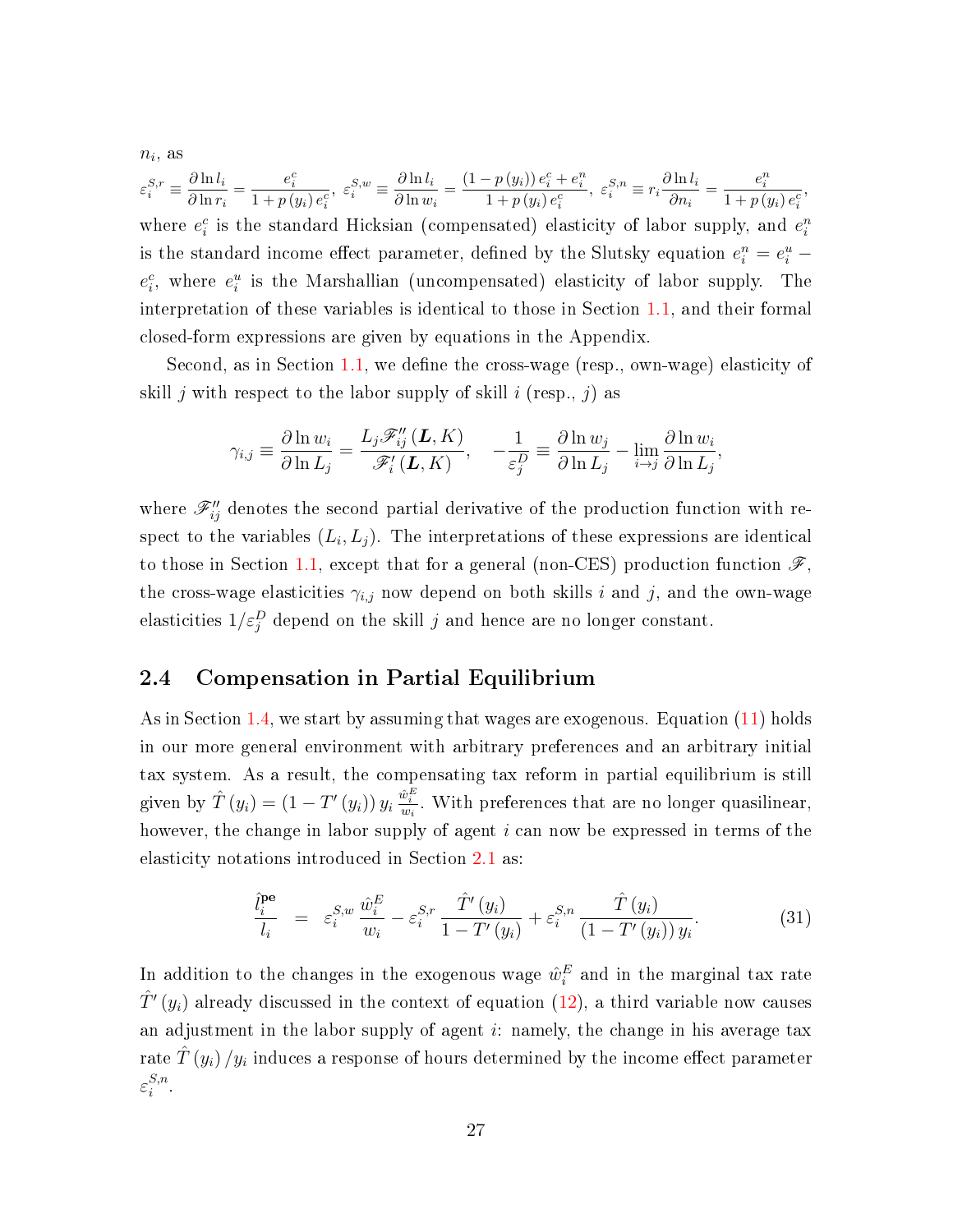### 2.5 Compensation in General Equilibrium

We now turn to the general-equilibrium model and follow the same steps as in Section [1.5.](#page-13-1) A first-order Taylor expansion of the perturbed wage equation  $(30)$  leads to

<span id="page-28-1"></span>
$$
\frac{\hat{w}_i}{w_i} = -\frac{1}{\varepsilon_i^D} \frac{\hat{l}_i}{l_i} + \int_0^1 \gamma_{i,j} \frac{\hat{l}_j}{l_j} dj.
$$
\n(32)

This equation generalizes (to the case of non-constant own- and cross-wage elasticities) equation [\(14\)](#page-14-0) in the simpler model of Section [1](#page-6-0) and has the same economic interpretation.

A first-order Taylor expansion of equation  $(28)$  around the initial equilibrium implies that the change in the indirect utility of agent  $i$  induced by the wage disruption and the tax reform (weighted by the marginal utility of consumption to obtain a monetary measure of welfare),  $\hat{U}_i / u'_{c,i},$  is given by:

<span id="page-28-2"></span>
$$
0 = \frac{\hat{U}_i}{u'_{i,cs}} = (1 - T'(y_i)) y_i \left[ \frac{\hat{w}_i^E}{w_i} + \frac{\hat{w}_i}{w_i} \right] - \hat{T}(y_i). \tag{33}
$$

This equation generalizes (to the case of non-quasilinear preferences) equation [\(15\)](#page-14-1) in the simpler model of Section [1](#page-6-0) and has the same economic interpretation.

A first-order Taylor expansion of equation  $(28)$ , which imposes that the labor supply of agent  $i$  remains optimal in the disrupted economy, can be written as:

<span id="page-28-0"></span>
$$
\frac{\hat{l}_i}{l_i} = \varepsilon_i^{S,w} \left[ \frac{\hat{w}_i^E}{w_i} + \frac{\hat{w}_i}{w_i} \right] - \varepsilon_i^{S,r} \frac{\hat{T}'(y_i)}{1 - T'(y_i)} + \varepsilon_i^{S,n} \frac{\hat{T}(y_i)}{(1 - T'(y_i)) y_i}.
$$
(34)

This equation generalizes (to the case of non-constant elasticities and non-quasilinear preferences) equation  $(16)$  in the simpler model of Section [1](#page-6-0) and has the same economic interpretation, except that labor supply now also adjusts in response to a change in the average tax rate  $\hat{T}(y_i)/y_i$  by an amount given by the income effect parameter  $\varepsilon_i^{S,n}$  $\frac{s,n}{i}$ .

Substituting for the endogenous wage adjustment  $\hat{w}_i$  in equation [\(34\)](#page-28-0) and using [\(32\)](#page-28-1) leads to an integral equation for the labor supply changes of all agents,  $\{\hat{l}_j\}_{j\in[0,1]}$ . The following lemma, which generalizes Lemma [2](#page-29-0) derived in the simpler model of Section [1](#page-6-0) and which follows from Proposition 1 in [Sachs, Tsyvinski, and Werquin](#page-38-4) [\[2016\]](#page-38-4), gives the closed-form solution to this equation.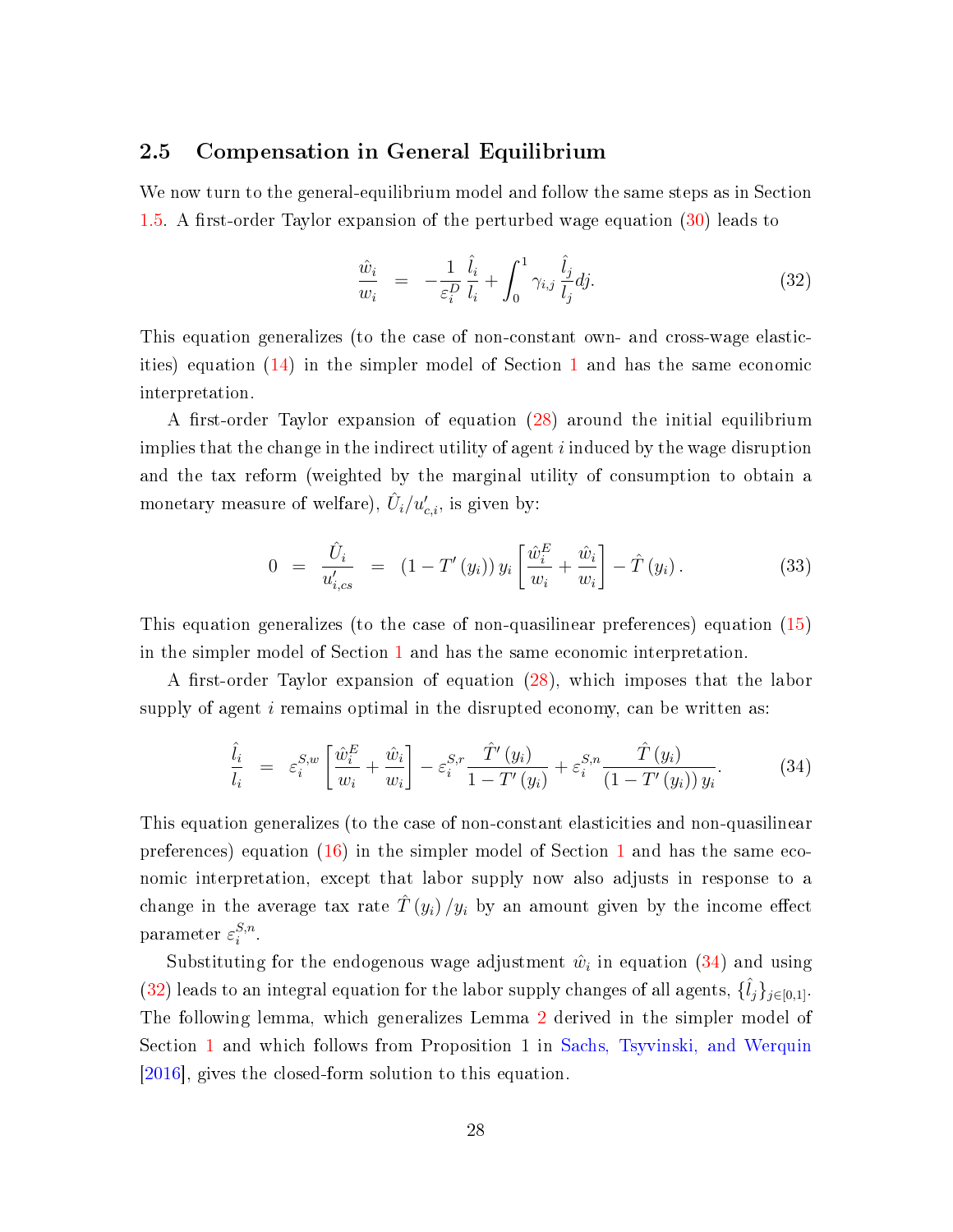<span id="page-29-0"></span> ${\bf Lemma~2.}$   ${\it Assume~that~} \int_{[0,1]^2}$  $\begin{array}{c} \begin{array}{c} \begin{array}{c} \end{array} \\ \begin{array}{c} \end{array} \end{array} \end{array}$  $\delta_i\varepsilon_i^{S,w}$  $\left| \sum_{i=1}^{S,w} \gamma_{ij} \right|$  $\int^2\,di d j\, <\, 1^{.31}$  $\int^2\,di d j\, <\, 1^{.31}$  $\int^2\,di d j\, <\, 1^{.31}$  The solution to [\(34\)](#page-28-0) is given by: for all  $i \in [0, 1]$ ,

<span id="page-29-1"></span>
$$
\frac{\hat{l}_i}{l_i} = \delta_i \frac{\hat{l}_i^{pe}}{l_i} + \delta_i \varepsilon_i^{S,w} \int_0^1 \Gamma_{i,j} \delta_j \frac{\hat{l}_j^{pe}}{l_j} dj,
$$
\n(35)

where  $\hat{l}^{pe}_i$  $\sum_{i=1}^{n}$  is defined by [\(31\)](#page-27-1),  $\delta_i \equiv 1/[1 + \frac{\varepsilon_i^{S,w}}{\varepsilon_i^D}]$ , and  $\Gamma_{i,j} \equiv \sum_{n=0}^{\infty} \Gamma_{i,j}^{(n)}$  with  $\Gamma_{i,j}^{(0)} = \gamma_{i,j}$ i and for all  $n \geq 1$ ,  $\Gamma_{i,j}^{(n)} = \int_0^1 \Gamma_{i,k}^{(n-1)} \delta_k \varepsilon_k^{S,w}$  $_k^{S,w}$   $\gamma_{k,j}$  dk.

Equation  $(35)$  has the same structure and interpretation as  $(17)$  in the simpler model of Section [1,](#page-6-0) except that the expression for the total cross-wage effect  $\Gamma_{i,j}$  is now defined by a series  $\sum_{n=0}^{\infty} \Gamma_{i,j}^{(n)}$ . Recall that, in contrast to the structural elasticity  $\gamma_{i,j}$ , the variable  $\Gamma_{i,j}$  captures the adjustment in the wage of type i caused by a change in the labor supply of type  $j$ , accounting for the infinite sequence of feedback cross-wage effects between different skills that occur in general equilibrium. First, the initial change in type-j labor supply,  $\delta_j \, \hat{l}^{\mathbf{pe}}_j$  $j^{\mathbf{pe}}/l_j$ , directly affects the wage of type  $i$ through the structural elasticity  $\gamma_{i,j}$  – this is the first term  $\Gamma_{i,j}^{(0)}$  in the series defining  $\Gamma_{i,j}$ . Second, the change in labor supply of type j affects the wage of every other type k by  $\gamma_{k,j}$ , hence the labor supply of type k by  $\delta_k \varepsilon_k^{S,w}$  $k^{S,w}\gamma_{k,j}$ , which in turn impacts the wage of type *i* by  $\gamma_{i,k} \delta_k \varepsilon_k^{S,w}$  $\int_k^{S,w} \gamma_{k,j}$  – this is the second term  $\Gamma_{i,j}^{(1)}$ . By induction,  $\Gamma_{i,j}^{(n)}$ i,j represents the adjustment in  $w_i$  through the behavior of  $(n-1)$  intermediate types, e.g., for  $n=3$ ,  $j \rightarrow k_1 \rightarrow k_2 \rightarrow i^{32}$  $j \rightarrow k_1 \rightarrow k_2 \rightarrow i^{32}$  $j \rightarrow k_1 \rightarrow k_2 \rightarrow i^{32}$ 

Taking stock. As in the simpler model of Section [1,](#page-6-0) individual welfare is now affected both by the average tax rates and the marginal tax rates, because by affecting agents' labor supplies the latter impact their wages and hence utilities. As a result, equation [\(33\)](#page-28-2) does not directly lead to a formula for the compensating tax reform: we need to solve for the fixed point between the average and marginal tax rates of the compensation. However, because of the non-constant elasticities and the presence of

<sup>&</sup>lt;sup>31</sup>This condition ensures that the series defining  $\Gamma_{i,j}$  converges. The assumptions made in Section [1](#page-6-0) provide sufficient conditions on primitives such that this condition is satisfied.

 $32\text{Note that in the simpler version of the model of Section 1, we showed that the total cross-wage$  $32\text{Note that in the simpler version of the model of Section 1, we showed that the total cross-wage$  $32\text{Note that in the simpler version of the model of Section 1, we showed that the total cross-wage$ effect  $\Gamma_{i,j}$  is equal to the structural elasticity  $\gamma_{i,j}$  amplified by the factor  $1/\delta_i$ . This is because a CES production function, where  $\gamma_{i,j}$  depends only on j, along with constant labor supply elasticities  $\delta_k \varepsilon_k^{S,w} = \delta \varepsilon^{S,w}$ , implies that each round of general equilibrium wage adjustment is a constant fraction of the first round.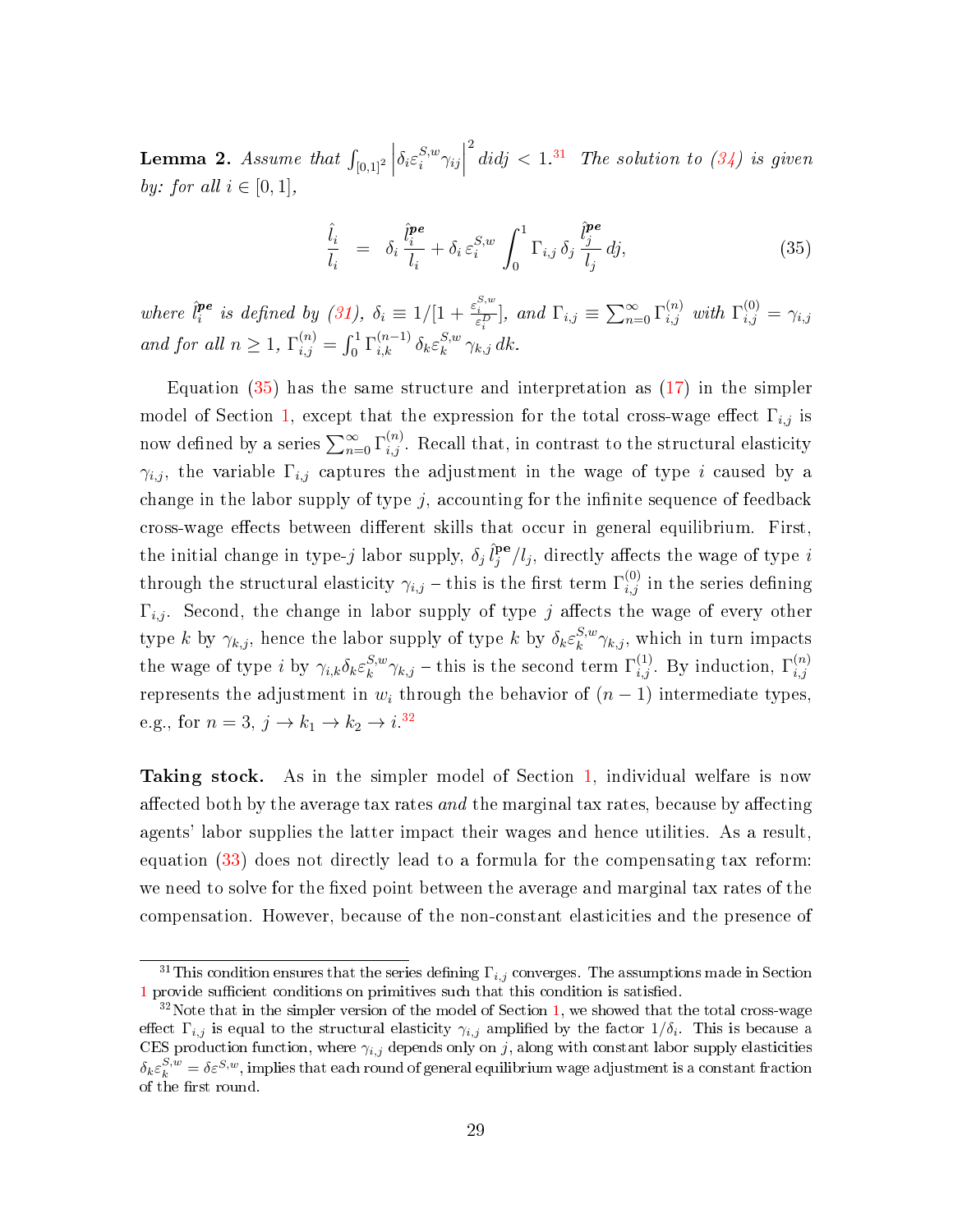income effects in preferences, constructing such a tax reform is more difficult than in the model of Section [1.](#page-6-0)

Before proceeding to the analytical solution to the compensation problem, we summarize the various ways through which taxes affect welfare in the general model. Suppose for simplicity that the cross-wage elasticities  $\gamma_{i,j}$  are positive for all  $i \neq j$ . A higher average tax rate at income  $y^*$ ,  $\hat{T}(y^*) > 0$ , implies:<sup>[33](#page-0-0)</sup> (a) a reduction in welfare of agent  $y^*$ , by directly making him poorer, as in partial equilibrium (third term in equation  $(33)$ ); (b) a reduction in welfare of agent  $y^*$ , by making him work more (income effect, third term in  $(31)$ ) and hence earn a lower wage (decreasing marginal product, first term in [\(32\)](#page-28-1));<sup>[34](#page-0-0)</sup> (c) an increase in welfare of all agents  $y \neq$  $y^*$ , whose wage increases due to the higher labor supply of agent  $y^*$  (production complementarities, second term in  $(32)$ ). Moreover, a higher marginal tax rate at income  $y^*$ ,  $\hat{T}'(y^*) > 0$ , implies: (a) a higher average tax rate for all incomes  $y > y^*$ , since  $\hat{T}\left(y\right)=\int_{0}^{y}\hat{T}'\left(x\right)dx,$  which has analogous welfare consequences to those we just described; (b) an increase in welfare of agent  $y^*$ , by making him work less, as in partial equilibrium (substitution effect, second term in  $(31)$ ), and hence earn a higher wage (decreasing marginal product, first term in  $(32)$ ); (c) a reduction in welfare of all agents  $y \neq y^*$ , whose wage decreases due to the lower labor supply of agent  $y^*$ (production complementarities, second term in [\(32\)](#page-28-1)).

Main result. The next Theorem, which generalizes Proposition [2,](#page-17-1) gives a closedform characterization of the compensating tax reform in response to any wage disruption in general equilibrium. This is the main result of the paper. $35$ 

<span id="page-30-0"></span>**Theorem 1.** Consider a marginal disruption in the direction  $\hat{\boldsymbol{w}}^E = \{\hat{w}_i^E\}_{i \in [0,1]}$  of the wage distribution  $w$ . The following tax reform  $\hat{T}$  solves the welfare compensation

 $33$ For simplicity we ignore the effects of the changes in the average and marginal tax rates on wages and welfare through agents' participation decisions, since we argued above that no agent switches participation status if the government implements the correct compensating reform.

<sup>&</sup>lt;sup>34</sup>Because the cross-wage elasticities  $\gamma_{i,j}$ , and hence  $\Gamma_{i,j}$ , are positive, the wage and welfare of agent y <sup>∗</sup> are still reduced after taking into account the second, third, etc. rounds of general equilibrium spillovers. This follows from equation [\(43\)](#page-47-1) in the Appendix. The same reasoning applies for the next bullet points.

<sup>&</sup>lt;sup>35</sup>Note that since there is a one-to-one map between types i and incomes  $y_i$ , we can change variables and index by income the wages  $w_{y_i} \equiv w_i$ , labor supplies  $l_{y_i} \equiv l_i$ , wage disruptions  $\hat{w}_{y_i}^E \equiv$  $\hat{w}_i^E$ , and elasticities  $\varepsilon_{y_i}^{S,x} \equiv \varepsilon_i^{S,x}$  for  $x \in \{r, w, n\}$ ,  $\varepsilon_{y_i}^D \equiv \varepsilon_i^D$ , and  $\gamma_{y_i, y_j} \equiv \gamma_{i,j}/y'(j)$ ,  $\Gamma_{y_i, y_j} \equiv$  $\Gamma_{i,j}/y'\left(j\right)$ .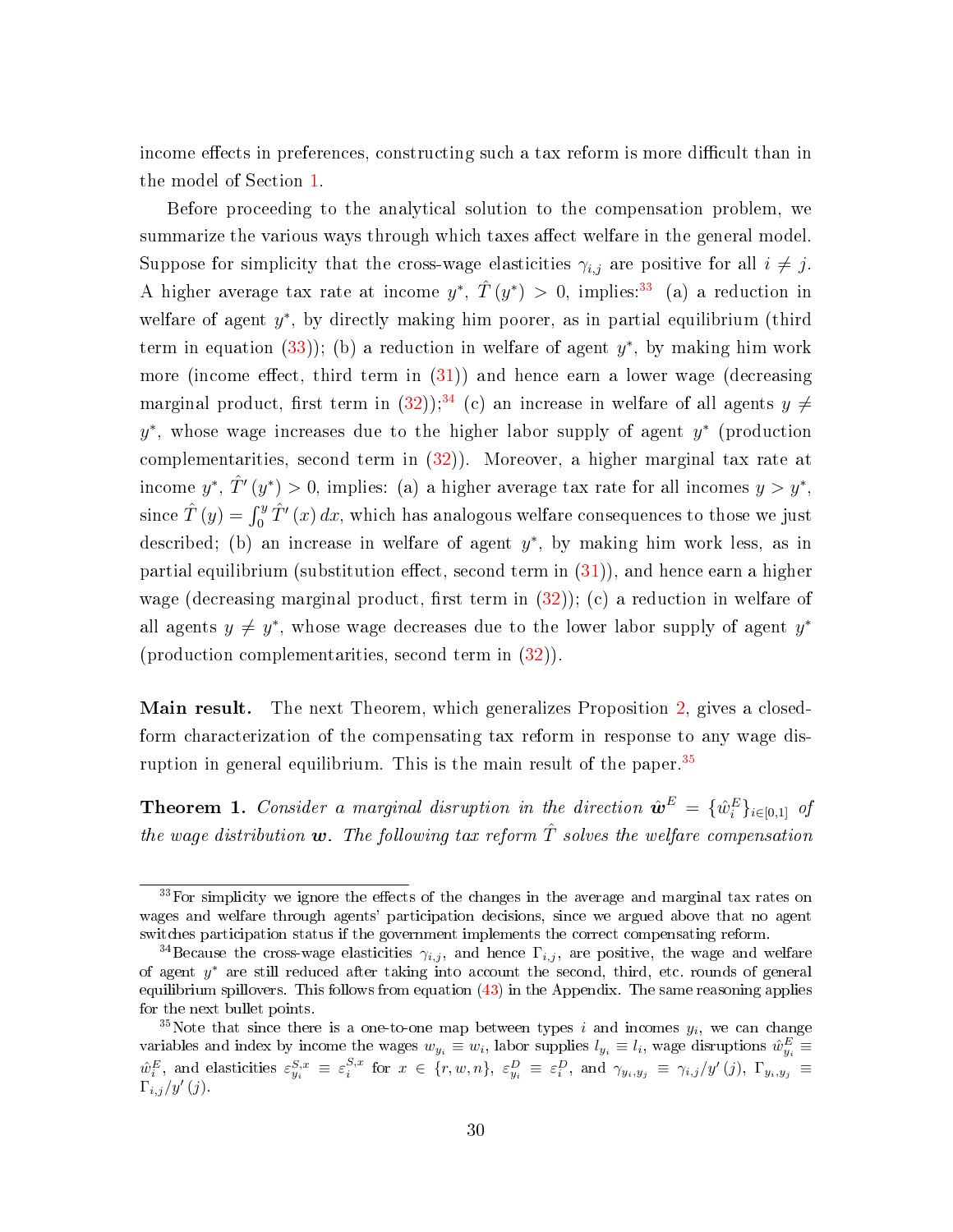problem: for all i,

<span id="page-31-0"></span>
$$
\hat{T}(y_i) = (1 - T'(y_i)) y_i \int_{y_i}^{\bar{y}} \mathcal{E}_{y_i, y_j} \left[ \hat{\Omega}_{y_j}^E + \int_{\underline{y}}^{\bar{y}} \Lambda_{y_j, y_k} \hat{\Omega}_{y_k}^E dy_k \right] dy_j, \quad (36)
$$

where the modified wage disruption variable  $\hat{\Omega}^E$  is defined by

$$
\hat{\Omega}_{y_j}^E \equiv \delta_{y_j} \frac{\hat{w}_{y_j}^E}{w_{y_j}} + \delta_{y_j} \int_{\underline{y}}^{\overline{y}} \Gamma_{y_j, y_k} \delta_{y_k} \varepsilon_{y_k}^{S, w} \frac{\hat{w}_{y_k}^E}{w_{y_k}} dy_k, \tag{37}
$$

the progressivity variable  $\mathscr E$  is defined by

<span id="page-31-1"></span>
$$
\mathcal{E}_{y_i, y_j} \equiv \frac{\varepsilon_{y_j}^D}{\delta_{y_j} \varepsilon_{y_j}^{S, r} y_j} e^{-\int_{y_i}^{y_j} \left[ \frac{\varepsilon_{y_k}^D + 2\varepsilon_{y_k}^{S, n}}{\varepsilon_{y_k}^{S, r}} \right] \frac{dy_k}{y_k}}, \tag{38}
$$

and the compensation-of-compensation variable  $\Lambda_{y_i, y_j} \equiv \sum_{n=0}^{\infty} \Lambda_{y_i, y_j}^{(n)}$  is defined by

<span id="page-31-2"></span>
$$
\Lambda_{y_i, y_j}^{(0)} = \delta_{y_i} \Gamma_{y_i, y_j} \varepsilon_{y_j}^D - \delta_{y_i} \int_{\underline{y}}^{y_j} \Gamma_{y_i, y_k} \varepsilon_{y_k}^D \mathscr{E}_{y_k, y_j} dy_k, \qquad (39)
$$

and for all  $n \geq 1$ ,  $\Lambda_{y_i,y_j}^{(n)} = \int_y^{\bar{y}} \Lambda_{y_i,y_k}^{(n-1)} \delta_{y_k} \Lambda_{y_k,y_j}^{(0)} dy_k$ . Corollary [2](#page-50-0) in the Appendix gives the fiscal surplus  $\hat{\mathcal{R}}(\hat{\boldsymbol{\omega}}^E)$ .

Analogously to equation [\(18\)](#page-17-0), formula [\(36\)](#page-31-0) features three departures from the partial-equilibrium compensation [\(13\)](#page-13-2). First, the modified wage disruption  $\hat{\Omega}^E$  accounts for the full incidence on wages of the initial shock, and has the same interpre-tation as [\(19\)](#page-17-2). Second, the progressivity variable  $\mathscr E$  is a direct generalization of [\(20\)](#page-17-3), and has the same interpretation.[36](#page-0-0)

Third, the compensation-of-compensation term (the integral in the square brackets of  $(36)$ , which accounts for the cross-wage effects originating from the skill complementarities in production, is now more complex than in [\(18\)](#page-17-0). Indeed, the functional equation  $(23)$  is more difficult to solve when the labor supply of type k does not have the same impact on the wage of two different skills  $j, j'$ , so that  $\Gamma_{y_j, y_k}$  can depend arbitrarily on  $y_j$ . Our proof shows that for each k, the welfare impact of these indirect

 $36$ It is immediate to show that expression [\(38\)](#page-31-1) reduces to [\(20\)](#page-17-3) when the labor supply and demand elasticities are constant and there are no income effects, so that  $\frac{\varepsilon_{y_k}^D + 2\varepsilon_{y_k}^{S,n}}{2S,r}$  $\frac{+2\varepsilon_{y_k}^{\omega_{y_k}}}{\varepsilon_{y_k}^{S,r}} = \frac{\varepsilon^D}{\varepsilon^{S,r}}$  is a constant.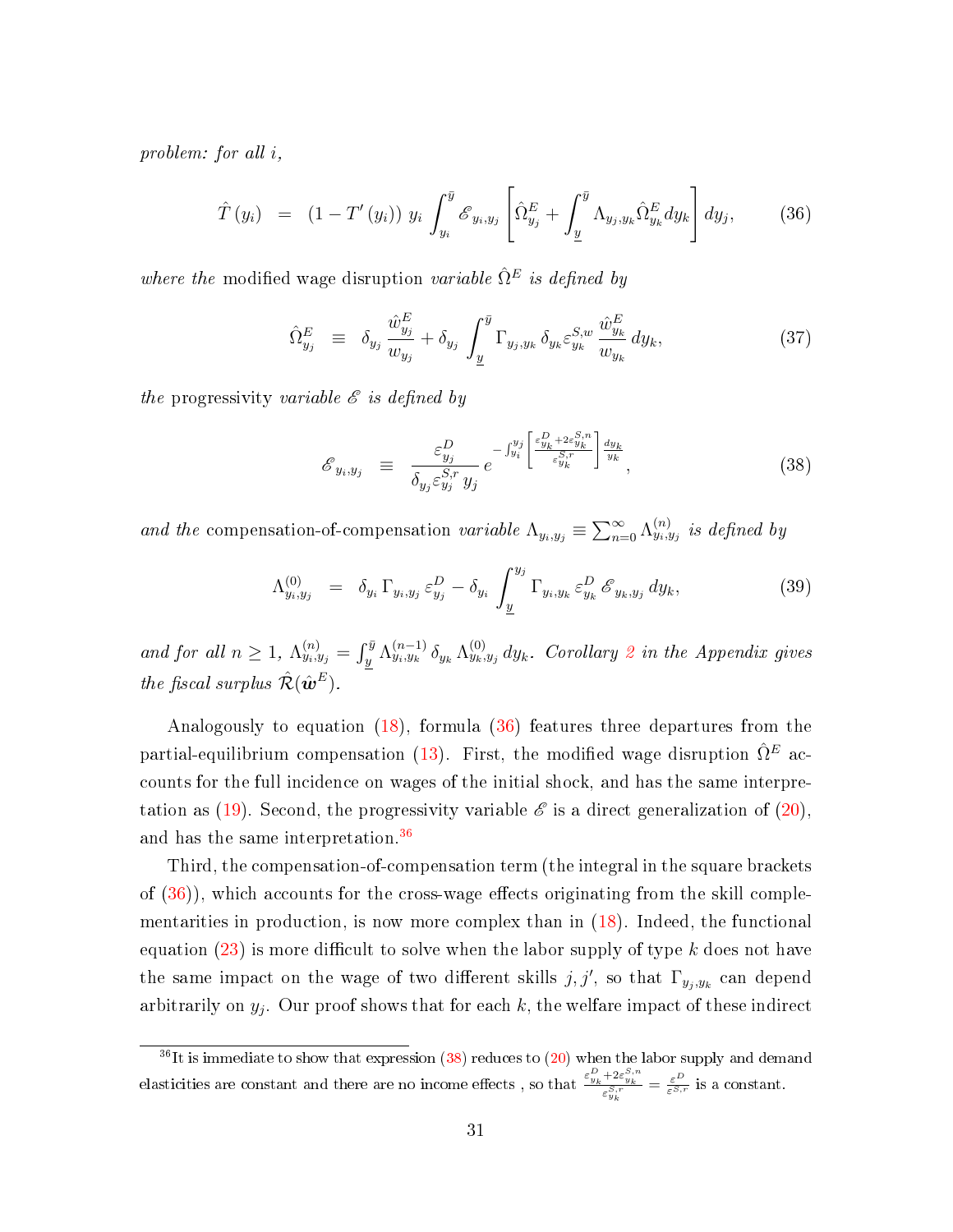wage adjustments is determined by the first term  $\Lambda_{y_j, y_k}^{(0)}$  in the series  $\Lambda_{y_j, y_k}$  defined in [\(39\)](#page-31-2), so that the total effect on type j is given by  $\int_y^{\bar{y}} \Lambda_{y_j, y_k}^{(0)} \hat{\Omega}_{y_k}^E dy_k$ . This welfare change needs to be itself compensated using the tax schedule, thus leading to the term  $(1-T'(y_i)) y_i \int_{y_i}^{\bar{y}} \mathscr{E}_{y_i,y_j}[\int_y^{\bar{y}} \Lambda_{y_j,y_k}^{(0)} \hat{\Omega}_{y_k}^E dy_k] dy_j$  in [\(36\)](#page-31-0). In turn, the marginal tax rates of this second round of compensation generate further wage and welfare changes for all of the agents. These again must be compensated (third round of "compensating the compensation"), leading to the term  $(1-T'(y_i)) y_i \int_{y_i}^{\bar{y}} \mathcal{E}_{y_i,y_j}[\int_y^{\bar{y}} \Lambda_{y_j,y_k}^{(1)} \hat{\Omega}_{y_k}^E dy_k] dy_j$ in  $(36)$ . The full sequence of tax reforms that achieves the fixed point of the compensation problem is constructed by defining inductively the sequence of variables  $\Lambda_{y_i,y_j}^{(n)}$ for all  $n \geq 0$ , where each  $\Lambda_{y_i, y_j}^{(n)}$  captures one round of iterated compensation.

# <span id="page-32-0"></span>3 Compensating the Impact of Robots

In this final section, we show how our theoretical results can be straightforwardly implemented in an empirical application: compensating the welfare consequences of robotization in the U.S. and the German economies. For reasons of space the analysis of Germany is in Appendix [B.1.](#page-56-1)

The data on the impact of robots in the U.S. are obtained from the 1990 and 2007 Censuses and were provided to us by Daron Acemoglu and Pascual Restrepo. Specifically, [Acemoglu and Restrepo](#page-36-0) [\[2017\]](#page-36-0) estimate the impact of industrial automation on different skill cells defined by age, gender, education and race. They give the baseline size and employment rate (share with salaried jobs), hourly wage, and hours worked per year of each group. [Acemoglu and Restrepo](#page-36-0) [\[2017\]](#page-36-0) then estimate the impact of one additional robot per thousand workers in each skill cell on log-wages, hours and employment rate.<sup>[37](#page-0-0)</sup> These estimates are obtained by comparing two people in the same cell but who reside in commuting zones with different exposure to industrial automation. They include both the direct effects of robots on employment and wages and any indirect spillover effects that might arise because of a resulting decline in local demand. In other words, they estimate the modified disruption  $\hat{\Omega}^E$  rather than  $\hat{\bm{w}}^E.$ 

We assume that the economy is described by the model of Section [1.](#page-6-0) The initial tax schedule is CRP with  $p = 0.156$  and  $\tau = -3$  [\(Heathcote, Storesletten, and Violante](#page-37-10) [\[2016\]](#page-37-10)). The production function is CES with  $\varepsilon^D = 0.6$  [\(Dustmann, Frattini, and](#page-37-11)

<sup>&</sup>lt;sup>37</sup>[This corresponds to the increase in robots observed in the US between 1990 and 2007.](#page-37-11)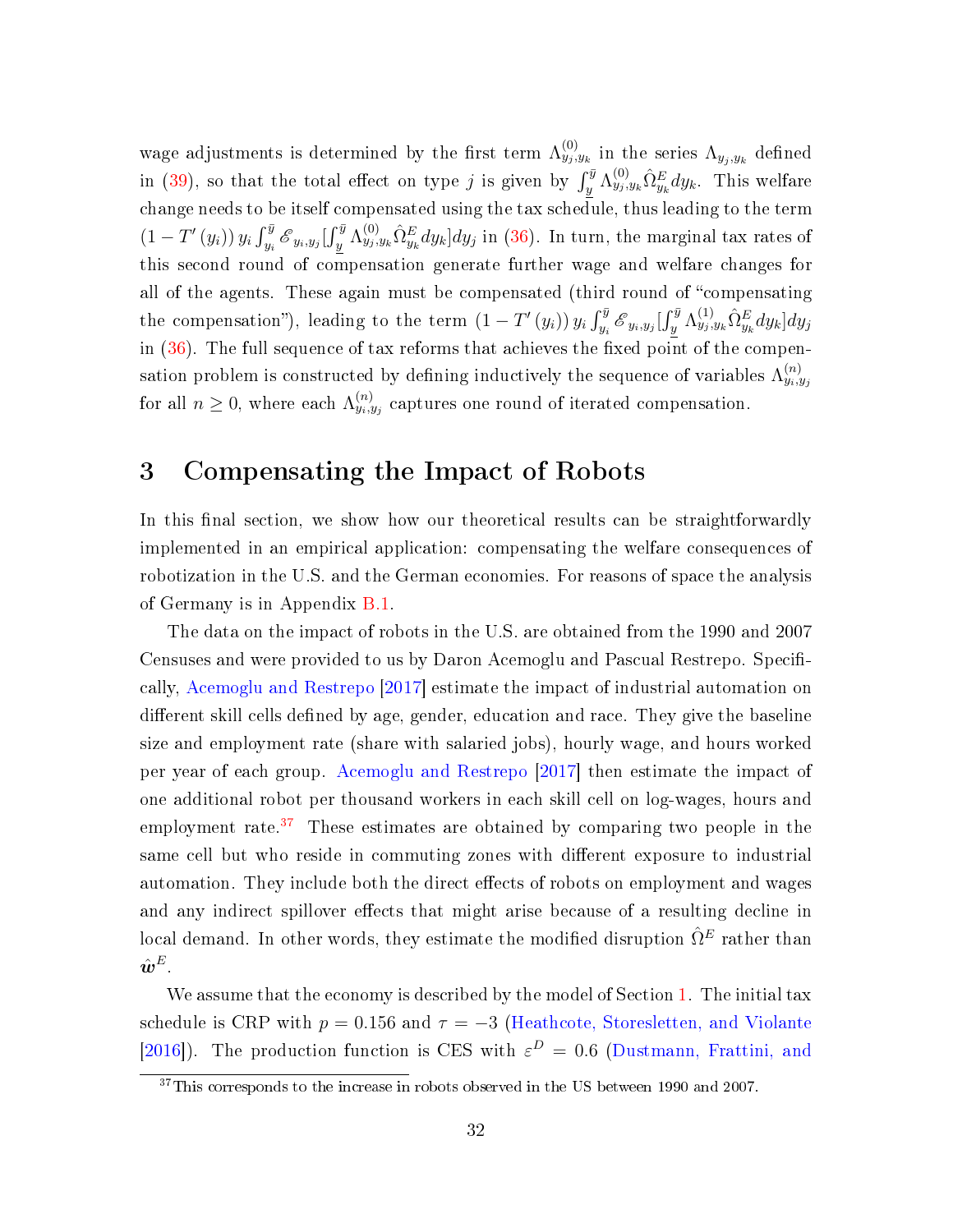[Preston](#page-37-11) [\[2013\]](#page-37-11)),  $\varepsilon^D = 1.5$ , or  $\varepsilon^D = \infty$  (partial equilibrium). We estimate the labor supply elasticity in their data<sup>[38](#page-0-0)</sup> and find  $\varepsilon^{S,r} = 0.47$ , which is in the range of the empirical estimates. The left panel of Figure [1](#page-33-0) plots the wage disruption (i.e., the percentage change in the wage) along the baseline (1990) earnings distribution, as well as the standard errors. Consistent with our theoretical analysis, we group agents by wage deciles, so that the values of the wage disruption  $100 \times \frac{\hat{w}_i}{w_i}$  $\frac{\bar{w}_i}{w_i}$  (in the y-axis) are those reported in Figure 13 of [Acemoglu and Restrepo](#page-36-0) [\[2017\]](#page-36-0). This figure shows that the change in the wage due to automation is increasing with the agent's position in the income distribution. The lowest wages in 1990 are reduced by 1.84%, while the 80th and 90th percentiles experience an estimated increase in their wage of 0.31% and 0.34%.

We can now apply our theoretical formulas [\(13\)](#page-13-2) and [\(18\)](#page-17-0) to this disruption. In the right panel of Figure [1,](#page-33-0) we plot the implied income losses (dashed magenta curve), as well as the compensating tax reform  $\hat{T}$  (solid blue curve) obtained in the partial equilibrium environment (formula [\(13\)](#page-13-2)). The partial-equilibrium compensation corrects for the fact that the initial tax schedule is progressive but otherwise tracks one-forone the shape of the income gains and losses. The 10th income percentile (\$5,500 per year) have their tax bill reduced by \$100 (i.e., 110% of their income loss), while the 90th income percentile (\$62,000 per year) face a tax increase of \$160 per year (i.e., 76\% of their income gain).<sup>[39](#page-0-0)</sup>



<span id="page-33-0"></span>Figure 1: Wage disruption (left) and Partial-equilibrium compensation (right)

<sup>38</sup>See Appendix [B.1](#page-56-1) for details.

 $39$  Formula [\(13\)](#page-13-2) implies that the ratio of the tax change to the income disruption is larger than 100% for low-income agents and then decreasing, because the marginal tax rate  $T'(y_i)$  of the initial tax schedule is negative at the bottom and then increasing.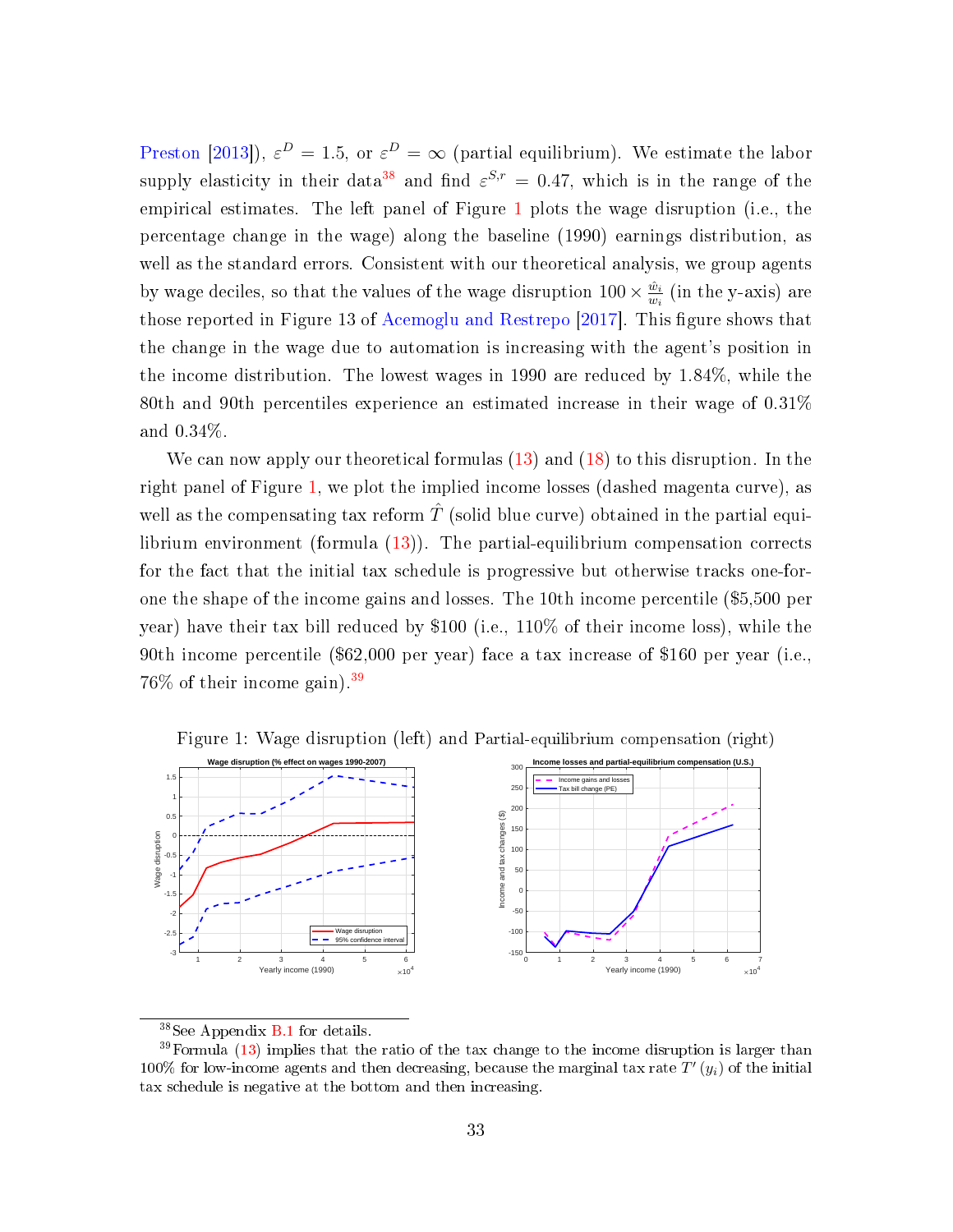The left panel of Figure [2](#page-34-0) plots the compensation in general equilibrium. The dashed magenta curve gives the gross income losses caused by the exogenous disruption, and the solid red (resp., blue) curve gives the tax changes  $\hat{T}(y_i)$  for  $\varepsilon^D = 0.6$ (resp.,  $\varepsilon^D = 1.5$ ). Importantly, since the tax change at a given income y in formula  $(18)$  depends on the disruption affecting agents with incomes larger than y and up to the top of the income distribution  $\bar{y}$ , we need to make an assumption about the disruption on incomes higher than the largest in our dataset (about \$60,000). In Figure [2](#page-34-0) we make the conservative assumption that incomes above \$60,000 incur the same wage disruption as those who earn \$60,000, i.e., their wage increases by 0.34%. In the Appendix (Figure [4\)](#page-59-0), we assume that the size of the wage disruption continues to increase linearly above \$60,000, albeit at a slow rate agents with an income 20 times larger face a disruption that is 3 times larger, i.e., their wage increases by 1.02% due to robots.

<span id="page-34-0"></span>



To compensate their income loss, low-income agents get a tax rebate equal to \$113 if  $\varepsilon^D=0.6$  (i.e., 111.9% of their income loss) or \$120 if  $\varepsilon^D=1.5$  (i.e., 118.9% of their income loss). To redistribute their income gain, high-income agents face an increase in their tax payment equal to \$260 if  $\varepsilon^D = 0.6$  (i.e., 124% of their income gain) or \$198 if  $\varepsilon^D = 1.5$  (i.e., 94% of their income gain). The right panel of Figure [2](#page-34-0) plots the changes in the average tax rates induced by the reform, i.e.  $\hat T\left(y_i\right)/y_i.$  The average tax rate on low incomes is reduced by 2.1 percentage points (resp., 2.18 pp) if  $\varepsilon^D = 0.6$ (resp.,  $\varepsilon^D = 1.5$ ), while that on high incomes is increased by 0.42 pp (resp., 0.32 pp). Recall that these numbers are for one additional robot per thousand workers; when more robots are introduced, the compensation should be scaled accordingly. Finally, applying the formula of Corollary [2,](#page-50-0) we obtain that the the robot-induced disruption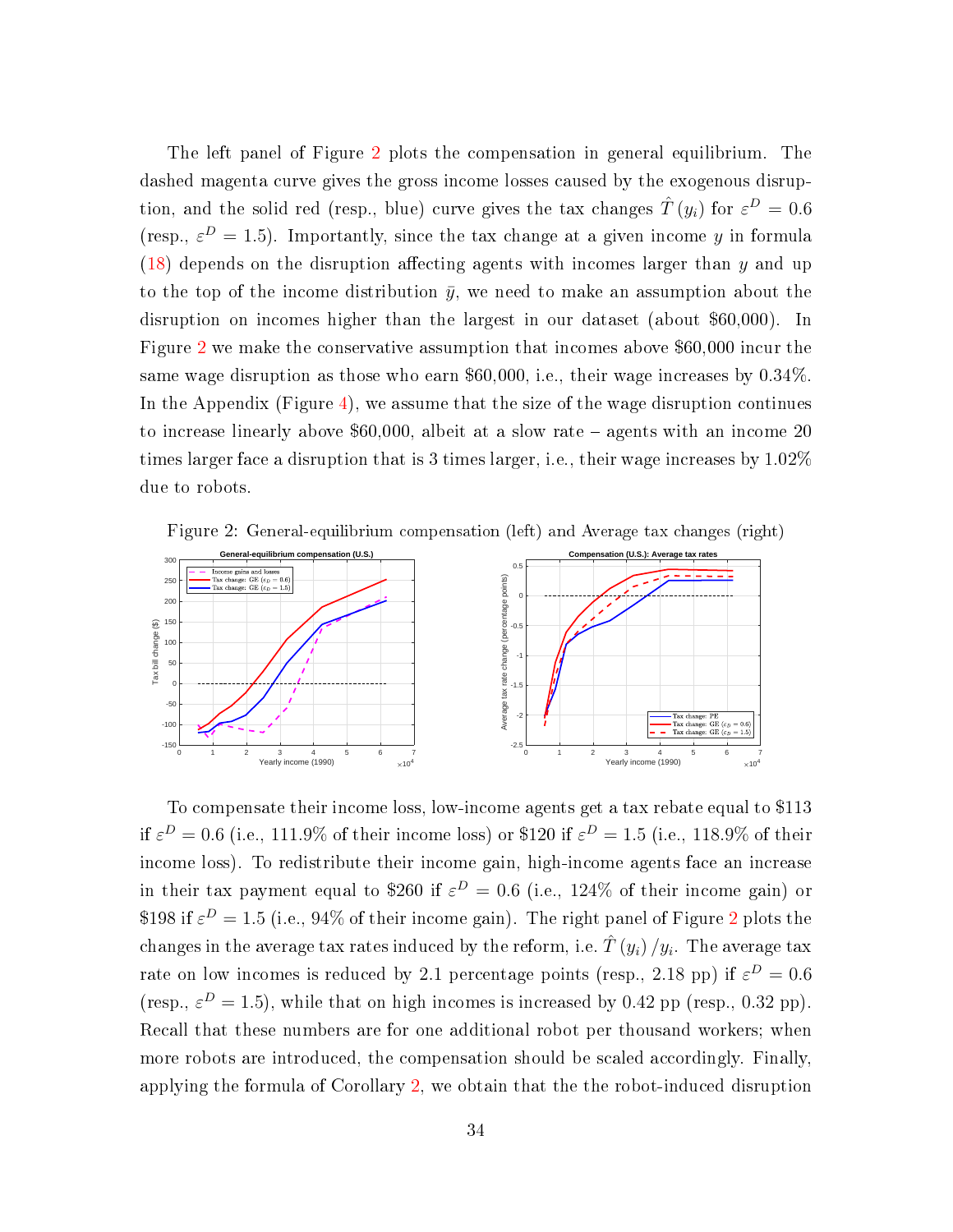generates a small fiscal surplus equal to \$16 if  $\varepsilon^D=0.6,$  but a small fiscal deficit of \$11.5 if  $\varepsilon^D = 1.5$  and a deficit of \$37.3 in partial equilibrium.

Note that the trade-off between compensating the welfare gains and losses using average versus marginal tax rates implies that the tax increases must be front-loaded in general equilibrium, in order to not generate increases in tax rates as steep as the income disruption (e.g., between \$25,000 and \$45,000). Note moreover that at the top, the increase in the tax payment is larger than the increase in income caused by the disruption, and larger than the partial-equilibrium compensation. This is because these agents also face an increase in their marginal tax rate, which raises their welfare and compensates for the difference between their larger tax bill and their benefit from automation. Therefore, while optimal taxation analyses typically suggest that "trickle-down" forces imply lower marginal tax rates at the top in general equilibrium [\(Stiglitz](#page-39-2) [\[1982b\]](#page-39-2), [Rothschild and Scheuer](#page-38-1) [\[2013\]](#page-38-1), [Ales, Kurnaz, and Sleet](#page-36-3) [\[2015a\]](#page-36-3), [Sachs, Tsyvinski, and Werquin](#page-38-4) [\[2016\]](#page-38-4)), the compensation exercise by contrast requires higher marginal (and average) tax increases on high incomes than in partial equilibrium in response to a positive wage disruption: the compensation at the  $90<sup>th</sup>$  percentile is 1.6 times higher once the general-equilibrium forces (progressivity variable and compensation-of-compensation in formula [\(18\)](#page-17-0)) are taken into account.

Finally, using the data and empirical estimates of [Dauth, Findeisen, Südekum,](#page-36-5) [and Woessner](#page-36-5)  $[2017]$  for Germany between 1994 and 2014, we find in Appendix [B.1](#page-56-1) that the wage of all the workers decreased from being exposed to robots, and that the exposure and hence the corresponding income losses were larger for higher-income agents. As a result, we show that workers at the  $10^{th}$  percentile of the distribution should have their tax bill reduced by 310% of their income loss, while those at the  $90<sup>th</sup>$  percentile should have theirs reduced by 150% of their income loss, representing in both cases a 1.4 percentage point reduction in the average tax rate.

### Conclusion

A classic policy question of compensating winners and losers from an economic disruption becomes quite involved when the environment features both distortionary taxes and general equilibrium. At the same time, both of these considerations are important in many applied and policy questions. We provide a general closed-form formula for the design of the welfare-compensating tax reform in general equilibrium.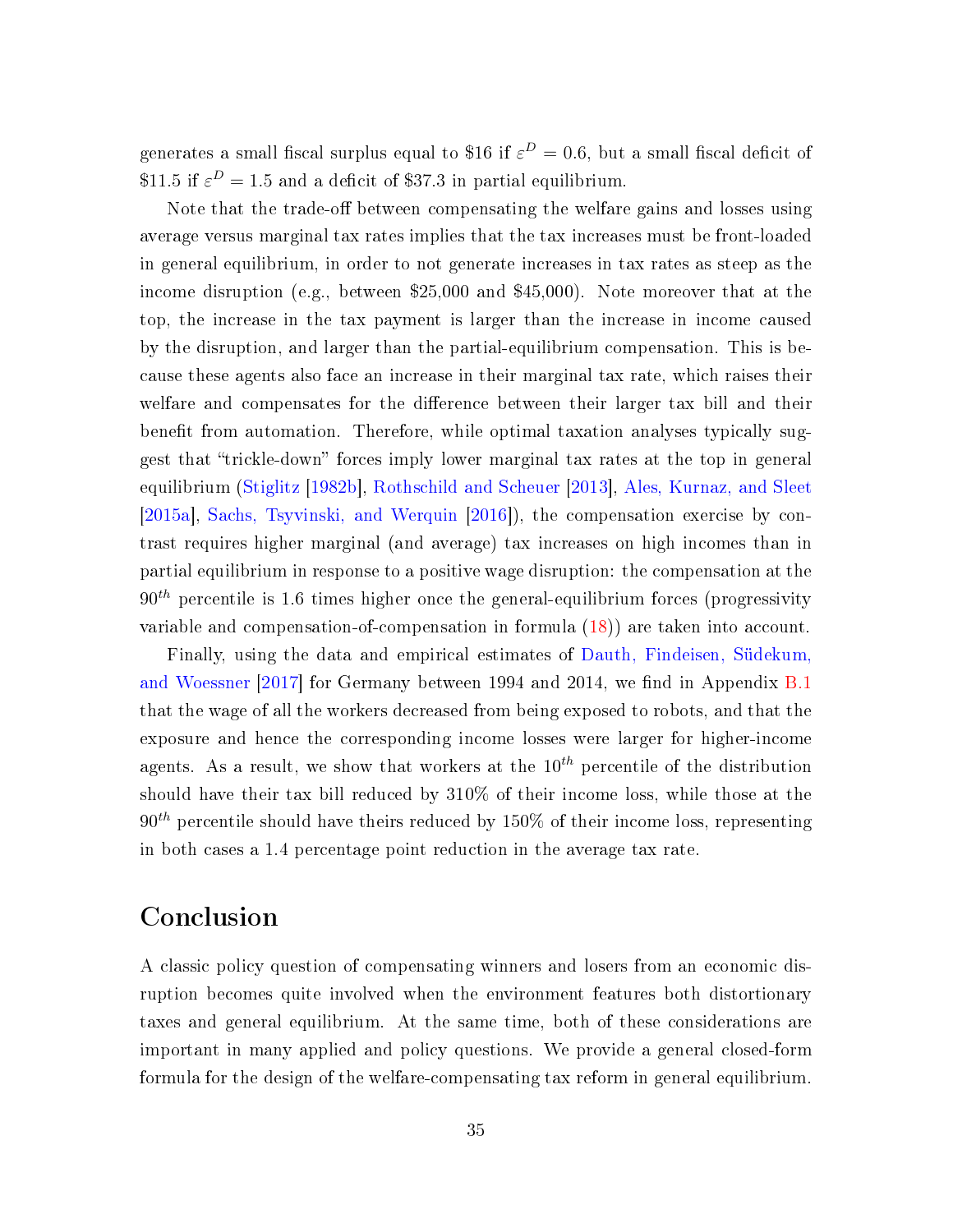This equation has a clear economic meaning and is easy to implement in practical applications. In Appendix [A.6](#page-56-0) we discuss the advantages of the compensation approach over the traditional optimal taxation approach.

## References

- <span id="page-36-0"></span>Daron Acemoglu and Pascual Restrepo. Robots and jobs: Evidence from us labor markets. 2017.
- <span id="page-36-3"></span>Laurence Ales, Musab Kurnaz, and Christopher Sleet. Technical change, wage inequality, and taxes. The American Economic Review,  $105(10):3061-3101$ ,  $2015a$ .
- <span id="page-36-4"></span>Laurence Ales, Musab Kurnaz, and Christopher M Sleet. Tasks, talents and taxes. American Economic Review (forthcoming), 2015b.
- <span id="page-36-1"></span>Pol Antras, Alonso de Gortari, and Oleg Itskhoki. Globalization, inequality and welfare. Working Paper, 2016.
- <span id="page-36-6"></span>Uri M Ascher and Linda R Petzold. Computer methods for ordinary differential equations and differential-algebraic equations, volume 61. Siam,  $1998$ .
- <span id="page-36-2"></span>R. Bénabou. Tax and education policy in a heterogenous-agent economy: What of levels of redistribution maximize growth and efficiency? *Econometrica*, 70(2): 481517, 2002.
- <span id="page-36-7"></span>Hermann Brunner. Collocation methods for Volterra integral and related functional differential equations, volume 15. Cambridge University Press, 2004.
- <span id="page-36-8"></span>Stephen L Campbell. Linearization of daes along trajectories. Zeitschrift für angewandte Mathematik und Physik ZAMP,  $46(1)$ :70-84, 1995.
- <span id="page-36-9"></span>Stephen L Campbell and Eberhard Griepentrog. Solvability of general differential algebraic equations. SIAM Journal on Scientific Computing,  $16(2):257-270$ , 1995.
- <span id="page-36-10"></span>Raj Chetty. Bounds on elasticities with optimization frictions: A synthesis of micro and macro evidence on labor supply. *Econometrica*,  $80(3):969-1018$ , 2012.
- <span id="page-36-5"></span>Wolfgang Dauth, Sebastian Findeisen, Jens Südekum, and Nicole Woessner. German robots-the impact of industrial robots on workers. 2017.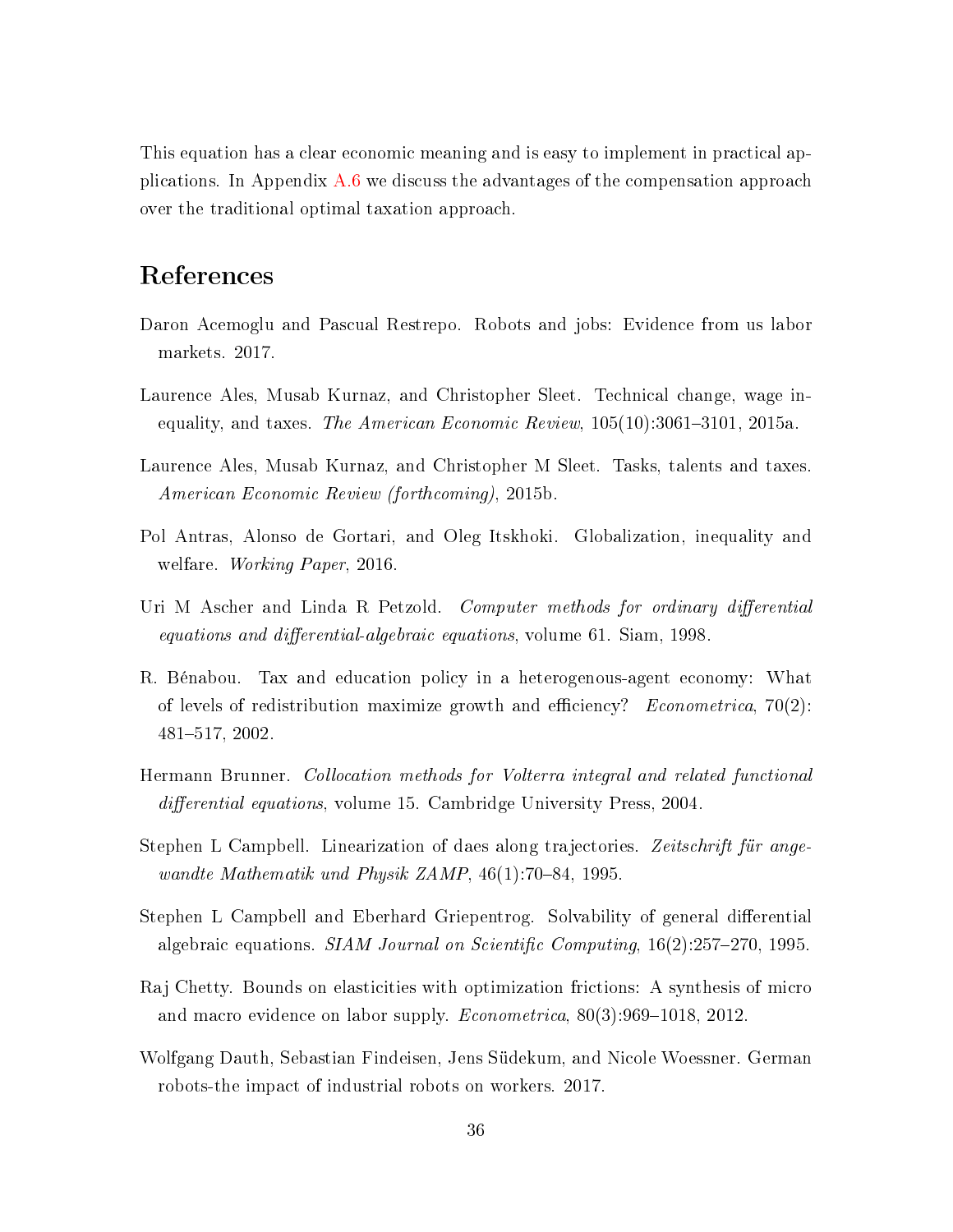- <span id="page-37-11"></span>Christian Dustmann, Tommaso Frattini, and Ian P Preston. The effect of immigration along the distribution of wages. The Review of Economic Studies,  $80(1):145-173$ , 2013.
- <span id="page-37-4"></span>Claudia Dale Goldin and Lawrence F Katz. The race between education and technology. Harvard University Press, 2009.
- <span id="page-37-12"></span>Ernst Hairer and Gerhard Wanner. Solving ordinary differential equations. II, volume 14 of Springer Series in Computational Mathematics. Springer-Verlag, Berlin, 1996.
- <span id="page-37-10"></span>Jonathan Heathcote, Kjetil Storesletten, and Giovanni L Violante. Optimal tax progressivity: An analytical framework. NBER Working Paper No. 19899, 2016.
- <span id="page-37-7"></span>Nathaniel Hendren. The inequality deflator: Interpersonal comparisons without a social welfare function. NBER Working Paper 20351, 2014.
- <span id="page-37-1"></span>John R Hicks. The foundations of welfare economics. The Economic Journal, 49  $(196):696-712, 1939.$
- <span id="page-37-2"></span>John R Hicks. The valuation of the social income. *Economica*,  $7(26):105-124$ , 1940.
- <span id="page-37-9"></span>Oleg Itskhoki. Optimal redistribution in an open economy. Working Paper, 2008.
- <span id="page-37-0"></span>Nicholas Kaldor. Welfare propositions of economics and interpersonal comparisons of utility. The Economic Journal, pages 549–552, 1939.
- <span id="page-37-5"></span>By Louis Kaplow. Optimal control of externalities in the presence of income taxation. International Economic Review,  $53(2):487-509$ ,  $2012$ .
- <span id="page-37-6"></span>Louis Kaplow. On the (ir) relevance of distribution and labor supply distortion to government policy. *Journal of Economic Perspectives*,  $18(4)$ :159-175, 2004.
- <span id="page-37-8"></span>Louis Kaplow. The theory of taxation and public economics. Princeton University Press, 2011.
- <span id="page-37-3"></span>Lawrence F Katz and Kevin M Murphy. Changes in relative wages, 1963-1987: Supply and demand factors. The Quarterly Journal of Economics,  $107(1):35-78$ , 1992.
- <span id="page-37-13"></span>Fabian Kindermann, Lukas Mayr, and Dominik Sachs. Inheritance taxation and wealth effects on the labor supply of heirs. 2017.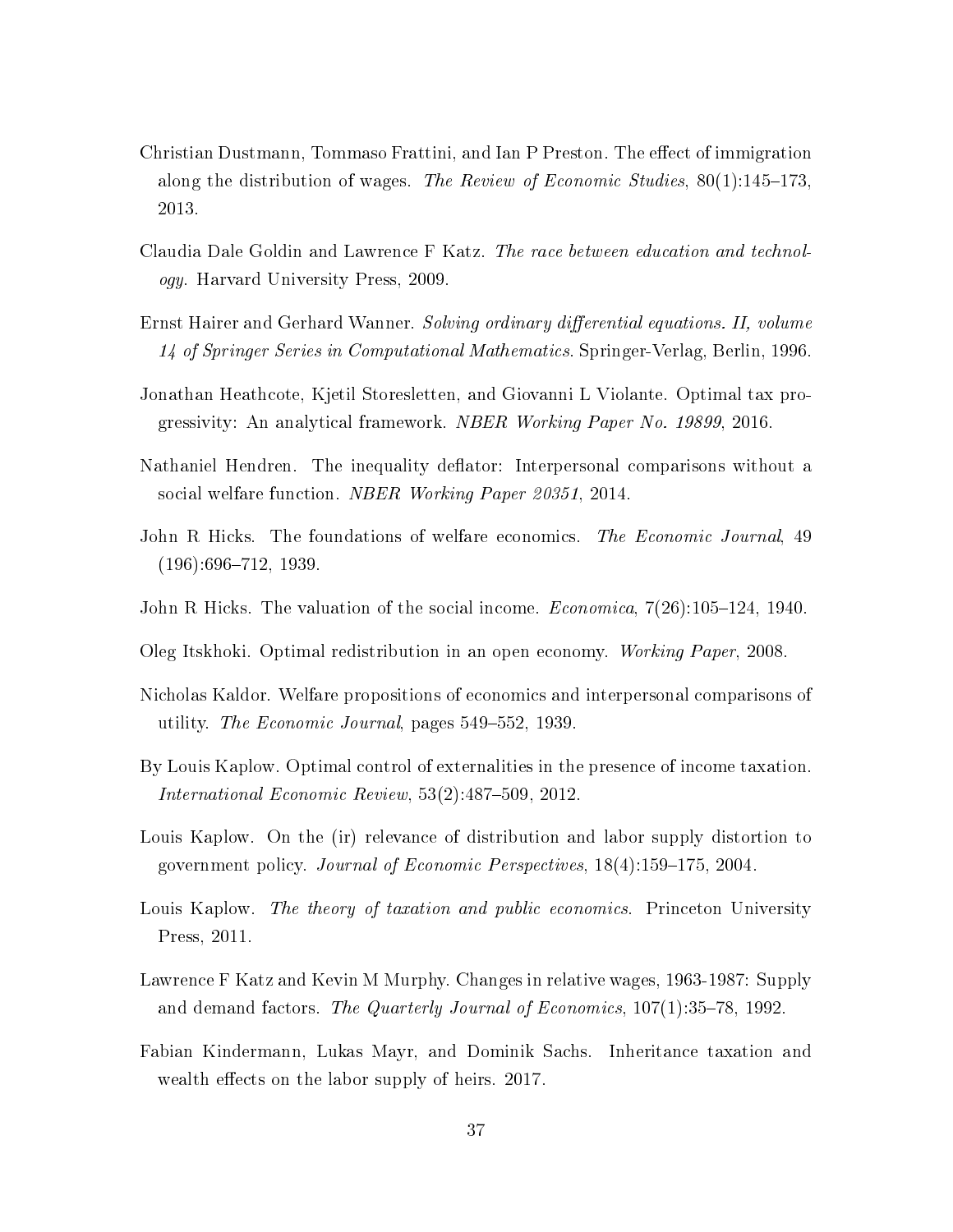- <span id="page-38-6"></span>Peter Kunkel and Volker Mehrmann. Differential-algebraic equations: analysis and numerical solution. European Mathematical Society, 2006.
- <span id="page-38-8"></span>René Lamour, Roswitha März, and Caren Tischendorf. *Differential-algebraic equa*tions: a projector based analysis. Springer Science & Business Media, 2013.
- <span id="page-38-12"></span>Roswitha März. On linear differential-algebraic equations and linearizations. Applied *Numerical Mathematics*,  $18(1-3):267-292$ ,  $1995$ .
- <span id="page-38-11"></span>Roswitha März. Notes on linearization of differential-algebraic equations and on optimization with differential-algebraic constraints. 2011.
- <span id="page-38-5"></span>Andreu Mas-Colell, Michael Dennis Whinston, and Jerry R Green. Microeconomic theory, volume 1. Oxford university press New York, 1995.
- <span id="page-38-0"></span>J. A. Mirrlees. An exploration in the theory of optimum income taxation. The Review of Economic Studies, 38(2):175-208, 1971.
- <span id="page-38-9"></span>Patrick J Rabier and Werner C Rheinboldt. A general existence and uniqueness theorem for implicit differential-algebraic equations. Technical report, DTIC Document, 1990.
- <span id="page-38-10"></span>Patrick J Rabier and Werner C Rheinboldt. A geometric treatment of implicit differential-algebraic equations. Journal of Differential Equations,  $109(1):110-146$ , 1994.
- <span id="page-38-7"></span>Werner C Rheinboldt. Differential-algebraic systems as differential equations on manifolds. Mathematics of computation,  $43(168):473-482$ , 1984.
- <span id="page-38-1"></span>Casey Rothschild and Florian Scheuer. Redistributive taxation in the roy model. The Quarterly Journal of Economics,  $128(2):623-668$ ,  $2013$ .
- <span id="page-38-2"></span>Casey Rothschild and Florian Scheuer. A theory of income taxation under multidimensional skill heterogeneity. NBER Working Paper No. 19822, 2014.
- <span id="page-38-3"></span>Casey Rothschild and Florian Scheuer. Optimal taxation with rent-seeking. Review of Economic Studies (forthcoming), 2016.
- <span id="page-38-4"></span>D. Sachs, A. Tsyvinski, and N. Werquin. Nonlinear tax incidence and optimal taxation in general equilibrium. NBER Working Paper 22646, 2016.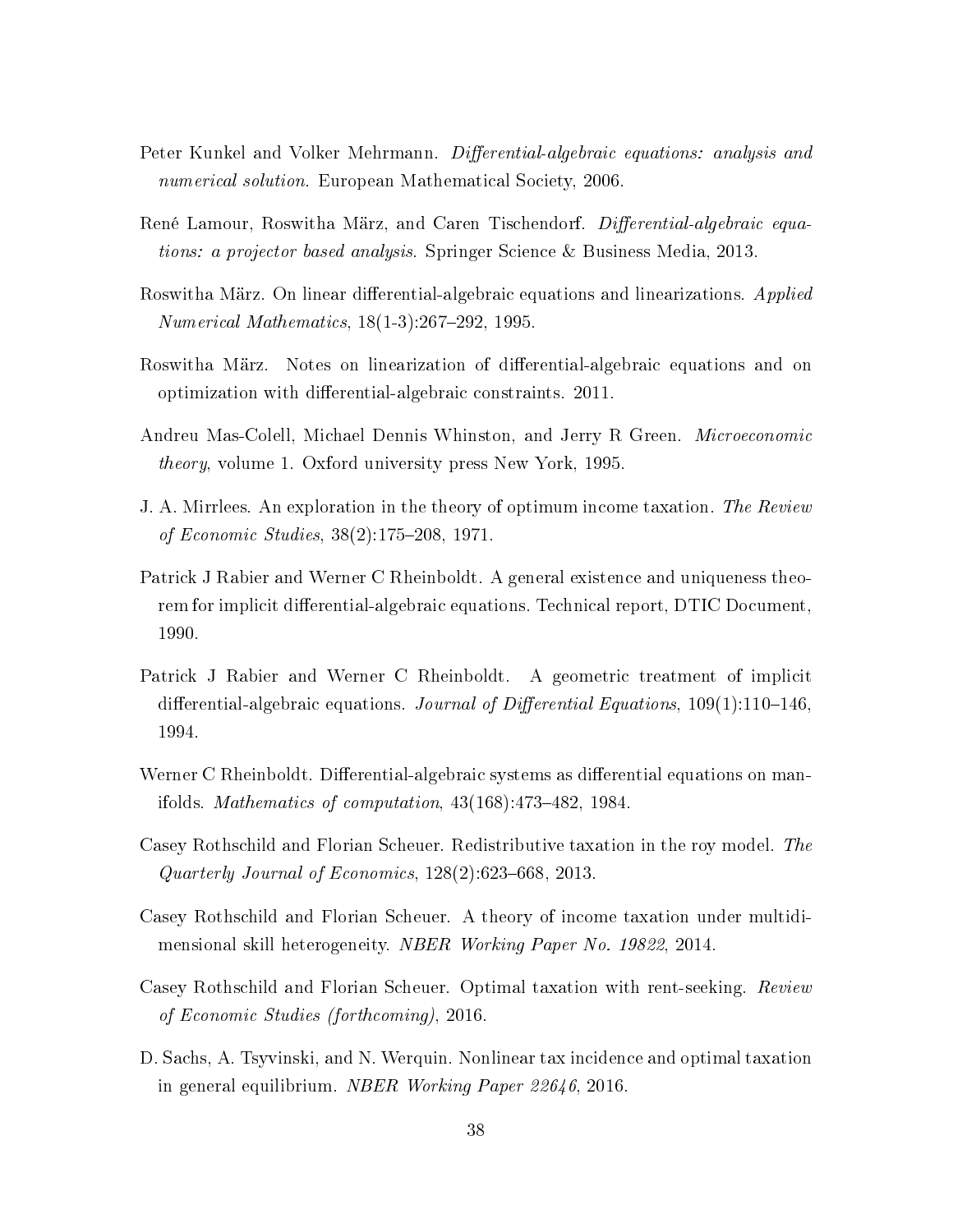- <span id="page-39-5"></span>E. Saez. Using Elasticities to Derive Optimal Income Tax Rates. Review of Economic Studies, 68(1):205-229, 2001. ISSN 1467-937X.
- <span id="page-39-1"></span>Florian Scheuer and Iván Werning. Mirrlees meets diamond-mirrlees. NBER Working Paper No. 22076, 2016.
- <span id="page-39-4"></span>Gennady A. Shishkin. *[In Russian] Linear Integrodifferential equations of Fredholm.* Izdatelstvo Buryatskogo Universiteta, Ulan Ude, 2007.
- <span id="page-39-0"></span>Joseph E. Stiglitz. Self-selection and pareto efficient taxation. Journal of Public  $Economics, 17(2):213-240, 1982a.$
- <span id="page-39-2"></span>Joseph E Stiglitz. Self-selection and pareto efficient taxation. Journal of Public  $Economics, 17(2):213-240, 1982b.$
- <span id="page-39-3"></span>Mordukhai M. Vainberg. *[In Russian] Integro-differential equations*. Itogi Nauki i Tehniki. Serija "Teorija verojatnostej. Matematicheskaja statistika. Tehnicheskaja kibernetika", 1964.
- <span id="page-39-6"></span>Stephen M Zemyan. The classical theory of integral equations: a concise treatment. Springer Science & Business Media, 2012.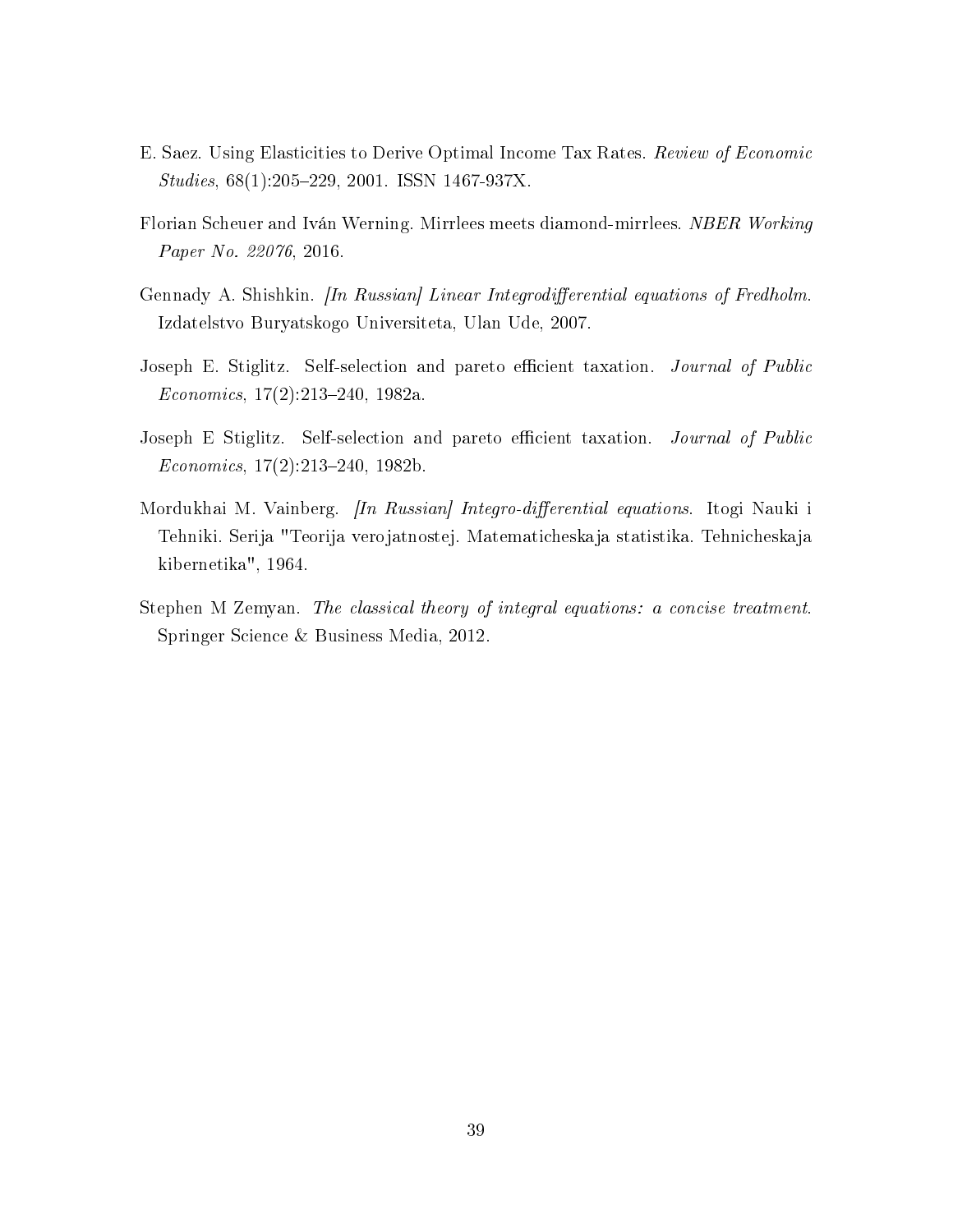## Appendix

## A Proofs

### A.1 Partial equilibrium

We start by characterizing the welfare compensating tax reform and its fiscal surplus in partial equilibrium.

*Proof of Proposition [1.](#page-13-0)* Equation [\(11\)](#page-12-1), and hence the formula [\(13\)](#page-13-2) for the compensating tax reform, follow immediately from the proof of equations  $(15)$  and  $(33)$  below. Equation  $(12)$  follows from the proof of equations [\(16\)](#page-15-0) and [\(34\)](#page-28-0) below. Here we only expand on the first-order Taylor expansion of equation [\(6\)](#page-9-0) around the initial equilibrium (i.e., as  $\mu \to 0$ ). It reads

<span id="page-40-1"></span>
$$
\tilde{w}_{i}\tilde{l}_{i} - T(\tilde{w}_{i}\tilde{l}_{i}) - \frac{\tilde{l}_{i}^{1+\frac{1}{e}}}{1+\frac{1}{e}} - \mu \hat{T}(\tilde{w}_{i}\tilde{l}_{i}) = w_{i}l_{i} - T(w_{i}l_{i}) - \frac{l_{i}^{1+\frac{1}{e}}}{1+\frac{1}{e}} - \mu \hat{T}(w_{i}l_{i}) + \mu (1 - T'(w_{i}l_{i})) \left(w_{i}\hat{l}_{i} + l_{i}\hat{w}_{i}^{E}\right) - \mu l_{i}^{\frac{1}{e}} \hat{l}_{i}.
$$
\n(40)

This equation can be simplified by recognizing that  $(1-T'(w_i l_i)) w_i \hat{l}_i - l_i^{\frac{1}{e}} \hat{l}_i = 0$ , which follows immediately from the first-order condition  $(2)$ , or from the envelope theorem: since individuals choose their labor supply optimally before the perturbation, their labor supply adjustment  $\hat{l}_i$  induces no first-order effect on welfare. Therefore, imposing that agent  $i$  keeps the same level of welfare in the disrupted economy (once the new tax schedule is implemented) as in the initial equilibrium, i.e.  $\hat{U}_i \equiv \tilde{U}_i - U_i = 0$ , leads to equation [\(11\)](#page-12-1).

$$
\Box
$$

We now derive the budget impact of the wage disruption and its compensation. We define the fiscal surplus as

<span id="page-40-0"></span>
$$
\mu \hat{\mathcal{R}}(\hat{\boldsymbol{\omega}}^E) = \int_0^1 \left[ T(\tilde{w}_i \tilde{l}_i) + \mu \hat{T}(\tilde{w}_i \tilde{l}_i) - T(w_i l_i) \right] di. \tag{41}
$$

**Corollary 1.** Suppose that there is infinite substitutability between skills in production, i.e.,  $\varepsilon^D \to$  $\infty$ . Consider a marginal disruption of the wage distribution  $\bm{w}$  in the direction  $\hat{\bm{w}}^E = \{\hat{w}_i^E\}_{i \in [0,1]}$ . The fiscal surplus of the wage disruption  $\hat{\boldsymbol{w}}^E$  and the compensating tax reform  $\hat{T}$ , defined by [\(13\)](#page-13-2), is given by

<span id="page-40-2"></span>
$$
\hat{\mathcal{R}}(\hat{\boldsymbol{\omega}}^{E}) = \int_{0}^{1} \left[ \frac{\hat{w}_{i}^{E}}{w_{i}} + T'(y_{i}) \frac{\hat{l}_{i}}{l_{i}} \right] y_{i} di,
$$
\n(42)

where the labor supply change  $\hat{l}_i$  of agent i following the wage disruption and the tax reform is given by [\(12\)](#page-12-0).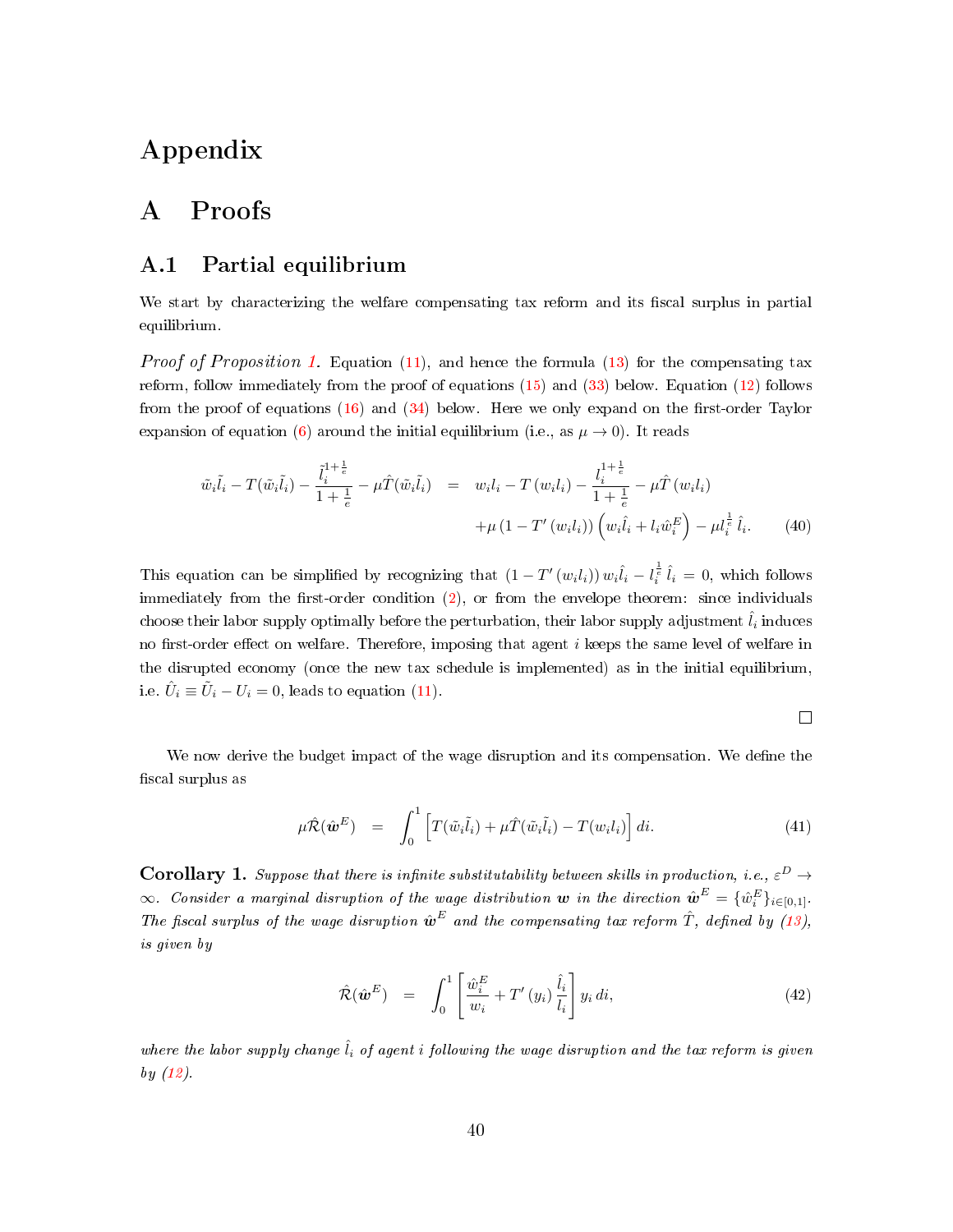*Proof.* The effect of the wage disruption and the corresponding compensating tax reform on government budget is given by

$$
\mathcal{R}(\hat{\boldsymbol{w}}^{E}) = \lim_{\mu \to 0} \frac{1}{\mu} \left\{ \int_{0}^{1} \left[ T(w_{i}\tilde{l}_{i}) + \mu \hat{T}(w_{i}\tilde{l}_{i}) \right] f(i) di - \int_{0}^{1} T(w_{i}l_{i}) f(i) di \right\}
$$
  

$$
= \int_{0}^{1} \hat{T}(y_{i}) f(i) di + \int_{0}^{1} \left( \frac{\hat{w}_{i}^{E}}{w_{i}} + \frac{\hat{l}_{i}}{l_{i}} \right) w_{i} l_{i} T'(w_{i}l_{i}) f(i) di,
$$

where f is the (uniform) density of skills in the initial economy. Using equation  $(13)$ , we can rewrite this expression as

$$
\mathcal{R}(\hat{\boldsymbol{w}}^{E}) = \int_{0}^{1} (1 - T'(y_{i})) y_{i} \frac{\hat{w}_{i}^{E}}{w_{i}} f(i) di + \int_{0}^{1} \left( \frac{\hat{w}_{i}^{E}}{w_{i}} + \frac{\hat{l}_{i}}{l_{i}} \right) y_{i} T'(y_{i}) f(i) di,
$$

 $\Box$ 

which easily leads to equation  $(42)$ .

The interpretation of formula  $(42)$  is as follows. Consider an individual i who earns income  $y_i = w_i l_i \in [y, \bar{y}]$  before the disruption. His wage changes by  $\hat{w}_i^E$ , so that his income (absent any labor supply responses) changes by  $l_i\hat{w}_i^E = \frac{y_i}{w_i}\hat{w}_i^E$ . The government keeps a share  $T'(y_i)$  of this income change. Moreover, by equation [\(13\)](#page-13-2), the government raises the agent's tax liability by  $\hat{T}(y_i) = (1 - T'(y_i)) \frac{y_i}{w_i} \hat{w}_i^E$ . Therefore tax revenue increases by  $T'(y_i) \frac{y_i}{w_i} \hat{w}_i^E + (1 - T'(y_i)) \frac{y_i}{w_i} \hat{w}_i^E =$  $\frac{y_i}{w_i} \hat{w}_i^E$ . This is the first term in the square brackets of expression [\(42\)](#page-40-2). Second, the wage disruption and the compensating tax reform lead the agent to adjust (say, reduce) his labor supply by  $\hat{l}_i$ , given by [\(12\)](#page-12-0). This lowers government revenue by a fraction  $T'(y_i)$  of the corresponding income loss  $w_i\hat{l}_i = y_i\frac{\hat{l}_i}{l_i}$ . This yields the second term in the square brackets of [\(42\)](#page-40-2). Summing over all agents  $i\in[0,1]$  leads to the total change in government revenue  $\hat{\mathcal{R}}(\hat{\bm{w}}^E)$ . Note that  $(42)$  is a closed-form expression, since it depends only on the exogenous wage disruption  $\hat{\bm{w}}^E$  and on the characteristics of the undisrupted economy.

Note that the government is able to compensate the gains and losses from the wage disruption in a budget-neutral way, taking into account the labor supply distortions that such redistribution will induce, if and only if  $\hat{\mathcal{R}}(\hat{\bm{w}}^E) \ge 0$ . It is thus possible that a shock to the economy (say, technological change, immigration inflow, or opening to international trade) generates strictly positive aggregate gains, both in terms of gross incomes for the agents (i.e.,  $\mathbb{E}[\frac{y_i}{w_i}\hat{w}_i^E]>0$ ), and in terms of government revenue (i.e.,  $\mathbb{E}[T'(y_i), \frac{y_i}{w_i}\hat{w}_i^E] > 0$ ), but that these gains are not redistributable (i.e.,  $\hat{\mathcal{R}}(\hat{\boldsymbol{w}}^E) < 0$ ), because the labor supply distortions generated by the disruption and/or by the compensating tax reform  $\hat{T}$  outweigh the aggregate gains of the initial economic shock.

# <span id="page-41-0"></span>A.2 General equilibrium: Linearization of the equilibrium conditions

We now analyze the welfare compensation problem in general equilibrium. Without loss of generality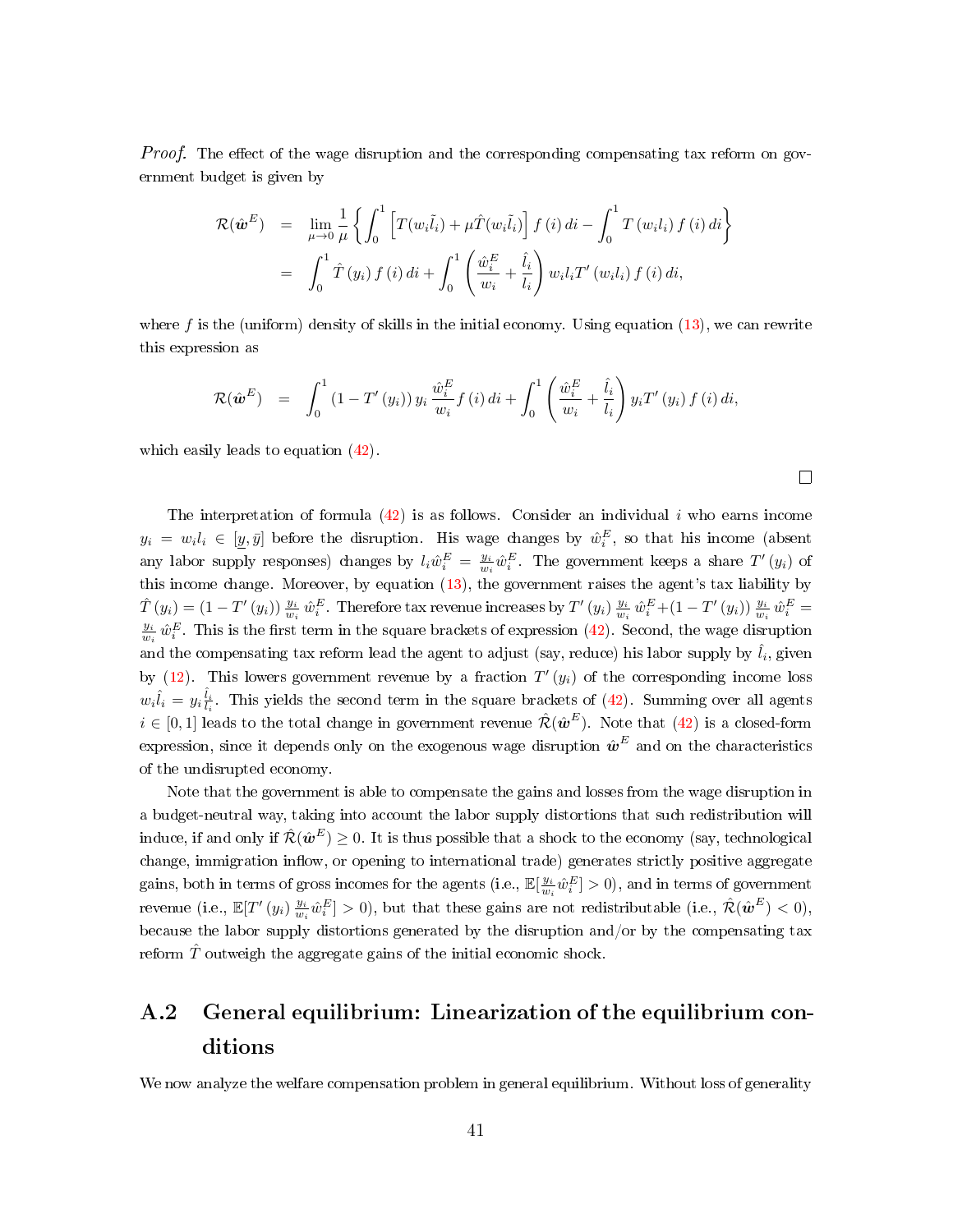we order skills so that there is a one-to-one map between skills  $i$  and wages  $w_i$  in the initial equilibrium with tax schedule T. We assume in addition that there is a one-to-one map between wages  $w_i$  and earnings  $y_i = w_i \times l_i$ , i.e. that incomes  $y_i$  are increasing in skills i. This is satisfied in particular if the agents' utility functions  $u_i$  are the same for all agents i and the Spence-Mirrlees single-crossing condition holds (that is, the marginal rate of substitution between consumption and pre-tax income  $-u'_{l}/(wu'_{c})$  is decreasing in w). See [Sachs, Tsyvinski, and Werquin](#page-38-4) [\[2016\]](#page-38-4) for details.

Note moreover that we impose that all agents with a given skill  $i$ , i.e. a given wage  $w_i$ , own the same amount of capital, which ensures that they all choose the same level of labor supply (conditional on working)  $l_i$ , independent of their fixed cost of working. We can easily relax this restriction by assuming that agents  $i$  who are employed in the initial equilibrium own a different amount of capital than agents with the same skill  $i$  but who are not employed. However, if we allowed the level of capital (and hence labor supply) to vary more generally with the fixed cost of working  $\kappa$ , a tax system that consists of a labor income tax schedule and a constant capital tax rate would not be sufficient to compensate the impact of arbitrary wage disruptions, unless individual preferences have no income effects on labor supply.

**Integro-Differential Algebraic Equations (IDAE).** We first show that if the pro-duction function is CES, the welfare compensation problem [\(6\)](#page-9-0)-[\(7\)](#page-9-1)-[\(8\)](#page-9-2) with  $\tilde{U}_i = U_i$  in (6) has a particular mathematical structure. The unknown functions to solve for are  $(\hat{T}, \hat{l})$ . Ignoring for now the wage equation [\(8\)](#page-9-2), the system consists of (*i*) a differential equation [\(7\)](#page-9-1), which involves the derivative  $\hat{T}'$  of the tax function, arising from the requirement that the first order conditions of the agents remain satisfied following the disruption and the tax reform;  $(ii)$  an algebraic component [\(6\)](#page-9-0), which features only the unknown functions  $(\hat{T}, \hat{l})$  but not their derivatives, arising from the requirement that the indirect utility of agents remains at the level dened by their pre-disruption utility (the level set constraint). This is a system of Differential Algebraic Equations (DAE).  $^{40}$  $^{40}$  $^{40}$ 

The difficulty in the analysis of such a system, relative to a standard system of differential equations, is that the Jacobian of the implicit ODE is singular due to the presence of the algebraic constraint that does not include the derivatives of the unknown function.<sup>[41](#page-0-0)</sup> The DAEs can be viewed as differential equations on manifolds.<sup>[42](#page-0-0)</sup> The algebraic constraint forms a manifold, and the literature proceeds by analyzing the behavior of the suitably projected differential equation.

Now note that there is in addition *(iii)* an integral component to the system: both equations  $(6)$ and [\(7\)](#page-9-1) depend on an integral of the function  $\hat{l}$  via the wage equation [\(8\)](#page-9-2) along with the definition of the CES production function. This implies that  $(6)-(7)-(8)$  $(6)-(7)-(8)$  $(6)-(7)-(8)$  $(6)-(7)-(8)$  $(6)-(7)-(8)$  is a system of Integro-Differential Algebraic Equations (IDAE).<sup>[43](#page-0-0)</sup>

<sup>&</sup>lt;sup>40</sup>The DAE theory is recent [\(Ascher and Petzold](#page-36-6) [\[1998\]](#page-36-6), p. 231). See [Kunkel and Mehrmann](#page-38-6) [\[2006\]](#page-38-6) for the first textbook treatment of this topic.

<sup>41</sup>See [Ascher and Petzold](#page-36-6) [\[1998\]](#page-36-6), p. 231.

<sup>42</sup>[Rheinboldt](#page-38-7) [\[1984\]](#page-38-7), [Hairer and Wanner](#page-37-12) [\[1996\]](#page-37-12), Chapters VI and VII, [Brunner](#page-36-7) [\[2004\]](#page-36-7), Chapter 8

<sup>43</sup>[Lamour, März, and Tischendorf](#page-38-8) [\[2013\]](#page-38-8) (p. xxi) argue that the IDAEs are a special case of abstract differential-algebraic equations (ADAE), so that the methods of analysis of the DAEs are applicable.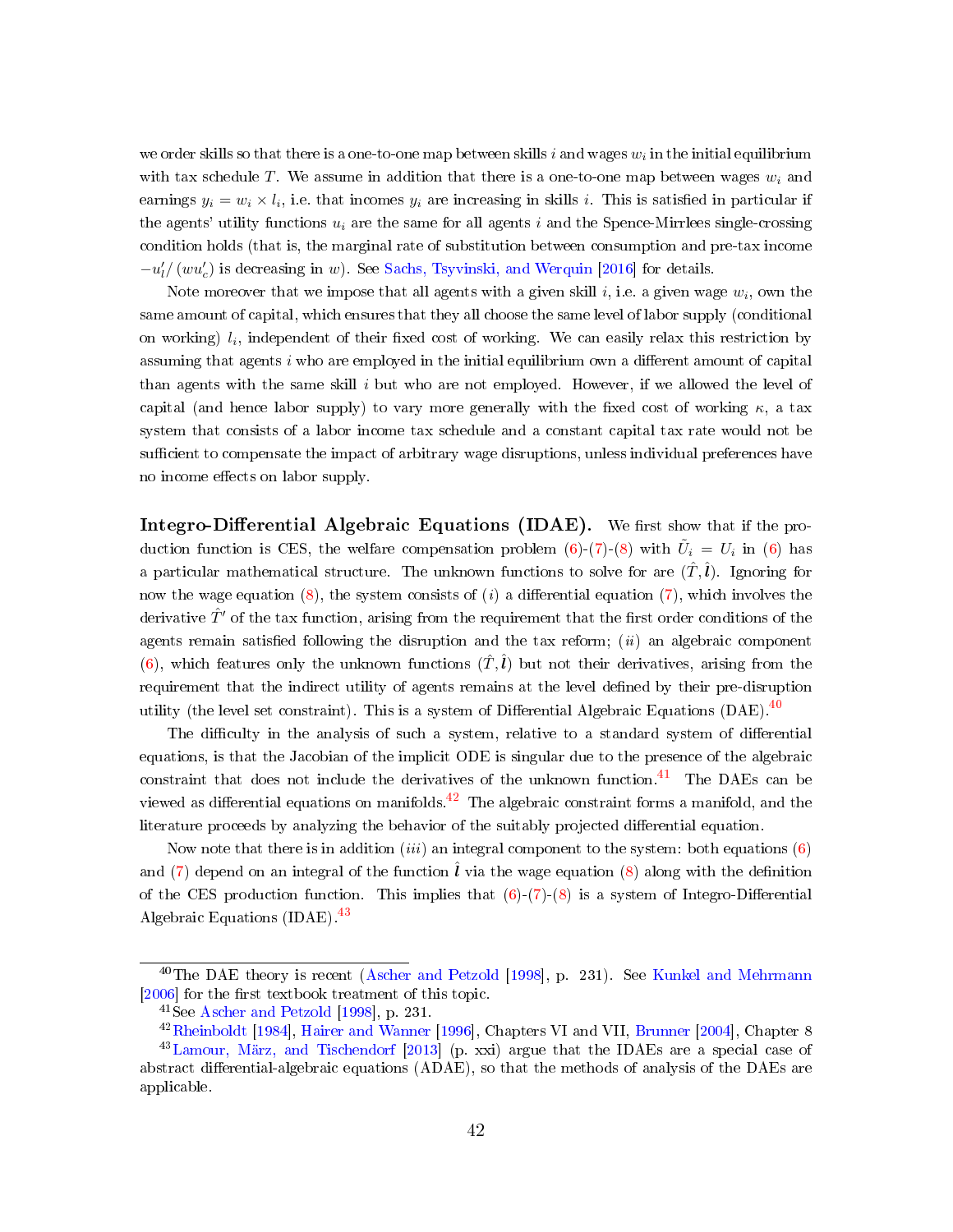The main technical challenge of the paper is to solve the resulting system of IDAE. We leave the details to the appendix and briefly outline the strategy of the proofs here. First, we follow [Hairer and Wanner](#page-37-12) [\[1996\]](#page-37-12) (Chapter VI) and [Kunkel and Mehrmann](#page-38-6) [\[2006\]](#page-38-6) (Chapter 4) to linearize the system of nonlinear IDAEs (i.e., we focus on marginal wage disruptions). This allows us to to transform the system of nonlinear IDAE into one integro-differential equation.<sup>[44](#page-0-0)</sup> Second, we then follow [Vainberg](#page-39-3) [\[1964\]](#page-39-3) and [Shishkin](#page-39-4) [\[2007\]](#page-39-4) to derive the analytical solution to the resulting integro-differential equation.

**Linearization.** We first derive the impact of any exogenous disruption and tax reform on wages.

*Proof of equations [\(14\)](#page-14-0) and [\(32\)](#page-28-1).* Consider an exogenous disruption  $\mu \hat{\mathcal{F}}^E$  of the initial economy's production function and a tax reform  $\mu\hat{T}$ , with  $\mu > 0$  (the proof extends immediately to a disruption of the aggregate labor supply distribution or the aggregate capital stock). The corresponding wage disruption is defined by

$$
\hat{w}_i^E = \frac{\partial \hat{\mathscr{F}}^E}{\partial L_i} (\{L_j\}_{j \in [0,1]}, K).
$$

Denote by  $\mu \hat{w}_i$  and  $\mu \hat{l}_i$  the first-order endogenous changes as  $\mu \to 0$  in the wage and labor supply of type *i*, and let  $\tilde{w}_i = w_i + \mu \hat{w}_i^E + \mu \hat{w}_i$  and  $\tilde{l}_i = l_i + \mu \hat{l}_i$ . In the perturbed equilibrium, the wage is equal to the marginal product of the labor of the corresponding type:

$$
\tilde{w}_i = \frac{\partial[\mathscr{F} + \mu \hat{\mathscr{F}}^E]}{\partial L_i} (\{L_j + \mu \hat{l}_j\}_{j \in [0,1]}, K).
$$

A first-order Taylor expansion in  $\mu \to 0$  of this equation around the initial equilibrium yields the following expression for the Gateaux derivative of the wage functional:

$$
\hat{w}_i \equiv \lim_{\mu \to 0} \frac{1}{\mu} \left( \tilde{w}_i - w_i - \mu \hat{w}_i^E \right)
$$
\n
$$
= \lim_{\mu \to 0} \frac{1}{\mu} \left[ \frac{\partial [\mathscr{F} + \mu \hat{\mathscr{F}}^E]}{\partial L_i} (\mathbf{L} + \mu \hat{\mathbf{l}}, K) - \frac{\partial \mathscr{F}}{\partial L_i} (\mathbf{L}, K) - \mu \frac{\partial \hat{\mathscr{F}}^E}{\partial L_i} (\mathbf{L}, K) \right]
$$
\n
$$
= \left[ \hat{i}_i \frac{\partial^2 \mathscr{F} (\mathbf{L}, K)}{\partial L_i^2} - \hat{i}_i \lim_{j \to i} \frac{\partial^2 \mathscr{F} (\mathbf{L}, K)}{\partial L_i \partial L_j} \right] + \int_0^1 \hat{i}_j \frac{\partial^2 \mathscr{F} (\mathbf{L}, K)}{\partial L_i \partial L_j} dj.
$$

Therefore, using the definitions of the structural cross-wage and own-wage elasticities  $(10)$ , we obtain

<sup>44</sup>[Rabier and Rheinboldt](#page-38-9) [\[1990,](#page-38-9) [1994\]](#page-38-10) provide conditions for the local existence and uniqueness of solutions of DAEs. [März](#page-38-11) [\[2011\]](#page-38-11) is perhaps the most comprehensive recent analysis of the conditions under which linearizations are valid (see also [Campbell](#page-36-8) [\[1995\]](#page-36-8)). [Campbell and Griepentrog](#page-36-9) [\[1995\]](#page-36-9) discuss the computational verification of solutions. However, complications primarily arise in complex systems of higher indices [\(Campbell and Griepentrog](#page-36-9) [\[1995\]](#page-36-9)), while our linearized system is a Hessenberg index-1 DAE (see [Hairer and Wanner](#page-37-12) [\[1996\]](#page-37-12), p. 374) which poses fewer challenges (see, e.g., a discussion in [März](#page-38-12) [\[1995\]](#page-38-12)).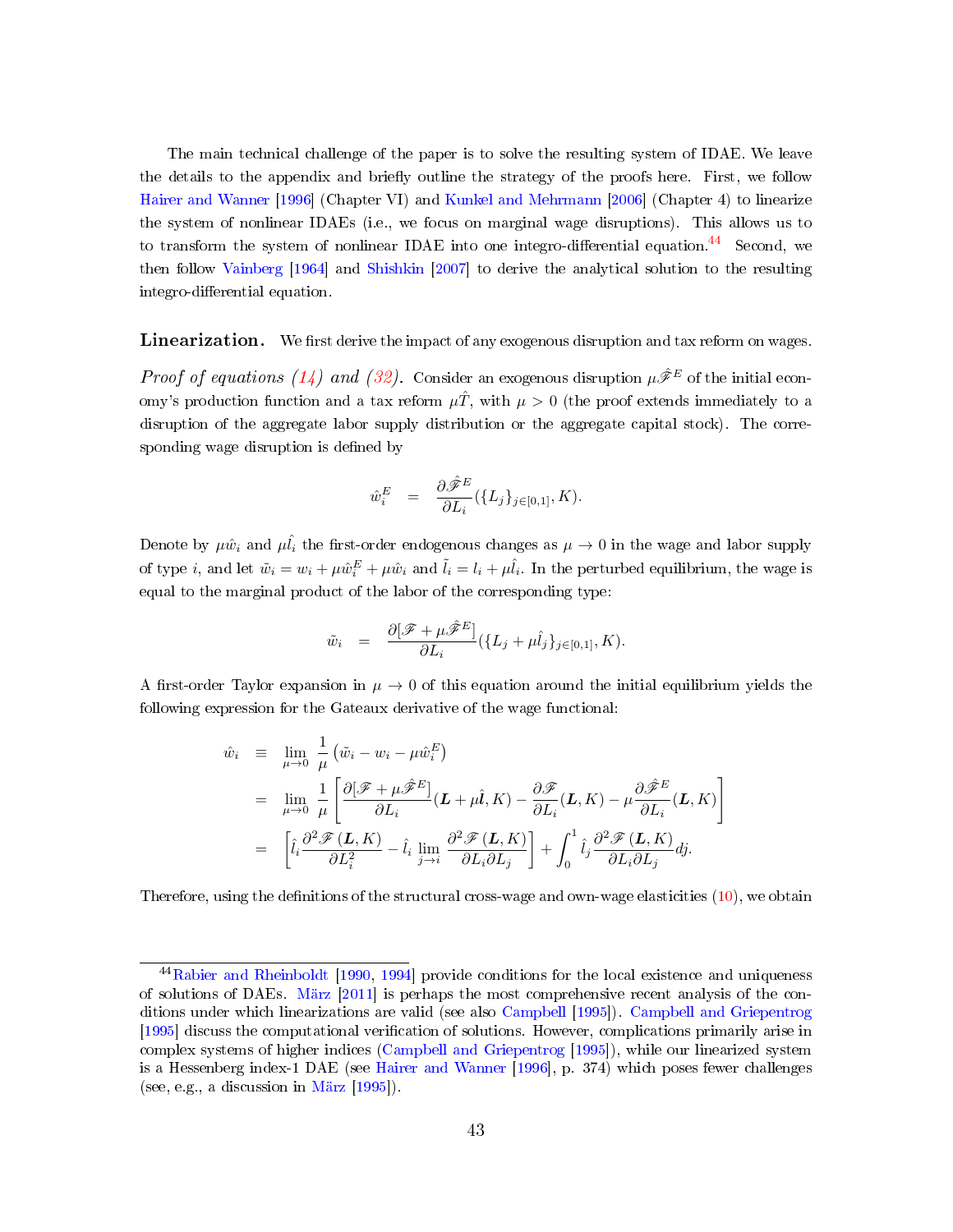(since  $j \mapsto w_j$  is continuous as  $j \to i$ )

$$
\begin{array}{rcl}\n\hat{w}_i & = & w_i \frac{\hat{l}_i}{l_i} \left[ \frac{L_i}{w_i} \frac{\partial^2 \mathcal{F}(\mathbf{L}, K)}{\partial L_i^2} - \lim_{j \to i} \frac{L_i}{w_j} \frac{\partial^2 \mathcal{F}(\mathbf{L}, K)}{\partial L_i \partial L_j} \right] + w_i \int_0^1 \frac{\hat{l}_j}{l_j} \frac{L_j}{w_i} \frac{\partial^2 \mathcal{F}(\mathbf{L}, K)}{\partial L_i \partial L_j} dj \\
& = & -w_i \frac{\hat{l}_i}{l_i} \frac{1}{\varepsilon_i^D} + w_i \int_0^1 \frac{\hat{l}_j}{l_j} \gamma_{ij} dj.\n\end{array}
$$

This leads to equation [\(14\)](#page-14-0). In the model of Section [1,](#page-6-0) the own wage elasticity  $\varepsilon_i^D$  is constant and cross-wage elasticity  $\gamma_{ij}$  does not depend on i, which implies equation [\(14\)](#page-14-0).

 $\Box$ 

Next we derive the impact of any exogenous disruption and tax reform on indirect utilities and impose that the agent's welfare is unchanged.

*Proof of equations [\(15\)](#page-14-1) and [\(33\)](#page-28-2).* Imposing that every employed agent's welfare is the same after the disruption and the tax reform as in the initial equilibrium reads: for all  $i \in [0,1]$ ,

$$
U_i = u_i[\tilde{w}_i\tilde{l}_i - T(\tilde{w}_i\tilde{l}_i) - \mu \hat{T}(\tilde{w}_i\tilde{l}_i) + (1 - \tau - \mu \hat{\tau}) \tilde{r} k_i, \tilde{l}_i].
$$

Recall that the reform of the capital income tax rate ensures that  $(1 - \tau - \mu \hat{\tau}) \tilde{r} k_i = (1 - \tau) r k_i \equiv$  $Rk_i$ . A first-order Taylor expansion in  $\mu \to 0$  of this equation yields

$$
0 = \hat{U}_i = u_i \left[ w_i l_i - T (w_i l_i) + \mu (1 - T' (w_i l_i)) \left( w_i \hat{l}_i + l_i \hat{w}_i^E + l_i \hat{w}_i \right) - \mu \hat{T} (w_i l_i) + R k_i, l_i + \mu \hat{l}_i \right]
$$
  
\n
$$
-u_i \left[ w_i l_i - T (w_i l_i) + R k_i, l_i \right]
$$
  
\n
$$
= \mu \left[ (1 - T' (w_i l_i)) \left( w_i \hat{l}_i + l_i \hat{w}_i^E + l_i \hat{w}_i \right) - \hat{T} (w_i l_i) \right] u'_{i,c} + \mu \hat{l}_i u'_{i,l}
$$
  
\n
$$
= \mu \left[ (1 - T' (w_i l_i)) y_i \left( \frac{\hat{w}_i^E}{w_i} + \frac{\hat{w}_i}{w_i} \right) - \hat{T} (w_i l_i) \right] u'_{i,c},
$$

where the last equality follows from the first order condition  $(2)$ . This leads to equation  $(15)$ .

 $\Box$ 

Finally we derive the impact of any exogenous disruption and tax reform on individual intensivemargin labor supplies, and express it in terms of the behavioral elasticities.

*Proof of equations [\(16\)](#page-15-0) and [\(34\)](#page-28-0)*. The perturbed first-order condition of skill i reads

$$
0 = [1 - T'(\tilde{w}_i \tilde{l}_i) - \mu \hat{T}'(\tilde{w}_i \tilde{l}_i)] \tilde{w}_i u'_{i,c} \left[ \tilde{w}_i \tilde{l}_i - T(\tilde{w}_i \tilde{l}_i) - \mu \hat{T}(\tilde{w}_i \tilde{l}_i) + Rk_i, \tilde{l}_i \right] + u'_{i,l} \left[ \tilde{w}_i \tilde{l}_i - T(\tilde{w}_i \tilde{l}_i) - \mu \hat{T}(\tilde{w}_i \tilde{l}_i) + Rk_i, \tilde{l}_i \right],
$$

where  $\tilde{w}_i = w_i + \mu \hat{w}_i^E + \mu \hat{w}_i$  and  $\tilde{l}_i = l_i + \mu \hat{l}_i$ . Tedious algebra, the details of which can be found in Appendix D.1.1 of [Sachs, Tsyvinski, and Werquin](#page-38-4) [\[2016\]](#page-38-4) implies that the first-order Taylor expansion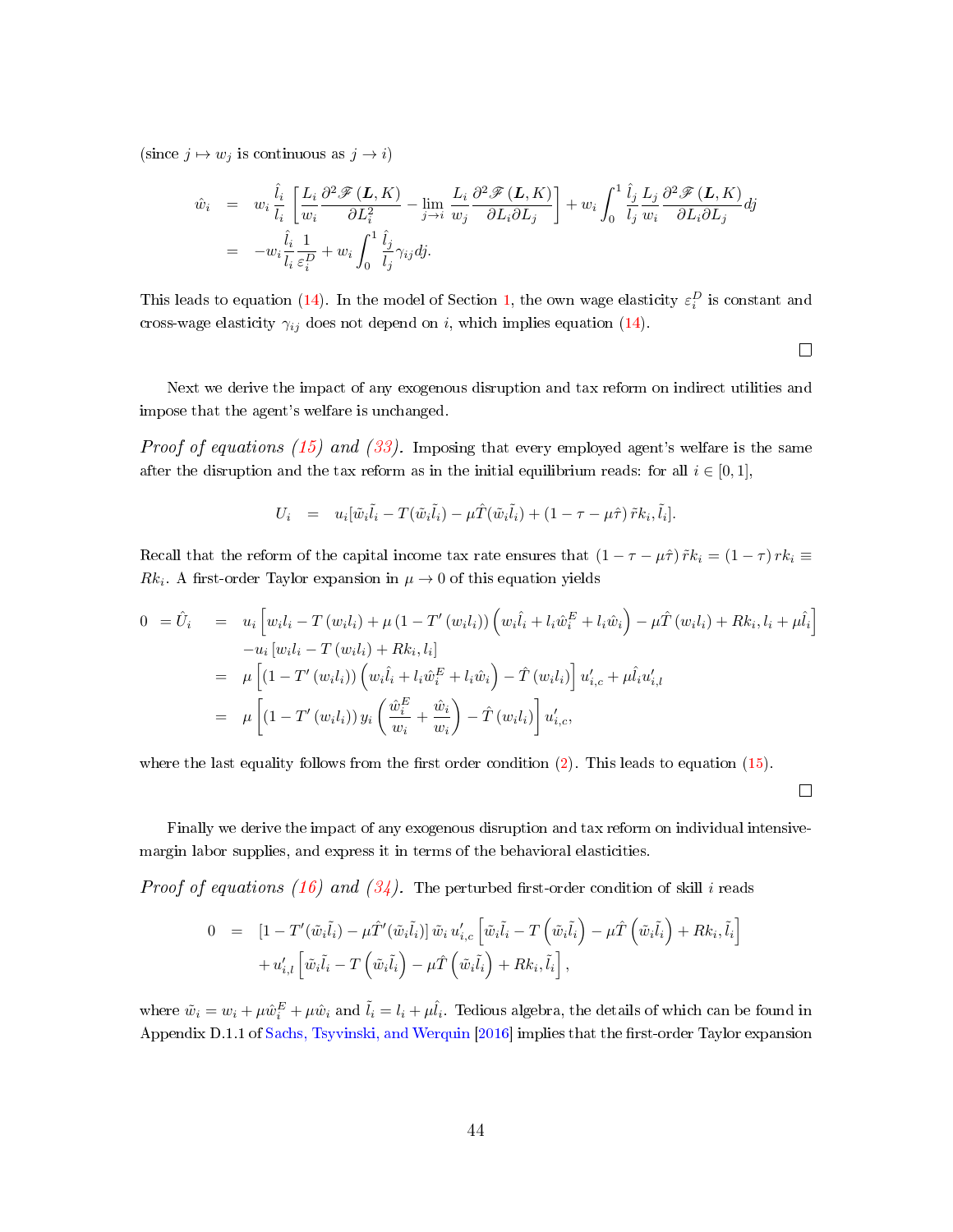in  $\mu \to 0$  of this equation reads

$$
0 = \left[ (1 - T'(y_i)) w_i y_i u'_{i, cc} + y_i u'_{i, cl} + w_i u'_{i, c} - w_i y_i \frac{T''(y_i)}{1 - T'(y_i)} u'_{i, c} \right] \frac{\hat{w}_i^E + \hat{w}_i}{w_i}
$$
  
+ 
$$
\left[ (1 - T'(y_i)) w_i^2 u'_{i, cc} + w_i u'_{i, cl} + w_i u'_{i, cl} + \frac{u_{l, i}}{1 - T'(y_i)} - w_i^2 \frac{T''(y_i)}{1 - T'(y_i)} u'_{i, c} \right] \hat{l}_i
$$
  
- 
$$
w_i u'_{i, c} \frac{\hat{T}'(y_i)}{1 - T'(y_i)} - \left[ (1 - T'(y_i)) w_i u'_{i, cc} + u'_{i, cl} \right] \frac{\hat{T}(y_i)}{1 - T'(y_i)}.
$$

Solving for  $\hat{l}_i$  and rearranging implies

$$
\hat{l}_{i} = \frac{-\left(\frac{u'_{i,l}}{u'_{i,c}}\right)^{2} l_{i} u''_{i,cc} + \left(\frac{u'_{i,l}}{u'_{i,c}}\right) l_{i} u''_{i,cl} - \left(1 - \frac{y_{i}T''(y_{i})}{1 - T'(y_{i})}\right) (1 - T'(y_{i})) w_{i} u''_{i,c}}{\left(\frac{u'_{i,l}}{u'_{i,c}}\right)^{2} u''_{i,cc} - 2\left(\frac{u'_{i,l}}{u'_{i,c}}\right) u''_{i,cl} + u''_{i,ll}} \frac{\hat{w}_{i}^{E} + \hat{w}_{i}}{w_{i}}
$$
\n
$$
\hat{l}_{i} = \frac{\frac{y_{i}T''(y_{i})}{1 - T'(y_{i})} \frac{u'_{i,l}}{\left(\frac{u'_{i,l}}{u'_{i,c}}\right)^{2} u''_{i,cc} - 2\left(\frac{u'_{i,l}}{u'_{i,c}}\right) u''_{i,cl} + u''_{i,ll}}{w_{i}}
$$
\n
$$
\frac{u''_{i,l}}{u''_{i,l}}
$$
\n
$$
+ \frac{\frac{u'_{i,l}}{\left(\frac{u'_{i,l}}{u'_{i,c}}\right)^{2} u''_{i,cc} - 2\left(\frac{u'_{i,l}}{u'_{i,c}}\right) u''_{i,cl} + u''_{i,ll}}{\frac{u'_{i,l}}{u_{i,c}}\right)^{2} u''_{i,cl} + u''_{i,ll}}}{1 + \frac{y_{i}T''(y_{i})}{1 - T'(y_{i})} \frac{\left(\frac{u'_{i,l}}{u'_{i,c}}\right)^{2} u''_{i,cc} - 2\left(\frac{u'_{i,l}}{u'_{i,c}}\right) u''_{i,cl} + u''_{i,ll}}{\left(\frac{u'_{i,l}}{u'_{i,c}}\right)^{2} u''_{i,cl} + u''_{i,ll}} \frac{1}{\left(\frac{u_{i,l}}{u_{i,c}}\right)^{2} u''_{i,cc} - 2\left(\frac{u'_{i,l}}{u'_{i,c}}\right) u''_{i,cl} + u''_{i,ll}}}{\left(\frac{u'_{i,l}}{u'_{i,c}}\right)^{2} u''_{i,cc} - 2\left(\frac{u'_{i,l}}{u'
$$

and hence, from the standard expressions for the labor supply elasticities  $e_i^c, e_i^u$  and income effect parameter  $e_i^n = e_i^u - e_i^c$  (see, e.g., [Saez](#page-39-5) [\[2001\]](#page-39-5) p. 227), and the elasticities with respect to the non-linear budget constraint  $\varepsilon_i^{S,w}, \varepsilon_i^{S,r}, \varepsilon_i^{S,n}$ ,

$$
\begin{array}{rcl}\n\hat{l}_i & = & \frac{e_i^n + (1 - p(y_i)) e_i^c}{1 + p(y_i) e_i^c} \frac{\hat{w}_i^E + \hat{w}_i}{w_i} - \frac{e_i^c}{1 + p(y_i) e_i^c} \frac{\hat{T}'(y_i)}{1 - T'(y_i)} - \frac{e_i^n}{1 + p(y_i) e_i^c} \frac{\hat{T}(y_i)}{(1 - T'(y_i)) y_i} \\
& \equiv & \varepsilon_i^{S, w} \frac{\hat{w}_i^E + \hat{w}_i}{w_i} - \varepsilon_i^{S, r} \frac{\hat{T}'(y_i)}{1 - T'(y_i)} - \varepsilon_i^{S, n} \frac{\hat{T}(y_i)}{(1 - T'(y_i)) y_i},\n\end{array}
$$

which leads to equation  $(16)$ .

We now solve in closed-form for the labor supply changes  $\{\hat{l}_i\}_{i\in[0,1]}$  in the simple version of the model of Section [1.](#page-6-0)

 $\Box$ 

Proof of Lemma [1.](#page-15-2) Using equations [\(14\)](#page-14-0) and [\(16\)](#page-15-0), we obtain that the labor supply adjustments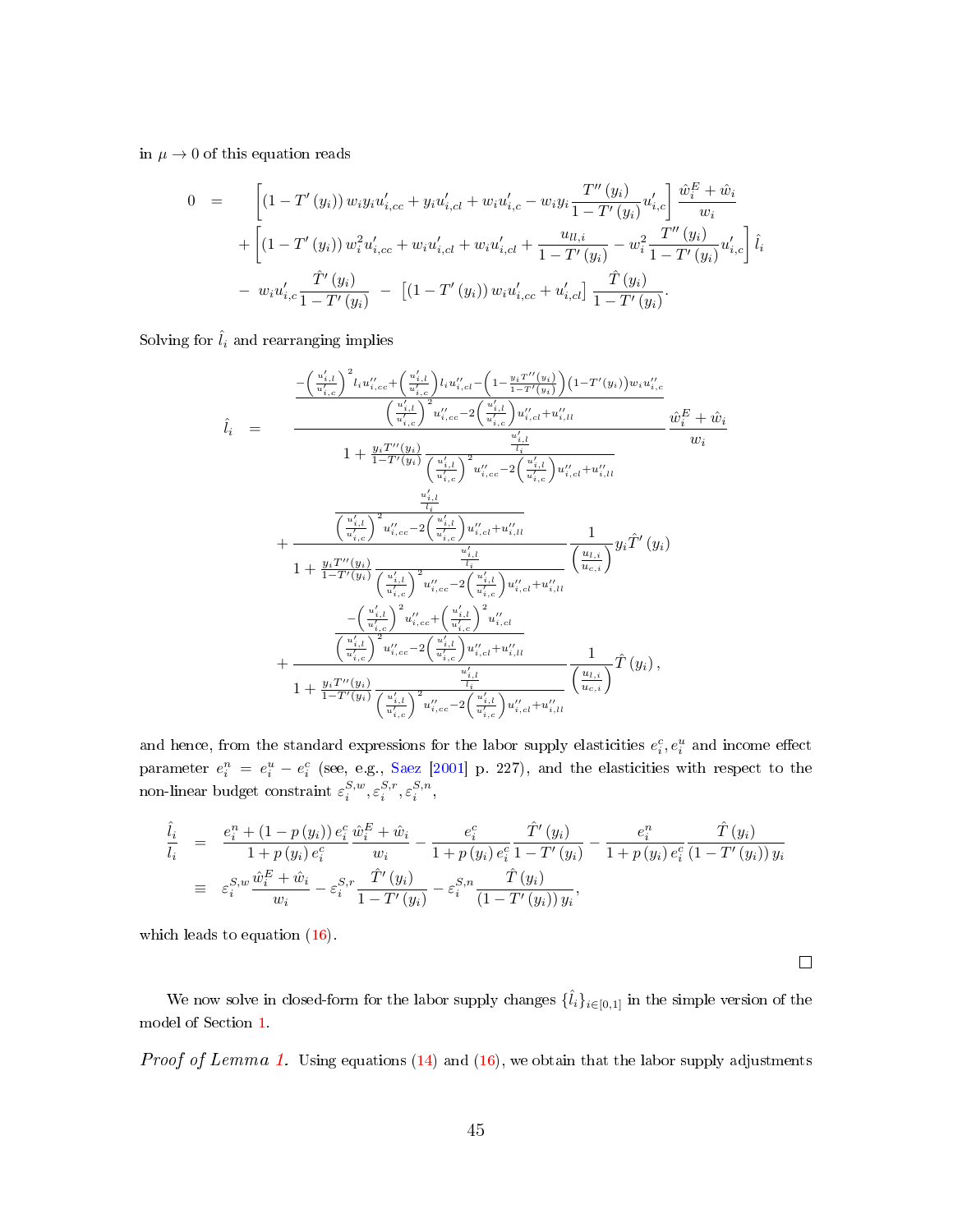${\{\hat{l}_i\}}_{i\in[0,1]}$  satisfy the following linear Fredholm integral equation:

$$
\begin{array}{rcl}\n\hat{l}_i &=& \varepsilon^{S,w} \left[ \frac{\hat{w}_i^E}{w_i} - \frac{1}{\varepsilon^D} \frac{\hat{l}_i}{l_i} + \int_0^1 \gamma_j \frac{\hat{l}_j}{l_j} dj \right] - \varepsilon^{S,r} \frac{\hat{T}'}{1 - T'}(y_i) \\
&=& \delta \varepsilon^{S,w} \frac{\hat{w}_i^E}{w_i} - \delta \varepsilon^{S,r} \frac{\hat{T}'}{1 - T'}(y_i) + \delta \varepsilon^{S,w} \int_0^1 \gamma_j \frac{\hat{l}_j}{l_j} dj.\n\end{array}
$$

Multiplying both sides by  $\gamma_i$  and integrating over  $i \in [0, 1]$  implies

$$
\int_0^1 \gamma_i \frac{\hat{l}_i}{l_i} di = \delta \int_0^1 \gamma_i \left[ \varepsilon^{S,w} \frac{\hat{w}_i^E}{w_i} - \varepsilon^{S,r} \frac{\hat{T}'(y_i)}{1 - T'(y_i)} \right] di + \delta \varepsilon^{S,w} \left[ \int_0^1 \gamma_j \frac{\hat{l}_j}{l_j} dj \right] \int_0^1 \gamma_i di
$$

$$
= \frac{\delta}{1 - \delta \varepsilon^{S,w} \int_0^1 \gamma_i di} \int_0^1 \gamma_i \left[ \varepsilon^{S,w} \frac{\hat{w}_i^E}{w_i} - \varepsilon^{S,r} \frac{\hat{T}'(y_i)}{1 - T'(y_i)} \right] di.
$$

Now note that  $\int_0^1 \gamma_i di = \frac{1}{\varepsilon_D} \int_0^1 \frac{y_i}{\bar{Y}} di = \frac{1}{\varepsilon_D}$ , so that  $1 - \delta \varepsilon^{S,w} \int_0^1 \gamma_i di = \delta$ . Substituting the previous equation into the integral equation for  $\hat{l}_i/l_i$  leads to

$$
\frac{\hat{l}_i}{l_i} = \delta \left[ \varepsilon^{S,w} \frac{\hat{w}_i^E}{w_i} - \varepsilon^{S,r} \frac{\hat{T}'(y_i)}{1 - T'(y_i)} \right] + \delta \varepsilon^{S,w} \int_0^1 \gamma_i \left[ \varepsilon^{S,w} \frac{\hat{w}_i^E}{w_i} - \varepsilon^{S,r} \frac{\hat{T}'(y_i)}{1 - T'(y_i)} \right] di.
$$

This immediately implies equation [\(17\)](#page-15-1).

Next we solve in closed-form for the labor supply changes  $\{\hat{l}_i\}_{i\in[0,1]}$  in the general model of Section [2.](#page-23-0) Note that we assume from the outset that the extensive margin responses to the exogenous disruption and the compensating tax reform are equal to zero.

*Proof of Lemma [2.](#page-29-0)* Using equations [\(32\)](#page-28-1) and [\(34\)](#page-28-0), we obtain that the labor supply adjustments  ${\{\hat{l}_i\}}_{i\in[0,1]}$  satisfy the following linear Fredholm integral equation:

$$
\begin{split}\n\hat{l}_i &= \varepsilon_i^{S,w} \left[ \frac{\hat{w}_i^E}{w_i} - \frac{1}{\varepsilon_i^D} \frac{\hat{l}_i}{l_i} + \int_0^1 \gamma_{ij} \frac{\hat{l}_j}{l_j} dj \right] - \varepsilon_i^{S,r} \frac{\hat{T}'(y_i)}{1 - T'(y_i)} + \varepsilon_i^{S,n} \frac{\hat{T}(y_i)}{(1 - T'(y_i)) y_i} \\
&= \delta_i \left[ \varepsilon_i^{S,w} \frac{\hat{w}_i^E}{w_i} - \varepsilon_i^{S,r} \frac{\hat{T}'(y_i)}{1 - T'(y_i)} + \varepsilon_i^{S,n} \frac{\hat{T}(y_i)}{(1 - T'(y_i)) y_i} \right] + \delta_i \varepsilon_i^{S,w} \int_0^1 \gamma_{ij} \frac{\hat{l}_j}{l_j} dj.\n\end{split}
$$

Denoting the expression in square brackets by  $\hat{l}_i^{\text{pe}}/l_i$ , and substituting for  $\hat{l}_j/l_j$  in the integral leads

$$
\Box
$$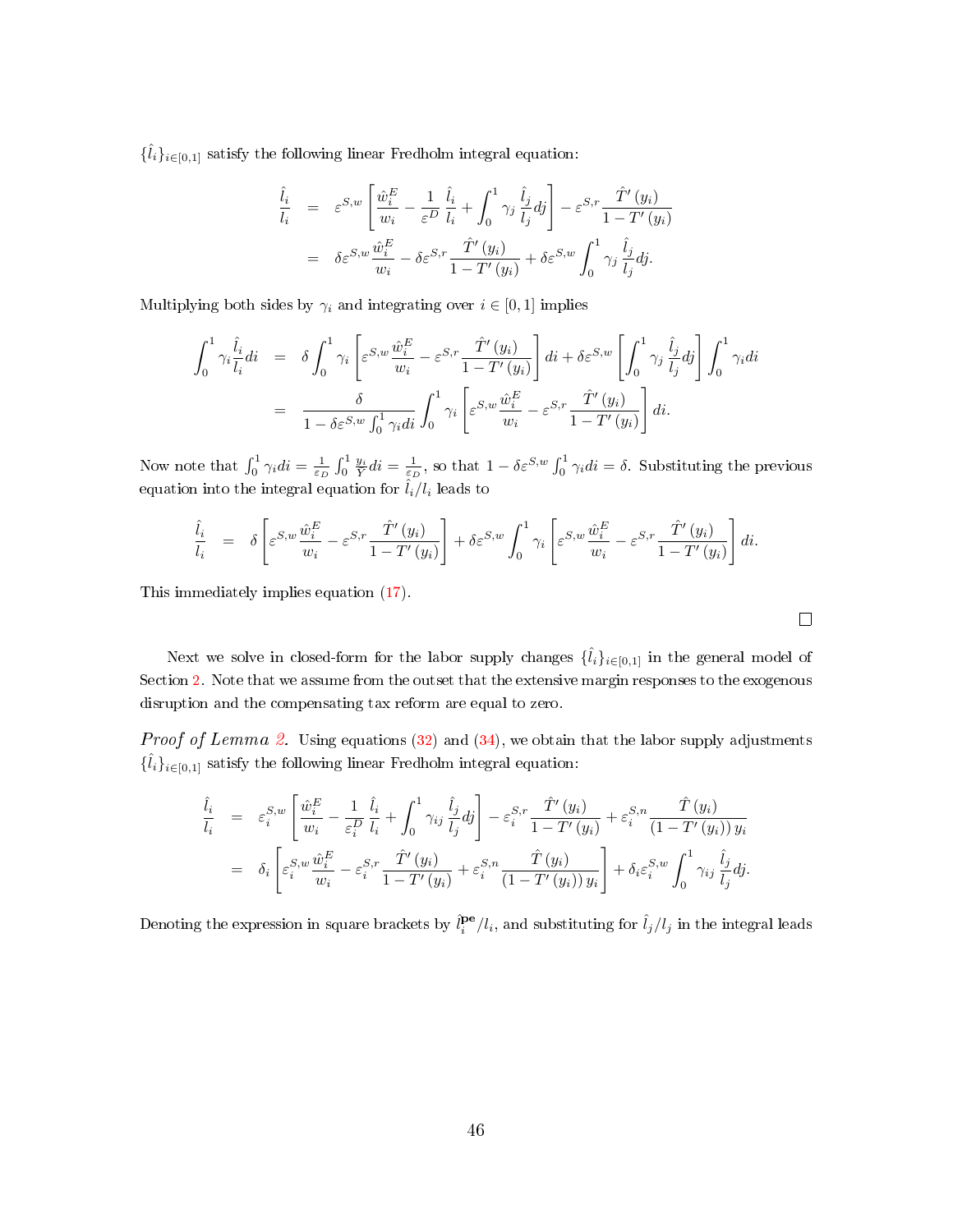$$
\begin{split}\n\hat{i}_{i} &= \frac{\delta_{i}\hat{l}_{i}^{\text{pe}}}{l_{i}} + \delta_{i}\varepsilon_{i}^{S,w} \int_{0}^{1} \gamma_{ij} \left[ \frac{\delta_{j}\hat{l}_{j}^{\text{pe}}}{l_{j}} + \delta_{j}\varepsilon_{j}^{S,w} \int_{0}^{1} \gamma_{jk} \frac{\hat{l}_{k}}{l_{k}} dk \right] dj \\
&= \left[ \frac{\delta_{i}\hat{l}_{i}^{\text{pe}}}{l_{i}} + \delta_{i}\varepsilon_{i}^{S,w} \int_{0}^{1} \gamma_{ij} \frac{\delta_{j}\hat{l}_{j}^{\text{pe}}}{l_{j}} dj \right] + \delta_{i}\varepsilon_{i}^{S,w} \int_{0}^{1} \left[ \int_{0}^{1} \gamma_{ik} \delta_{k}\varepsilon_{k}^{S,w} \gamma_{kj} dk \right] \frac{\hat{l}_{j}}{l_{j}} dj \\
&\equiv \left[ \frac{\delta_{i}\hat{l}_{i}^{\text{pe}}}{l_{i}} + \delta_{i}\varepsilon_{i}^{S,w} \int_{0}^{1} \Gamma_{ij}^{(0)} \frac{\delta_{j}\hat{l}_{j}^{\text{pe}}}{l_{j}} dj \right] + \delta_{i}\varepsilon_{i}^{S,w} \int_{0}^{1} \Gamma_{ij}^{(1)} \frac{\hat{l}_{j}}{l_{j}} dj,\n\end{split}
$$

where  $\Gamma_{ij}^{(0)} = \gamma_{ij}$  and  $\Gamma_{ij}^{(1)} = \int_0^1 \Gamma_{ik}^{(0)} \delta_k \varepsilon_k^{S,w} \gamma_{kj} dk$ . By induction, it easy to show that for all  $N \ge 0$ ,

$$
\frac{\hat{l}_i}{l_i} = \left[ \frac{\delta_i \hat{l}_i^{\mathbf{pe}}}{l_i} + \delta_i \varepsilon_i^{S,w} \int_0^1 \left\{ \sum_{n=0}^N \Gamma_{ij}^{(n)} \right\} \frac{\delta_j \hat{l}_j^{\mathbf{pe}}}{l_j} dj \right] + \delta_i \varepsilon_i^{S,w} \int_0^1 \Gamma_{ij}^{(N+1)} \frac{\hat{l}_j}{l_j} dj
$$

where for all  $n \geq 0$ ,  $\Gamma_{ij}^{(n+1)} = \int_0^1 \Gamma_{ik}^{(n)} \delta_k \varepsilon_k^{S,w} \gamma_{kj} dk$ . The condition  $\int_0^1 \int_0^1 \left| \delta_i \varepsilon_i^{S,w} \gamma_{ij} \right|$  $\overset{2}{d}idj < 1$  ensures that the series  $\sum_{n=0}^{N} \Gamma_{ij}^{(n)}$  converges as  $N \to \infty$  (see the proof of Proposition 1 in [Sachs, Tsyvinski,](#page-38-4) [and Werquin](#page-38-4) [\[2016\]](#page-38-4) for details). This implies equation [\(35\)](#page-29-1). Finally, note that we can write the endogenous wage changes as

<span id="page-47-1"></span>
$$
\frac{\hat{w}_i}{w_i} = -\frac{\delta_i \varepsilon_i^{S,w}}{\varepsilon_i^D} \frac{\hat{w}_i^E}{w_i} + \frac{\delta_i \varepsilon_i^{S,r}}{\varepsilon_i^D} \frac{\hat{T}'(y_i)}{1 - T'(y_i)} - \frac{\delta_i \varepsilon_i^{S,n}}{\varepsilon_i^D} \frac{\hat{T}(y_i)}{(1 - T'(y_i)) y_i} \n+ \delta_i \int_0^1 \Gamma_{ij} \delta_j \left[ \varepsilon_j^{S,w} \frac{\hat{w}_j^E}{w_j} - \varepsilon_j^{S,r} \frac{\hat{T}'(y_j)}{1 - T'(y_j)} + \varepsilon_j^{S,n} \frac{\hat{T}(y_j)}{(1 - T'(y_j)) y_j} \right] dj,
$$
\n(43)

which follows from equations [\(31\)](#page-27-1), [\(34\)](#page-28-0) and [\(35\)](#page-29-1).

 $\Box$ 

### A.3 General equilibrium: Compensating tax reform

We now proceed to the proof of Proposition [2](#page-17-1) and Theorem [1.](#page-30-0) We start by deriving a lemma that gives a functional equation that the compensating tax reform must satisfy.

<span id="page-47-0"></span>**Lemma 3.** The compensating tax reform  $\hat{T}$  satisfies the following functional equation: for all  $i \in [0, 1],$ 

<span id="page-47-2"></span>
$$
(1 - T'(y_i)) y_i \hat{\Omega}_i^E = -\delta_i \frac{\varepsilon_i^{S,r}}{\varepsilon_i^D} y_i \hat{T}'(y_i) + \delta_i \left( 1 + \frac{\varepsilon_i^{S,w}}{\varepsilon_i^D} + \frac{\varepsilon_i^{S,n}}{\varepsilon_i^D} \right) \hat{T}(y_i)
$$
(44)  
+ 
$$
\delta_i \int_0^1 \Gamma_{ij} \tau_{ij} \delta_j \left[ \varepsilon_j^{S,r} y_j \hat{T}'(y_j) - \varepsilon_j^{S,n} \hat{T}(y_j) \right] dj.
$$

where  $\hat{\Omega}_{i}^{E} \equiv \delta_{i} \frac{\hat{w}_{i}^{E}}{w_{i}} + \delta_{i} \int_{0}^{1} \Gamma_{ij} \delta_{j} \varepsilon_{j}^{S,w}$  $\frac{\hat{w}_j^E}{w_j}$ dj and  $\tau_{ij} \equiv \frac{(1-T'(y_i))y_i}{(1-T'(y_j))y_j}$  $\frac{(1-T'(y_i))y_i}{(1-T'(y_j))y_j}.$ 

to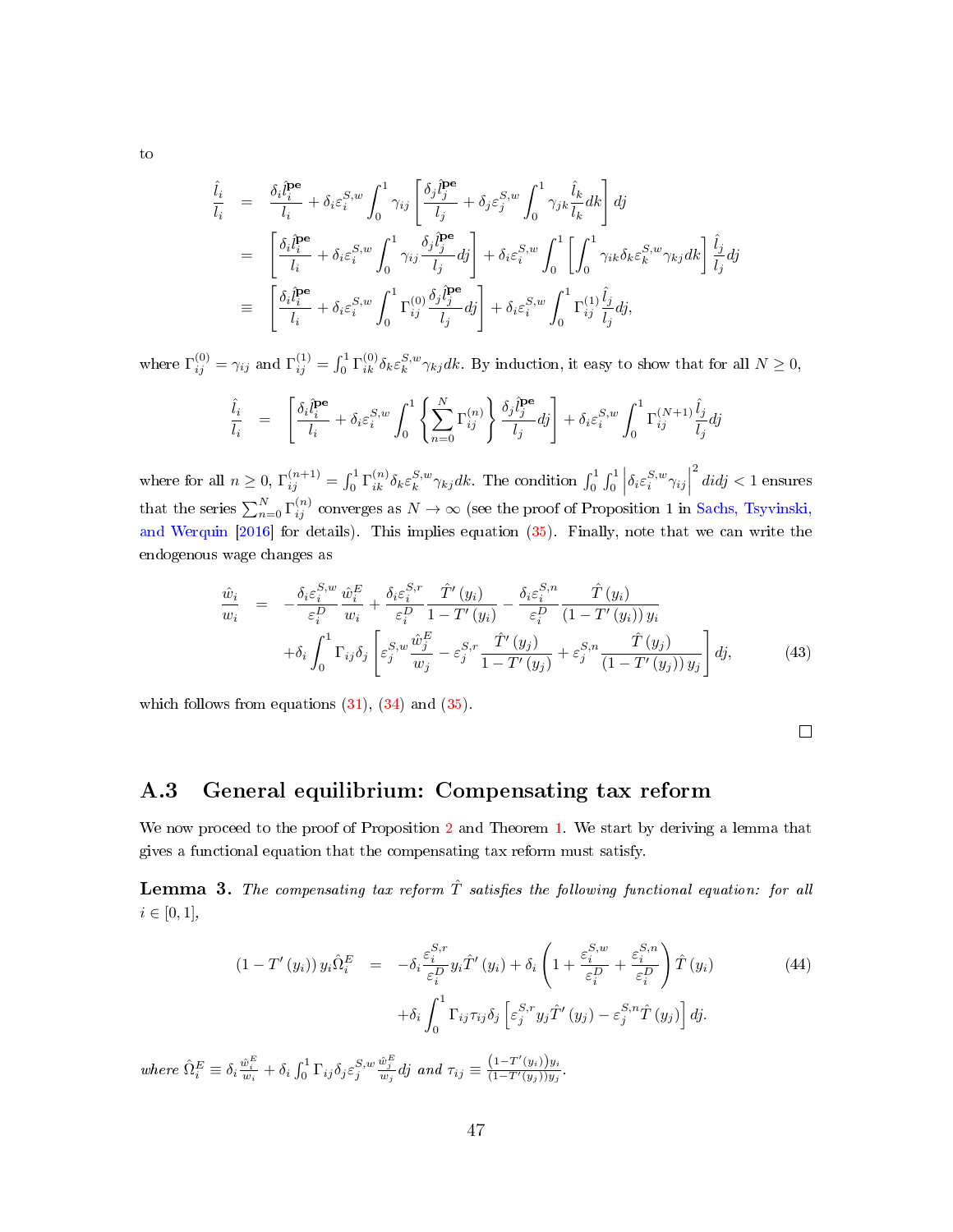*Proof.* Equations [\(34\)](#page-28-0) and [\(35\)](#page-29-1) imply that the wage adjustments  $\{\hat{w}_i\}_{i\in[0,1]}$  are given by

$$
\frac{\hat{w}_{i}^{E}}{w_{i}} + \frac{\hat{w}_{i}}{w_{i}} = \frac{1}{\varepsilon_{i}^{S,w}} \frac{\hat{l}_{i}}{l_{i}} + \frac{\varepsilon_{i}^{S,r}}{\varepsilon_{i}^{S,w}} \frac{\hat{T}'(y_{i})}{1 - T'(y_{i})} - \frac{\varepsilon_{i}^{S,n}}{\varepsilon_{i}^{S,w}} \frac{\hat{T}(y_{i})}{(1 - T'(y_{i})) y_{i}} \n= \delta_{i} \frac{\hat{w}_{i}^{E}}{w_{i}} - \frac{(\delta_{i} - 1) \varepsilon_{i}^{S,r}}{\varepsilon_{i}^{S,w}} \frac{\hat{T}'(y_{i})}{1 - T'(y_{i})} + \frac{(\delta_{i} - 1) \varepsilon_{i}^{S,n}}{\varepsilon_{i}^{S,w}} \frac{\hat{T}(y_{i})}{(1 - T'(y_{i})) y_{i}} \n+ \delta_{i} \int_{0}^{1} \Gamma_{ij} \left[ \delta_{j} \varepsilon_{j}^{S,w} \frac{\hat{w}_{j}^{E}}{w_{j}} - \delta_{j} \varepsilon_{j}^{S,r} \frac{\hat{T}'(y_{j})}{1 - T'(y_{j})} + \delta_{j} \varepsilon_{j}^{S,n} \frac{\hat{T}(y_{j})}{(1 - T'(y_{j})) y_{j}} \right] dy.
$$

Using this equation with  $\frac{\delta_i-1}{\varepsilon_i^{S,w}}=-\frac{\delta_i}{\varepsilon_i^D}$ , we can substitute for  $\frac{\hat{w}_i^E}{w_i}+\frac{\hat{w}_i}{w_i}$  in the level set constraint [\(33\)](#page-28-2) to rewrite it as

$$
0 = (1 - T'(y_i)) y_i \delta_i \left[ \frac{\hat{w}_i^E}{w_i} + \frac{\varepsilon_i^{S,r}}{\varepsilon_i^D} \frac{\hat{T}'(y_i)}{1 - T'(y_i)} - \frac{\varepsilon_i^{S,n}}{\varepsilon_i^D} \frac{\hat{T}(y_i)}{(1 - T'(y_i)) y_i} \right] + (1 - T'(y_i)) y_i \delta_i \int_0^1 \Gamma_{ij} \delta_j \left[ \varepsilon_j^{S,w} \frac{\hat{w}_j^E}{w_j} - \varepsilon_j^{S,r} \frac{\hat{T}'(y_j)}{1 - T'(y_j)} + \varepsilon_j^{S,n} \frac{\hat{T}(y_j)}{(1 - T'(y_j)) y_j} \right] dj - \hat{T}(y_i),
$$

which implies

$$
0 = (1 - T'(y_i)) y_i \delta_i \left[ \frac{\hat{w}_i^E}{w_i} + \int_0^1 \Gamma_{ij} \delta_j \varepsilon_j^{S,w} \frac{\hat{w}_j^E}{w_j} dj \right]
$$
  
+ 
$$
\delta_i \frac{\varepsilon_i^{S,r}}{\varepsilon_i^D} y_i \hat{T}'(y_i) - \delta_i \left( 1 + \frac{\varepsilon_i^{S,w}}{\varepsilon_i^D} + \frac{\varepsilon_i^{S,n}}{\varepsilon_i^D} \right) \hat{T}(y_i)
$$
  
- 
$$
\delta_i \int_0^1 \Gamma_{ij} \delta_j \frac{(1 - T'(y_i)) y_i}{(1 - T'(y_j)) y_j} \left[ \varepsilon_j^{S,r} y_j \hat{T}'(y_j) - \varepsilon_j^{S,n} \hat{T}(y_j) \right] dj.
$$

This concludes the proof.

We now derive the closed-form solution to equation  $(44)$ .

*Proof of Theorem [1.](#page-30-0)* There is a one-to-one map  $i \mapsto y_i$ , so that we can define  $\varepsilon_{y_i}^D = \varepsilon_i^D$ ,  $\varepsilon_{y_i}^{S,x} =$  $\varepsilon_i^{S,x}$  for  $x \in \{r, w, n\}$ ,  $\delta_{y_i} = \delta_i$ ,  $\tau_{y_i, y_j} = \tau_{ij}$ ,  $\hat{\Omega}_{y_i}^E = \hat{\Omega}_i^E$ , and  $\gamma_{y_i, y_j} = \frac{\gamma_{ij}}{dy_j/dj}$ ,  $\Gamma_{y_i, y_j} = \frac{\Gamma_{ij}}{dy_j/dj}$ . Changing variables from  $i$  to  $y_i$  in equation [\(44\)](#page-47-2) then leads to

<span id="page-48-0"></span>
$$
\hat{T}'(y_i) - \left(\frac{\varepsilon_{y_i}^{S,w} + \varepsilon_{y_i}^{S,n} + \varepsilon_{y_i}^D}{\varepsilon_{y_i}^{S,r} y_i}\right) \hat{T}(y_i) = -\frac{\varepsilon_{y_i}^D}{\delta_{y_i} \varepsilon_{y_i}^{S,r} y_i} (1 - T'(y_i)) y_i \mathcal{A}(y_i), \tag{45}
$$

where

$$
\mathcal{A}(y_i) \equiv \hat{\Omega}_{y_i}^E - \delta_{y_i} \int_{\underline{y}}^{\bar{y}} \frac{\Gamma_{y_i, y_j} \delta_{y_j}}{(1 - T'(y_j)) y_j} \left[ \varepsilon_{y_j}^{S,r} y_j \hat{T}'(y_j) - \varepsilon_{y_j}^{S,n} \hat{T}(y_j) \right] dy_j. \tag{46}
$$

Equation  $(45)$  is a first-order ordinary differential equation. Using standard techniques and using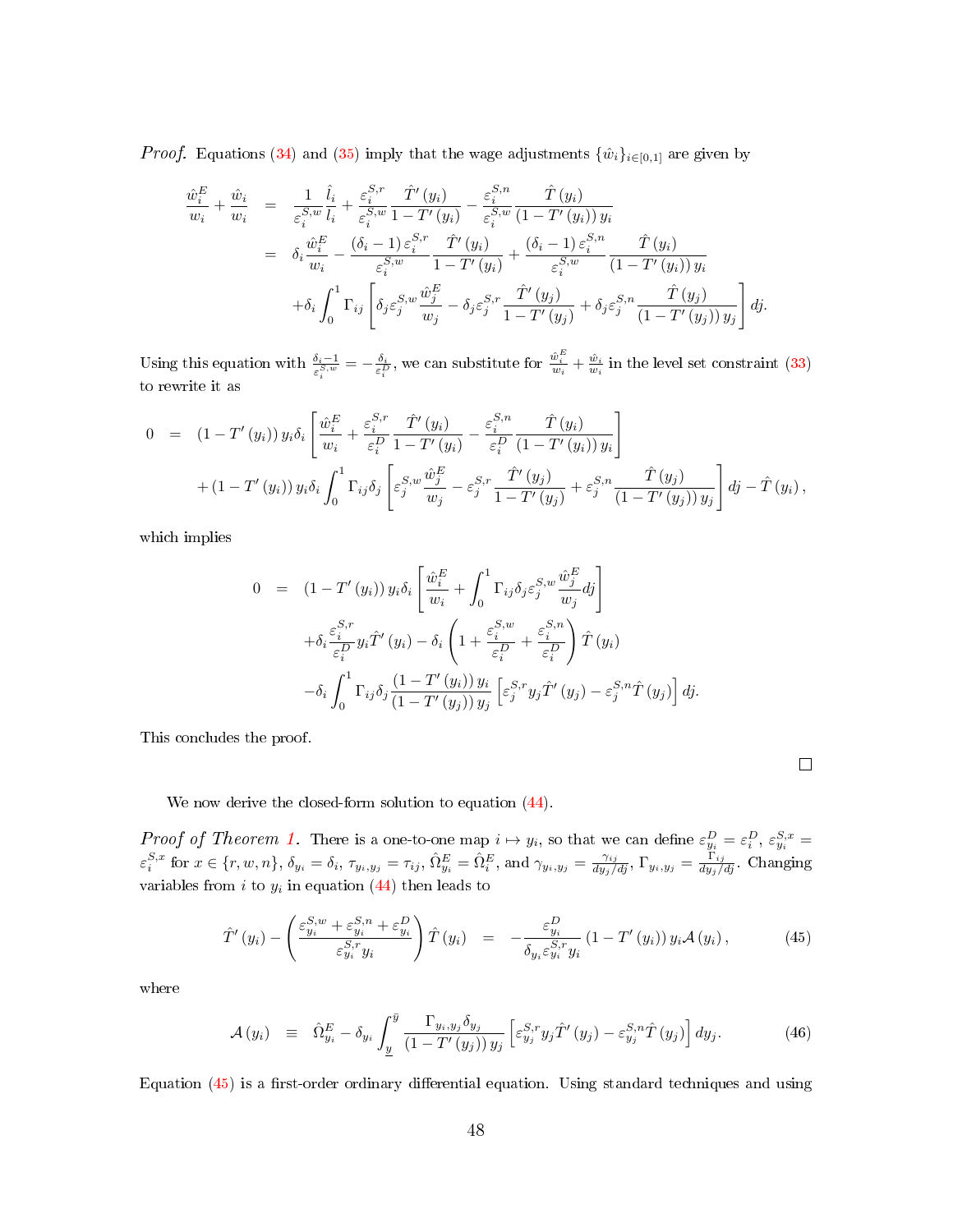the definition  $\varepsilon_{y_i}^{S,w} = (1-p(y_i))\varepsilon_{y_i}^{S,r} + \varepsilon_{y_i}^{S,n}$ , we can express its general solution (up to a constant  $c_0$ ) as

<span id="page-49-0"></span>
$$
\hat{T}(y_i) = \int_{y_i}^{\bar{y}} \frac{\varepsilon_{y_j}^D}{\delta_{y_j} \varepsilon_{y_j}^{S,r} y_j} e^{-\int_{y_i}^{y_j} \left(1 - p(y_k) + \frac{\varepsilon_{y_k}^D + 2\varepsilon_{y_k}^{S,n}}{\varepsilon_{y_k}^{S,r}}\right) \frac{dy_k}{y_k}} (1 - T'(y_j)) y_j \mathcal{A}(y_j) dy_j
$$
\n
$$
= \int_{y_i}^{\bar{y}} \frac{\varepsilon_{y_j}^D}{\delta_{y_j} \varepsilon_{y_j}^{S,r} y_j} e^{-\int_{y_i}^{y_j} \frac{\varepsilon_{y_k}^D + 2\varepsilon_{y_k}^{S,n}}{\varepsilon_{y_k}^{S,r}} \frac{dy_k}{y_k}} \frac{(1 - T'(y_i)) y_i}{(1 - T'(y_j)) y_j} (1 - T'(y_j)) y_j \mathcal{A}(y_j) dy_j
$$
\n
$$
= (1 - T'(y_i)) y_i \int_{y_i}^{\bar{y}} \mathcal{E}_{y_i, y_j} \mathcal{A}(y_j) dy_j.
$$
\n(47)

where the second equality uses the definition  $\frac{p(y_k)}{y_k} = \frac{T''(y_k)}{1-T'(y_k)}$  $\frac{1-(y_k)}{1-T'(y_k)}$  and integrates this expression. (We can show that, if the baseline tax schedule is Pareto efficient, all of the compensating reforms indexed by the constant  $c_0$  have the same impact on the government budget, so that we can pick  $c_0 = 0$ .) Using [\(45\)](#page-48-0) and [\(47\)](#page-49-0), we can rewrite that auxiliary function  $A(y)$  as

$$
\mathcal{A}(y_i) = \hat{\Omega}_{y_i}^E - \delta_{y_i} \int_{\underline{y}}^{\overline{y}} \frac{\Gamma_{y_i, y_j} \delta_{y_j}}{(1 - T'(y_j)) y_j} \left[ -\frac{\varepsilon_{y_j}^D}{\delta_{y_j}} (1 - T'(y_j)) y_j \mathcal{A}(y_j) + \left(\varepsilon_{y_j}^{S,w} + \varepsilon_{y_j}^D\right) \hat{T}(y_j) \right] dy_j
$$
  
\n
$$
= \hat{\Omega}_{i}^E + \delta_{y_i} \int_{\underline{y}}^{\overline{y}} \Gamma_{y_i, y_j} \varepsilon_{y_j}^D \mathcal{A}(y_j) dy_j - \delta_{y_i} \int_{\underline{y}}^{\overline{y}} \Gamma_{y_i, y_j} \varepsilon_{y_j}^D \frac{\hat{T}(y_j)}{(1 - T'(y_j)) y_j} dy_j
$$
  
\n
$$
= \hat{\Omega}_{i}^E + \delta_{y_i} \int_{\underline{y}}^{\overline{y}} \Gamma_{y_i, y_j} \varepsilon_{y_j}^D \mathcal{A}(y_j) dy_j - \delta_{y_i} \int_{y_j = \underline{y}}^{\overline{y}} \int_{y_k = y_j}^{\overline{y}} \Gamma_{y_i, y_j} \varepsilon_{y_j}^D \mathcal{E}_{y_j, y_k} \mathcal{A}(y_k) dy_k dy_j
$$

where the second equality uses the fact that  $\delta_{y_j}\left(\varepsilon_{y_j}^{S,w}+\varepsilon_{y_j}^D\right)=\varepsilon_{y_j}^D.$  Inverting the order of the two integrals in the last line implies that this expression can be rewritten as

$$
\mathcal{A}(y_i) = \hat{\Omega}_i^E + \delta_{y_i} \int_{\underline{y}}^{\overline{y}} \Gamma_{y_i, y_j} \varepsilon_{y_j}^D \mathcal{A}(y_j) dy_j - \delta_{y_i} \int_{y_k = \underline{y}}^{\overline{y}} \left\{ \int_{y_j = \underline{y}}^{y_k} \Gamma_{y_i, y_j} \varepsilon_{y_j}^D \mathcal{E}_{y_j, y_k} dy_j \right\} \mathcal{A}(y_k) dy_k
$$
  
=  $\hat{\Omega}_i^E + \delta_{y_i} \int_{\underline{y}}^{\overline{y}} \left\{ \Gamma_{y_i, y_j} \varepsilon_{y_j}^D - \int_{\underline{y}}^{y_j} \Gamma_{y_i, y_k} \varepsilon_{y_k}^D \mathcal{E}_{y_k, y_j} dy_k \right\} \mathcal{A}(y_j) dy_j.$ 

But this is a standard linear Fredholm integral equation, with kernel given by

$$
\delta_{y_i} \Lambda^{(0)}_{y_i, y_j} \equiv \delta_{y_i} \left[ \Gamma_{y_i, y_j} \varepsilon_{y_j}^D - \int_{\underline{y}}^{y_j} \Gamma_{y_i, y_k} \varepsilon_{y_k}^D \mathscr{E}_{y_k, y_j} dy_k \right].
$$

Its solution is therefore known in closed form (see, e.g., [Zemyan](#page-39-6) [\[2012\]](#page-39-6)). Assume that

$$
\int_{[0,1]^2} \left| \delta_{y_i} \Lambda^{(0)}_{y_i, y_j} \right|^2 dtdj < 1,
$$

which ensures the convergence of the series  $\sum_{n=0}^{\infty} \Lambda_{y_i, y_j}^{(n)}$  defined in Theorem [1.](#page-30-0) We show below that this condition is satisfied in the case under the assumptions of Section [1.](#page-6-0) Following analogous steps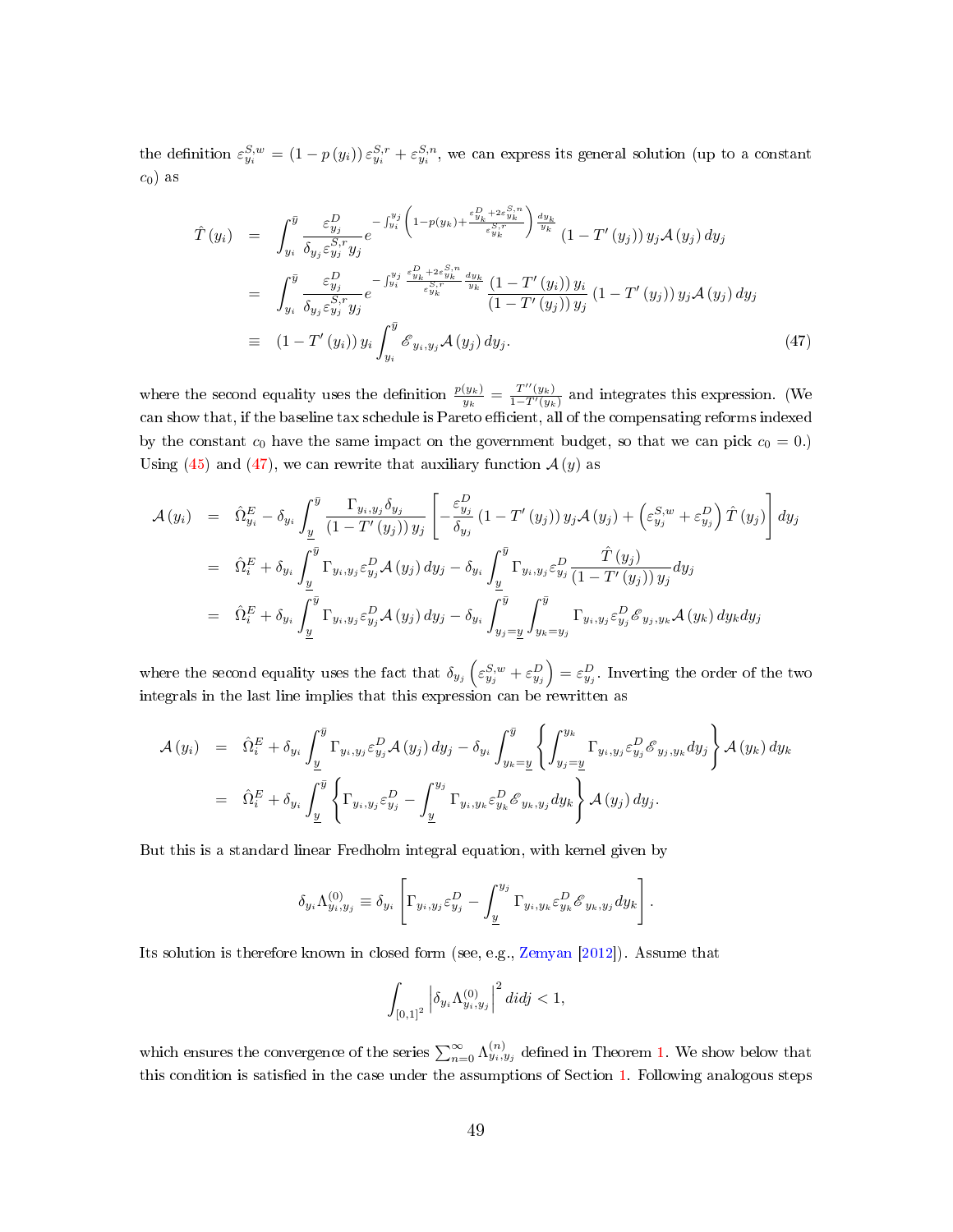as in the proof of Lemma [2,](#page-29-0) we get

<span id="page-50-1"></span>
$$
\mathcal{A}(y_i) = \hat{\Omega}_{y_i}^E + \delta_{y_i} \int_{\underline{y}}^{\overline{y}} \left\{ \sum_{n=0}^{\infty} \Lambda_{y_i, y_j}^{(n)} \right\} \hat{\Omega}_{y_j}^E dy_j.
$$
\n(48)

From equations [\(47\)](#page-49-0) and [\(48\)](#page-50-1), we obtain the solution to the compensating tax reform problem  $\hat{T}(y_i) = (1 - T'(y_i)) y_i \int_{y_i}^{\bar{y}} \mathcal{E}_{y_i y_j} \mathcal{A}(y_j) dy_j$ , leading to formula [\(36\)](#page-31-0).

 $\Box$ 

### A.4 General equilibrium: Fiscal surplus

We finally derive the budget impact (fiscal surplus) of the wage disruption and its compensation.

<span id="page-50-0"></span>**Corollary 2.** The fiscal surplus generated by the disruption and the compensating tax reform is given by

<span id="page-50-2"></span>
$$
\hat{\mathcal{R}}(\hat{\boldsymbol{\omega}}^{E}) = \int_{\underline{y}}^{\bar{y}} \boldsymbol{\rho}(y_i) \left[ \hat{\Omega}_{y_i}^{E} + \int_{\underline{y}}^{\bar{y}} \Lambda_{y_i, y_j} \hat{\Omega}_{y_j}^{E} dy_j \right] dy_i
$$
\n(49)

where

$$
\boldsymbol{\rho}(y_i) \ \equiv \ \left( \varepsilon_{y_i}^{S,w} + \varepsilon_{y_i}^{D} \right) \, T'(y_i) \, y_i \, f_Y(y_i) + \int_{\underline{y}}^{y_i} \mathscr{E}_{y_j, y_i} \, \left( 1 - \varepsilon_{y_j}^{D} \, T'(y_j) \right) \, y_j \, f_Y(y_j) \, dy_j.
$$

Like equation [\(36\)](#page-31-0), formula [\(49\)](#page-50-2) is a closed-form expression: it only depends on variables that are observed in the current, pre-disruption, economy. The welfare gains of the wage disruption  $\hat{\bm{w}}^E$  are redistributable if and only if  $\hat{\cal R}(\hat{\bm w}^E) \ge 0$ . Moreover, since  $\hat{\cal R}(\hat{\bm w}^E)$  gives the impact on government revenue of the exogenous disruption  $\hat{\bm{w}}^E$  and the corresponding compensating tax reform, it is a useful metric for comparing the benefits of different disruptions: as argued in Section [1,](#page-6-0) we can rank two disruptions  $\hat{\bm{w}}_A^E$  and  $\hat{\bm{w}}_B^E$  by their respective fiscal surpluses  $\hat{\mathcal{R}}(\hat{\bm{w}}_A^E)$  and  $\hat{\mathcal{R}}(\hat{\bm{w}}_B^E)$ .

*Proof of Corollary [2.](#page-50-0)* The effect of the wage disruption and the corresponding compensating tax reform on government budget is given by

$$
\mathcal{R}(\hat{\boldsymbol{w}}^{E}) = \lim_{\mu \to 0} \frac{1}{\mu} \left\{ \int_{0}^{1} \left[ T(\tilde{w}_{i}\tilde{l}_{i}) + \mu \hat{T}(\tilde{w}_{i}\tilde{l}_{i}) \right] f(i) di - \int_{0}^{1} T(w_{i}l_{i}) f(i) di \right\}
$$
  

$$
= \int_{0}^{1} \hat{T}(y_{i}) f(i) di + \int_{0}^{1} \left( \frac{\hat{w}_{i}^{E}}{w_{i}} + \frac{\hat{w}_{i}}{w_{i}} + \frac{\hat{l}_{i}}{l_{i}} \right) w_{i} l_{i} T'(w_{i}l_{i}) f(i) di,
$$

where f is the (uniform) density of skills in the initial economy. Using equations  $(34)$  and  $(35)$ , the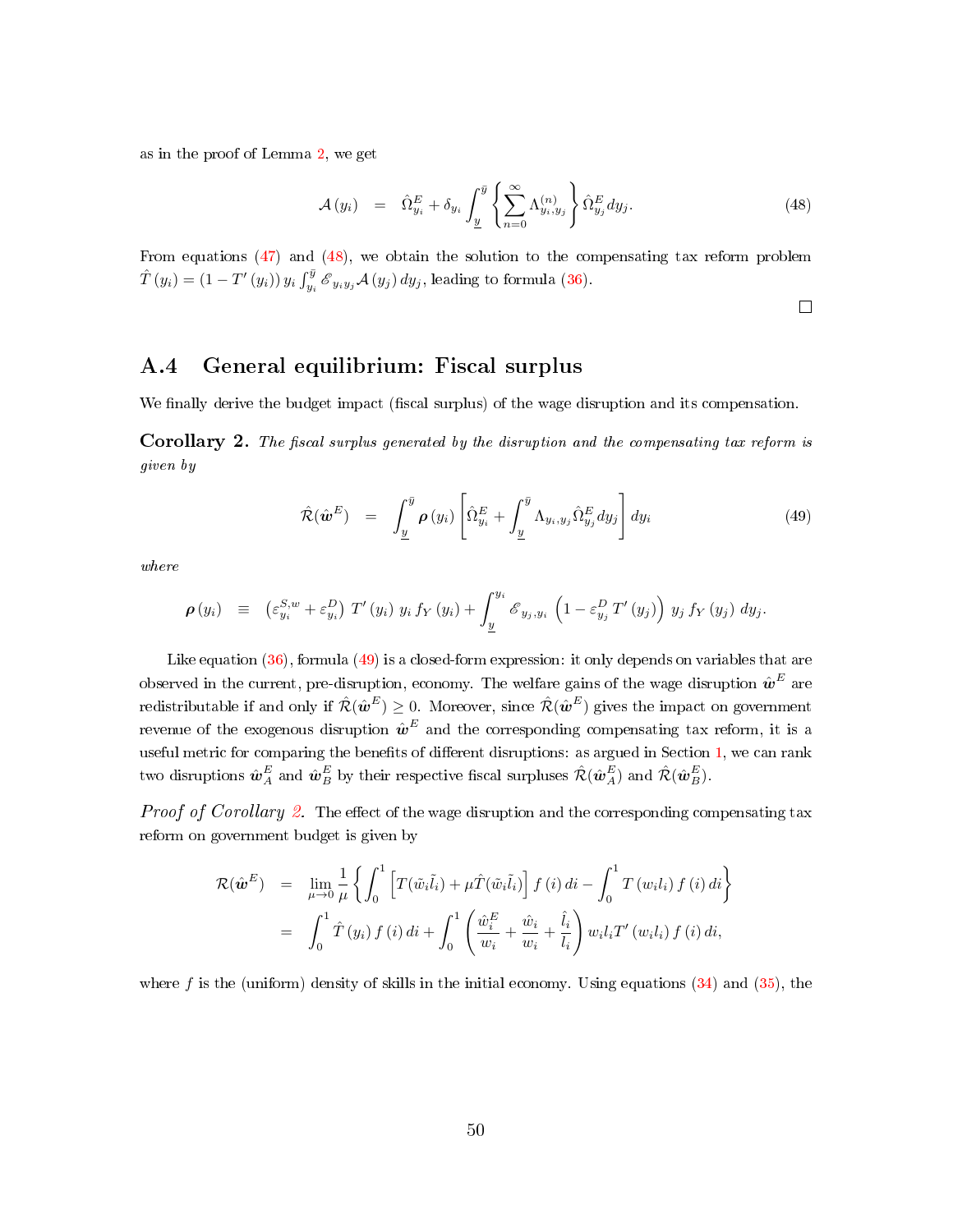second integral in the right hand side can be rewritten as

$$
\int_{0}^{1} T'(y_{i}) y_{i} \left[ \left( \frac{1}{\varepsilon_{i}^{S,w}} + 1 \right) \frac{\hat{l}_{i}}{l_{i}} + \frac{\varepsilon_{i}^{S,r}}{\varepsilon_{i}^{S,w}} \frac{\hat{T}'(y_{i})}{1 - T'(y_{i})} - \frac{\varepsilon_{i}^{S,n}}{\varepsilon_{i}^{S,w}} \frac{\hat{T}(y_{i})}{(1 - T'(y_{i})) y_{i}} \right] f(i) di
$$
  
\n
$$
= \int_{0}^{1} T'(y_{i}) y_{i} \left( \frac{1}{\varepsilon_{i}^{S,w}} + 1 \right) \delta_{i} \varepsilon_{i}^{S,w} \left( \frac{\hat{w}_{i}^{E}}{w_{i}} + \int_{0}^{1} \Gamma_{ij} \delta_{j} \varepsilon_{j}^{S,w} \frac{\hat{w}_{j}^{E}}{w_{j}} dy \right) f(i) di
$$
  
\n
$$
- \int_{0}^{1} T'(y_{i}) y_{i} \left\{ \left[ \left( \frac{1}{\varepsilon_{i}^{S,w}} + 1 \right) \delta_{i} \varepsilon_{i}^{S,r} - \frac{\varepsilon_{i}^{S,r}}{\varepsilon_{i}^{S,w}} \right] \frac{\hat{T}'(y_{i})}{1 - T'(y_{i})} + \left( \frac{1}{\varepsilon_{i}^{S,w}} + 1 \right) \delta_{i} \varepsilon_{i}^{S,w} \int_{0}^{1} \Gamma_{ij} \delta_{j} \varepsilon_{j}^{S,r} \frac{\hat{T}'(y_{j})}{1 - T'(y_{j})} dj \right\} f(i) di
$$
  
\n
$$
+ \int_{0}^{1} T'(y_{i}) y_{i} \left\{ \left[ \left( \frac{1}{\varepsilon_{i}^{S,w}} + 1 \right) \delta_{i} \varepsilon_{i}^{S,n} - \frac{\varepsilon_{i}^{S,n}}{\varepsilon_{i}^{S,w}} \right] \frac{\hat{T}(y_{i})}{(1 - T'(y_{i})) y_{i}} + \left( \frac{1}{\varepsilon_{i}^{S,w}} + 1 \right) \delta_{i} \varepsilon_{i}^{S,w} \int_{0}^{1} \Gamma_{ij} \delta_{j} \varepsilon_{j}^{S,n} \frac{\hat{T}(y_{j})}{(1 - T'(y_{j})) y
$$

This expression can be rewritten as

$$
\int_{0}^{1} T'(y_i) y_i \left(1 + \varepsilon_i^{S,w} \right) \hat{\Omega}_i^E f(i) \, di
$$
\n
$$
- \int_{0}^{1} T'(y_i) y_i \left\{ \left(1 - \frac{1}{\varepsilon_i^D} \right) \delta_i \varepsilon_i^{S,r} \frac{\hat{T}'(y_i)}{1 - T'(y_i)} + \delta_i \left(1 + \varepsilon_i^{S,w} \right) \int_{0}^{1} \Gamma_{ij} \delta_j \varepsilon_j^{S,r} \frac{\hat{T}'(y_j)}{1 - T'(y_j)} dy \right\} f(i) \, di
$$
\n
$$
+ \int_{0}^{1} T'(y_i) y_i \left\{ \left(1 - \frac{1}{\varepsilon_i^D} \right) \delta_i \varepsilon_i^{S,n} \frac{\hat{T}(y_i)}{(1 - T'(y_i)) y_i} + \delta_i \left(1 + \varepsilon_i^{S,w} \right) \int_{0}^{1} \Gamma_{ij} \delta_j \varepsilon_j^{S,n} \frac{\hat{T}(y_j)}{(1 - T'(y_j)) y_j} dy \right\} f(i) \, di.
$$

Equation [\(44\)](#page-47-2) implies that

$$
-\delta_i \int_{\underline{y}}^{\overline{y}} \Gamma_{ij} \delta_j \varepsilon_j^{S,r} \frac{\hat{T}'(y_j)}{1 - T'(y_j)} dj + \delta_i \int_{\underline{y}}^{\overline{y}} \Gamma_{ij} \delta_j \varepsilon_j^{S,n} \frac{\hat{T}(y_j)}{(1 - T'(y_j)) y_j} dj
$$
  

$$
= -\hat{\Omega}_i^E - \delta_i \frac{\varepsilon_i^{S,r}}{\varepsilon_i^D} \frac{\hat{T}'(y_i)}{1 - T'(y_i)} + \delta_i \left(1 + \frac{\varepsilon_i^{S,w}}{\varepsilon_i^D} + \frac{\varepsilon_i^{S,n}}{\varepsilon_i^D}\right) \frac{\hat{T}(y_i)}{(1 - T'(y_i)) y_i}.
$$

The previous expression can thus be rewritten as

$$
-\int_0^1 T'(y_i) y_i \left\{ \left(1 - \frac{1}{\varepsilon_i^D}\right) \delta_i \varepsilon_i^{S,r} + \delta_i \left(1 + \varepsilon_i^{S,w}\right) \frac{\varepsilon_i^{S,r}}{\varepsilon_i^D} \right\} \frac{\hat{T}'(y_i)}{1 - T'(y_i)} f(i) di + \int_0^1 T'(y_i) y_i \left\{ \left(1 - \frac{1}{\varepsilon_i^D}\right) \delta_i \varepsilon_i^{S,n} + \delta_i \left(1 + \varepsilon_i^{S,w}\right) \left(1 + \frac{\varepsilon_i^{S,w}}{\varepsilon_i^D} + \frac{\varepsilon_i^{S,n}}{\varepsilon_i^D}\right) \right\} \frac{\hat{T}(y_i)}{(1 - T'(y_i)) y_i} f(i) di.
$$

Tedious but straightforward algebra, using in particular the equality  $\delta_i\left(1+\varepsilon_i^{S,w}\right)=1+\left(1-\frac{1}{\varepsilon_i^D}\right)$  $\Big) \delta_i \varepsilon_i^{S,w},$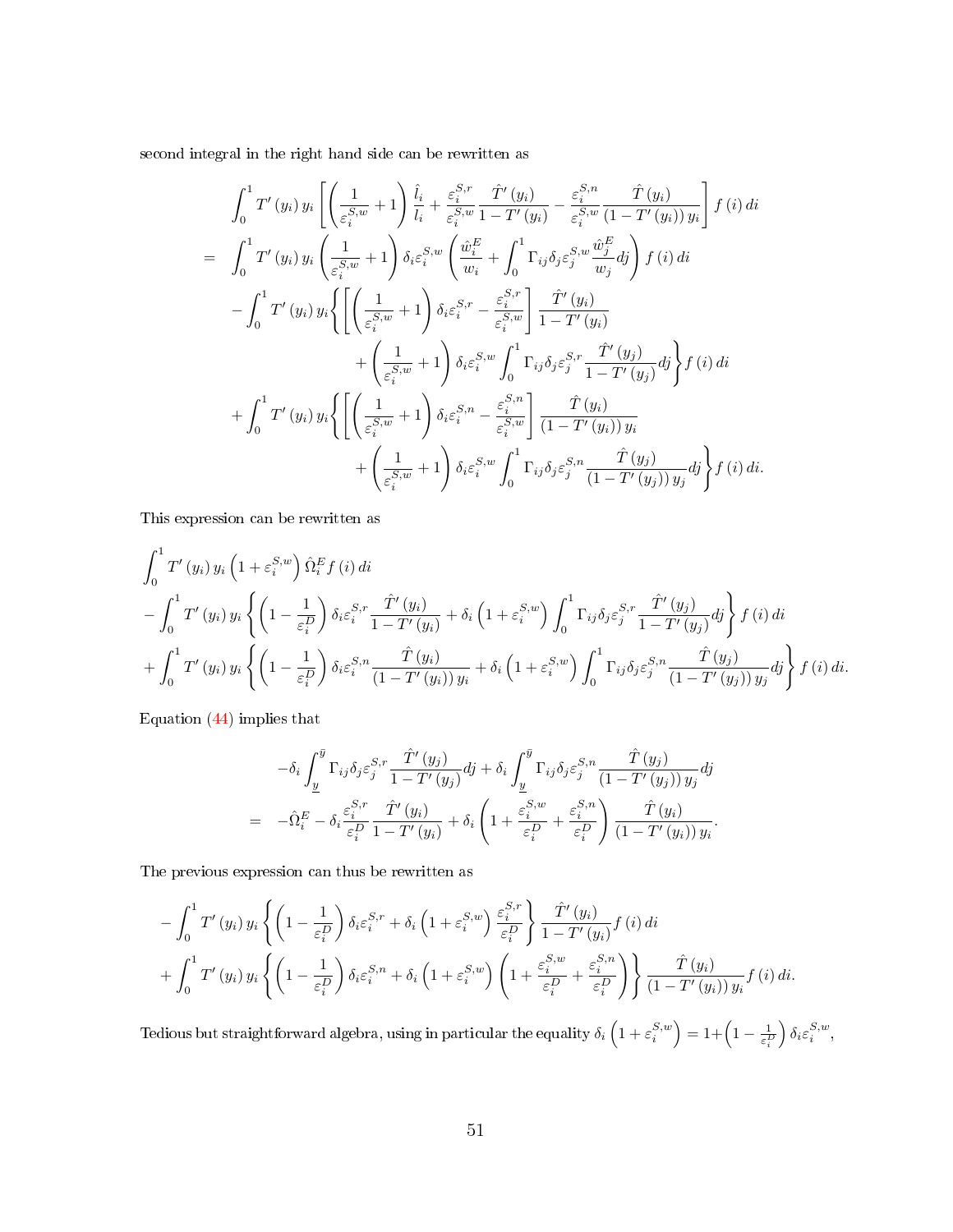implies that this is in turn equal to

$$
-\int_0^1 T'(y_i) y_i \left[ \varepsilon_i^{S,r} \frac{\hat{T}'(y_i)}{1 - T'(y_i)} - \left( 1 + \varepsilon_i^{S,w} + \varepsilon_i^{S,n} \right) \frac{\hat{T}(y_i)}{(1 - T'(y_i)) y_i} \right] f(i) di
$$
  

$$
= \int_0^1 T'(y_i) y_i \left[ \frac{\varepsilon_i^D}{\delta_i} \mathcal{A}(y_i) + \left( 1 - \varepsilon_i^D \right) \frac{\hat{T}(y_i)}{(1 - T'(y_i)) y_i} \right] f(i) di,
$$

where the second equality uses equation [\(45\)](#page-48-0). Using the solution for  $\hat{T}$  derived in [\(47\)](#page-49-0) as a function of the auxiliary function  $A$ , and changing variables from skills to incomes, allows us to rewrite this expression as

$$
\int_{\underline{y}}^{\overline{y}} T'(y_i) y_i \left[ \frac{\varepsilon_{y_i}^D}{\delta_{y_i}} \mathcal{A}(y_i) + (1 - \varepsilon_{y_i}^D) \int_{y_i}^{\overline{y}} \mathcal{E}_{y_i y_j} \mathcal{A}(y_j) dy_j \right] f_Y(y_i) dy_i
$$
\n
$$
= \int_{\underline{y}}^{\overline{y}} \left[ T'(y_i) \frac{\varepsilon_{y_i}^D}{\delta_{y_i}} y_i f_Y(y_i) \right] \mathcal{A}(y_i) dy_i + \int_{\underline{y}}^{\overline{y}} \left[ \int_{\underline{y}}^{y_i} T'(y_j) \left( 1 - \varepsilon_{y_j}^D \right) \mathcal{E}_{y_j y_i} y_j f_Y(y_j) dy_j \right] \mathcal{A}(y_i) dy_i
$$

where the second equality inverts the order of the two integrals. Finally, using  $(36)$ , we can rewrite the mechanical effect of the tax reform on government revenue as

$$
\int_{\frac{y}{2}}^{\bar{y}} \hat{T}(y_i) f_Y(y_i) dy_i
$$
\n
$$
= \int_{\frac{y}{2}}^{\bar{y}} (1 - T'(y_i)) y_i \int_{y_i}^{\bar{y}} \mathcal{E}_{y_i, y_j} \left[ \hat{\Omega}_{y_j}^{E} + \int_{\frac{y}{2}}^{\bar{y}} \Lambda_{y_j, y_k} \hat{\Omega}_{y_k}^{E} dy_k \right] dy_j f_Y(y_i) dy_i
$$
\n
$$
= \int_{\frac{y}{2}}^{\bar{y}} \int_{y_i}^{\bar{y}} (1 - T'(y_i)) y_i \mathcal{E}_{y_i, y_j} f_Y(y_i) \hat{\Omega}_{y_j}^{E} dy_j dy_i
$$
\n
$$
+ \int_{\frac{y}{2}}^{\bar{y}} \int_{y_i}^{\bar{y}} (1 - T'(y_i)) y_i \mathcal{E}_{y_i, y_j} \left[ \int_{\frac{y}{2}}^{\bar{y}} \Lambda_{y_j, y_k} \hat{\Omega}_{y_k}^{E} dy_k \right] f_Y(y_i) dy_j dy_i
$$
\n
$$
= \int_{\frac{y}{2}}^{\bar{y}} \int_{\frac{y}{2}}^{y_i} (1 - T'(y_j)) y_j \mathcal{E}_{y_j, y_i} f_Y(y_j) \hat{\Omega}_{y_i}^{E} dy_j dy_i
$$
\n
$$
+ \int_{\frac{y}{2}}^{\bar{y}} \int_{\frac{y}{2}}^{y_i} (1 - T'(y_j)) y_j \mathcal{E}_{y_j, y_i} \left[ \int_{\frac{y}{2}}^{\bar{y}} \Lambda_{y_i, y_k} \hat{\Omega}_{y_k}^{E} dy_k \right] f_Y(y_j) dy_j dy_i
$$
\n
$$
= \int_{\frac{y}{2}}^{\bar{y}} \left[ \int_{\frac{y}{2}}^{y_i} (1 - T'(y_j)) y_j \mathcal{E}_{y_j, y_i} f_Y(y_j) dy_j \right] \left\{ \hat{\Omega}_{y_i}^{E} + \int_{\frac{y}{2}}^{\bar{y}} \Lambda_{y_i, y_k} \hat{\Omega}_{y_k}^{E} dy_k \right\} dy_i.
$$

Collecting the terms leads to equation [\(49\)](#page-50-2).

 $\Box$ 

### A.5 General equilibrium: CES production

Next we derive formula  $(18)$ , i.e., the compensating tax reform in the simpler version of the model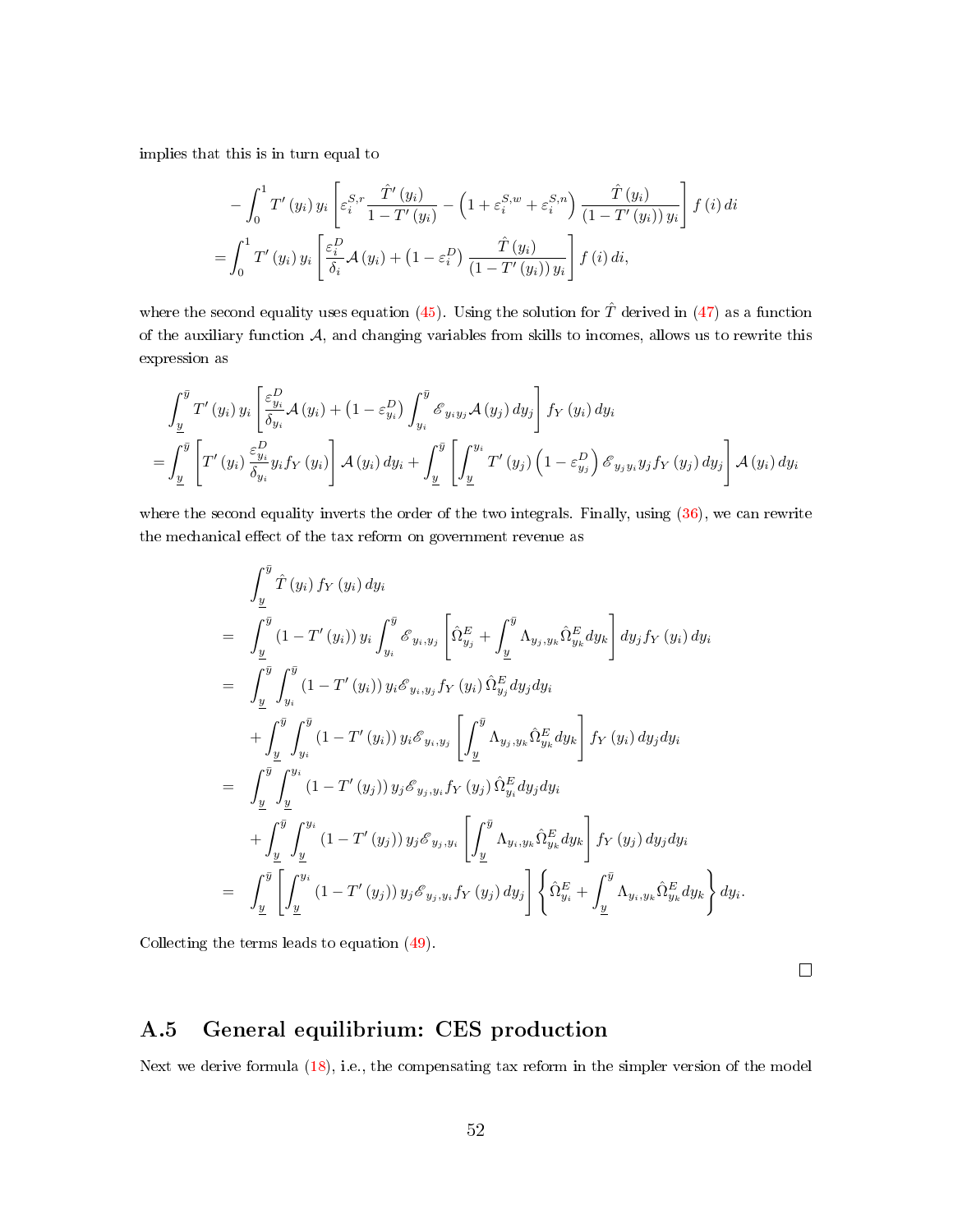of Section [1.](#page-6-0) We start by stating several useful properties of this environment.

Formulas for the CES technology. All of the following properties are derived formally in [Sachs,](#page-38-4) [Tsyvinski, and Werquin](#page-38-4) [\[2016\]](#page-38-4). The CES production function implies that wages are equal to

$$
w_i = \theta_i L_i^{-1/\varepsilon^D} \left[ \int_0^1 \theta_j L_j^{1-1/\varepsilon^D} dj \right]^{\frac{1}{\varepsilon^D - 1}}.
$$

The labor demand and cross-wage elasticities [\(10\)](#page-11-1) are respectively equal to  $\varepsilon_i^D = \varepsilon^D$  and

$$
\gamma_{ij} = \frac{1}{\varepsilon^D} \frac{\theta_j L_j^{1-1/\varepsilon^D}}{\int_0^1 \theta_k L_k^{1-1/\varepsilon^D} dk} = \frac{1}{\varepsilon^D} \frac{w_j L_j}{\mathscr{F}(\boldsymbol{L})},
$$

for all  $i, j \in [0, 1]$ , or after a change of variables,

$$
\gamma_{y_j,y_j} = \frac{\gamma_{ij}}{dy_j/dj} = \frac{1}{\varepsilon^D} \frac{y_j f_Y(y_j)}{\bar{Y}} \equiv \gamma_{y_j}.
$$

where  $\bar{Y}$  denotes the average income in the economy. Moreover, we then have

$$
\Gamma_{ij} = \frac{\gamma_{ij}}{1 - \int_0^1 \gamma_{kk} \delta_k \varepsilon_k^{S,w} dk},
$$

with  $\delta_k = \frac{1}{1+\epsilon^{S,i}}$  $\frac{1}{1+\varepsilon_k^{S,w}/\varepsilon^D}$ , so that the cross-wage elasticities  $\gamma_{ij}$ ,  $\Gamma_{ij}$  (resp.,  $\gamma_{y_i,y_j}$ ,  $\Gamma_{y_i,y_j}$ ) depend only on  $j$  (resp.,  $y_j$ ). Suppose moreover the disutility of labor is isoelastic with parameter  $e$  and that the tax schedule is CRP with parameter  $p$ , i.e., it has the functional form

$$
1 - T'(y) = (1 - \tau) y^{-p}.
$$

All of the labor supply elasticities are then constant:

$$
\varepsilon^{S,r} = \frac{e}{1 + pe}, \quad \varepsilon^{S,w} = \frac{(1 - p)e}{1 + pe},
$$

and

$$
\Gamma_{ij} = \frac{\gamma_{ij}}{1 - \delta \varepsilon^{S,w}/\varepsilon^D} = \frac{\gamma_{ij}}{\delta}
$$
  

$$
\Gamma_{y_j, y_j} = \frac{1}{\delta \varepsilon^D} \frac{y_j f_Y(y_j)}{\bar{Y}},
$$

Finally, under these functional form assumptions the progressivity term [\(20\)](#page-17-3) is equal to

$$
\mathcal{E}_{y_i, y_j} = \frac{\varepsilon^D}{\delta \varepsilon^{S,r} y_j} e^{-\int_{y_i}^{y_j} \frac{\varepsilon^D}{\varepsilon^{S,r}} \frac{dy_k}{y_k}} = \frac{\varepsilon^D}{\delta \varepsilon^{S,r}} \frac{y_i^{\varepsilon^{D/\varepsilon^{S,r}}}}{y_j^{1+\varepsilon^{D/\varepsilon^{S,r}}}}.
$$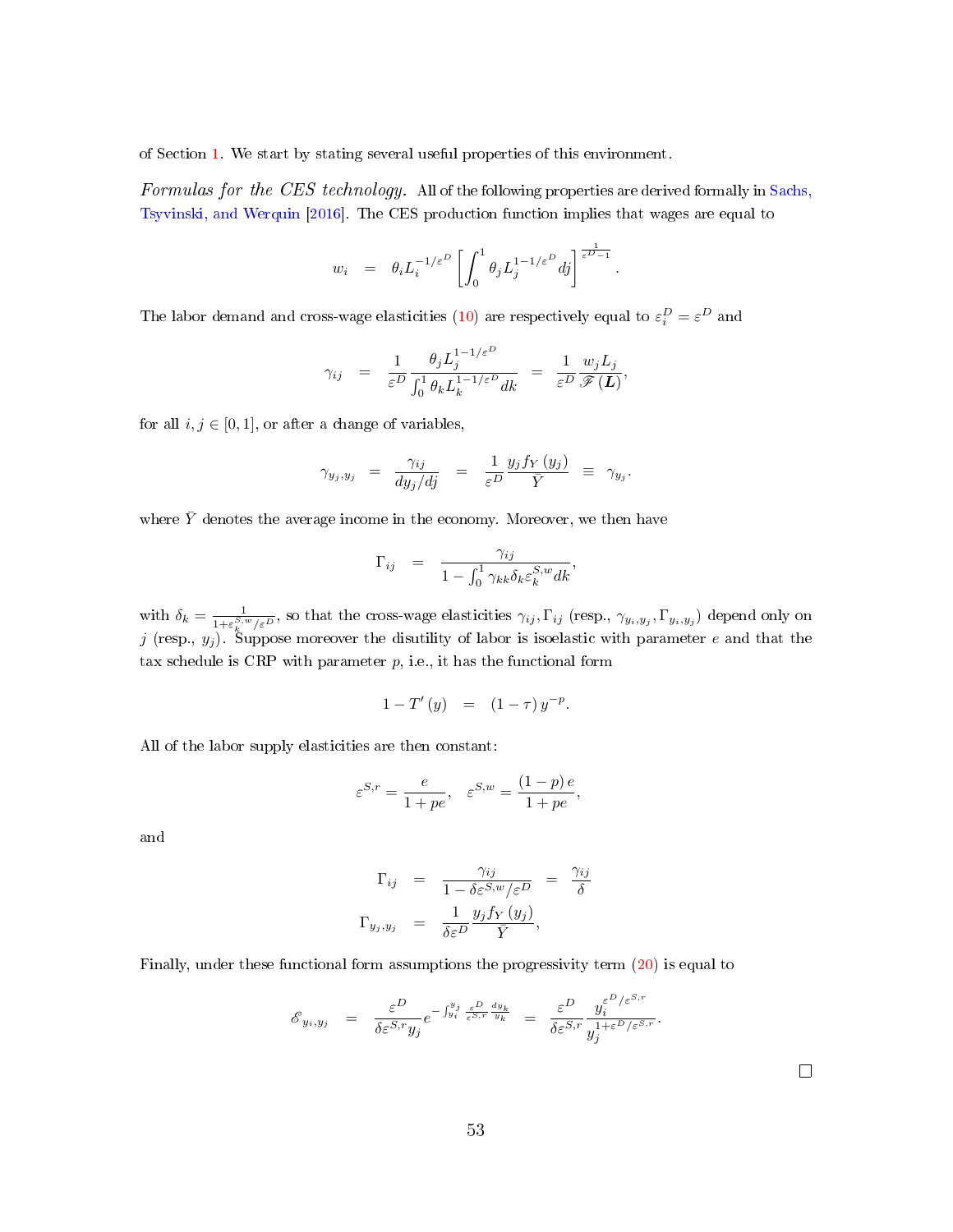We now give the proof of formula  $(18)$ .<sup>[45](#page-0-0)</sup>

*Proof of Proporision [2.](#page-17-1)* Since all the elasticities are constant and, the cross-wage elasticities  $\gamma_{y_i,y_j}, \Gamma_{y_i,y_j}$  do not depend on  $y_i$ , we obtain, following the same steps as in the proof of Proposition [2](#page-17-1) above, that the kernel  $\Lambda_{y_i,y_j}^{(0)}$  of the integral equation satisfied by the auxiliary function  $\mathcal A$  is multiplicatively separable, i.e.,

<span id="page-54-0"></span>
$$
\mathcal{A}(y_i) = \hat{\Omega}_{y_i}^E + \delta_{y_i} \int_{\underline{y}}^{\overline{y}} \Lambda_{y_i, y_j}^{(0)} \mathcal{A}(y_j) dy_j \tag{50}
$$

where the kernel  $\delta_{y_i} \Lambda^{(0)}_{y_i, y_j}$  depends only on  $y_j$ :

$$
\delta_{y_i} \Lambda_{y_i, y_j}^{(0)} \equiv \delta_{y_i} \left[ \Gamma_{y_i, y_j} \varepsilon_{y_j}^D - \int_{\underline{y}}^{y_j} \Gamma_{y_i, y_k} \varepsilon_{y_k}^D \mathscr{E}_{y_k, y_j} dy_k \right]
$$
  

$$
= \delta \left[ \frac{\gamma_{y_j}}{\delta} \varepsilon^D - \int_{\underline{y}}^{y_j} \frac{\gamma_{y_k}}{\delta} \varepsilon^D \mathscr{E}_{y_k, y_j} dy_k \right] \equiv \delta \Lambda_{y_j}^{(0)}.
$$

The solution to this integral equation is then straightforward to obtain, and moreover, the conver-gence conditions assumed in the proof of Proposition [2](#page-17-1) are satisfied in this case. Indeed, multiplying both sides of [\(50\)](#page-54-0) by  $\tilde{\Lambda}_{y_i}^{(0)}$  and integrating leads to

$$
\int_{\underline{y}}^{\overline{y}} \Lambda_{y_i}^{(0)} \mathcal{A}(y_i) dy_i = \int_{\underline{y}}^{\overline{y}} \Lambda_{y_i}^{(0)} \hat{\Omega}_{y_i}^E dy_i + \delta \left( \int_{\underline{y}}^{\overline{y}} \Lambda_{y_i}^{(0)} dy_i \right) \left( \int_{\underline{y}}^{\overline{y}} \Lambda_{y_j}^{(0)} \mathcal{A}(y_j) dy_j \right)
$$
  

$$
= \frac{\int_{\underline{y}}^{\overline{y}} \Lambda_{y_i}^{(0)} \hat{\Omega}_{y_i}^E dy_i}{1 - \delta \int_{\overline{y}}^{\overline{y}} \Lambda_{y_i}^{(0)} dy_i} \equiv \lambda,
$$

where  $\lambda$  is a constant. We thus obtain

$$
\mathcal{A} (y_i) = \hat{\Omega}_{y_i}^E + \delta \lambda,
$$

where, using the expressions for the cross-wage elasticities  $\Gamma_{y_i,y_j}$  and the progressivity term  ${\mathscr E}_{y_i,y_j}$ 

<sup>&</sup>lt;sup>45</sup>An alternative proof consists of differentiating the functional equation [\(44\)](#page-47-2) with respect to  $y_i$ ; since with a CES production function and CRP tax code  $\Gamma_{y_i,y_j}$  does not depend on  $y_i$ , this leads to a second-order ordinary differential equation that can be easily integrated to lead to the same result as Proposition [2.](#page-17-1) See the NBER Working Paper version of this paper for details.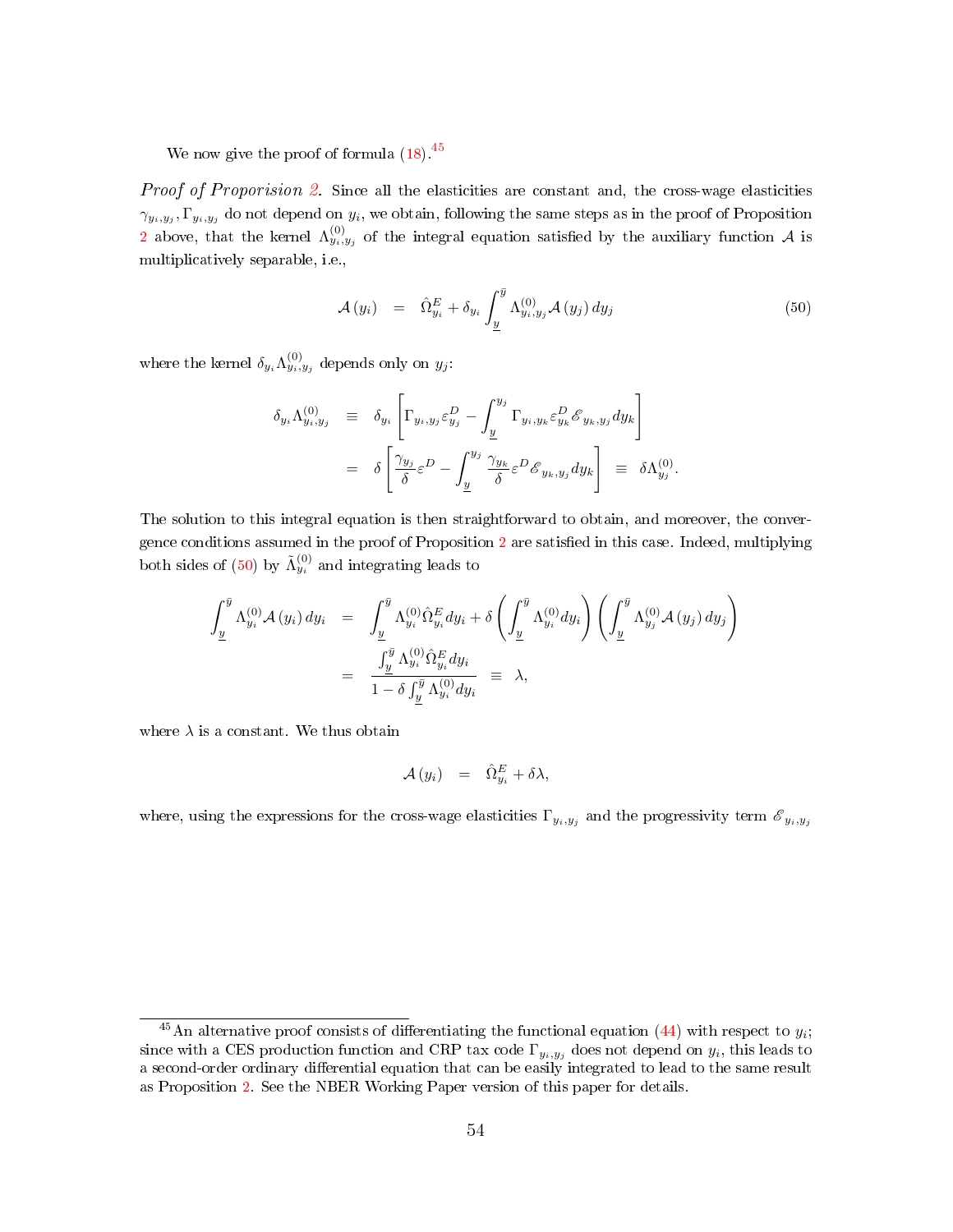derived above, we get:

$$
\lambda = \frac{\int_{y}^{\bar{y}} \left[ \frac{\gamma_{y}}{\delta} \varepsilon^{D} - \int_{\underline{y}}^{y_{j}} \frac{\gamma_{y_{k}} \varepsilon^{D} \mathcal{E}_{y_{k}, y_{j}} dy_{k} \right] \hat{\Omega}_{y_{j}}^{E} dy_{j}}{1 - \int_{\underline{y}}^{\bar{y}} \left[ \gamma_{y_{j}} \varepsilon^{D} - \int_{\underline{y}}^{y_{j}} \gamma_{y_{k}} \varepsilon^{D} \mathcal{E}_{y_{k}, y_{j}} dy_{k} \right] dy_{j}}
$$
\n
$$
= \frac{\frac{1}{\delta} \int_{\underline{y}}^{\bar{y}} \left[ \frac{y_{j} f_{Y}(y_{j})}{Y} - \int_{\underline{y}}^{y_{j}} \frac{y_{k} f_{Y}(y_{k})}{Y} \frac{\varepsilon^{D}}{\delta \varepsilon^{S,r}} \frac{y_{k}^{\varepsilon^{D}/\varepsilon^{S,r}}}{y_{j}^{1+\varepsilon^{D}/\varepsilon^{S,r}}} dy_{k} \right] \hat{\Omega}_{y_{j}}^{E} dy_{j}}{1 - \int_{\underline{y}}^{\bar{y}} \left[ \frac{y_{j} f_{Y}(y_{j})}{Y} - \int_{\underline{y}}^{y_{j}} \frac{y_{k} f_{Y}(y_{k})}{Y} \frac{\varepsilon^{D}}{\delta \varepsilon^{S,r}} \frac{y_{k}^{\varepsilon^{D}/\varepsilon^{S,r}}}{y_{j}^{1+\varepsilon^{D}/\varepsilon^{S,r}}} dy_{k} \right] dy_{j}}
$$
\n
$$
= \frac{\frac{1}{\delta} \int_{\underline{y}}^{\bar{y}} y_{j} \hat{\Omega}_{y_{j}}^{E} f_{Y}(y_{j}) dy_{j} - \frac{\varepsilon^{D}}{\delta \varepsilon^{S,r}} \int_{\underline{y}}^{\bar{y}} \left[ \int_{y_{j}}^{\bar{y}} \left( \frac{y_{j}}{y_{k}} \right)^{1+\varepsilon^{D}/\varepsilon^{S,r}} dy_{k} \right] f_{Y}(y_{j}) dy_{j}}{\frac{\varepsilon^{D}}{\delta \varepsilon^{S,r}} \int_{\underline{y}}^{\bar{y}} \left[ \int_{y_{j}}^{\bar{y}} \left( \frac{y_{j}}{y_{k}} \right)^{1+\varepsilon^{D}/\varepsilon^{S,r}} dy
$$

where the third equality exchanges the order of the integrals in the numerator and the denominator. Therefore the compensating tax reform is given by

$$
\frac{\hat{T}(y_i)}{y_i} = (1 - T'(y_i)) \int_{y_i}^{\bar{y}} \mathcal{E}_{y_i y_j} \left[ \hat{\Omega}_{y_j}^E + \delta \lambda \right] dy_j
$$
\n
$$
= (1 - T'(y_i)) \left[ \int_{y_i}^{\bar{y}} \mathcal{E}_{y_i y_j} \hat{\Omega}_{y_j}^E dy_j + \lambda \frac{\varepsilon^D}{\varepsilon^{S,r}} \int_{y_i}^{\bar{y}} \frac{y_i^{\varepsilon^{D}/\varepsilon^{S,r}}}{y_j^{1+\varepsilon^{D}/\varepsilon^{S,r}}} dy_j \right]
$$
\n
$$
= (1 - T'(y_i)) \left[ \int_{y_i}^{\bar{y}} \mathcal{E}_{y_i y_j} \hat{\Omega}_{y_j}^E dy_j + \lambda \left\{ 1 - \left( \frac{y_i}{\bar{y}} \right)^{\varepsilon^{D}/\varepsilon^{S,r}} \right\} \right].
$$

Letting  $\bar{y} \to \infty$  finally leads to:

$$
\frac{\hat{T}(y_i)}{y_i} = (1 - T'(y_i)) \left[ \int_{y_i}^{\bar{y}} \mathcal{E}_{y_i y_j} \hat{\Omega}_{y_j}^E dy_j + \lambda \right],
$$

where the constant  $\lambda$  is equal to

$$
\lambda = \frac{1}{\overline{Y}} \int_{\underline{y}}^{\overline{y}} \left[ y_j \hat{\Omega}_{y_j}^E - \frac{\varepsilon^D}{\delta \varepsilon^{S,r}} \int_{y_j}^{\overline{y}} \left( \frac{y_j}{y_k} \right)^{1+\varepsilon^D/\varepsilon^{S,r}} \hat{\Omega}_{y_k}^E dy_k \right] f_Y(y_j) dy_j
$$
  
\n
$$
= \mathbb{E} \left[ \frac{y_j}{\overline{Y}} \left( \hat{\Omega}_{y_j}^E - \int_{y_j}^{\overline{y}} \mathcal{E}_{y_j, y_k} \hat{\Omega}_{y_k}^E dy_k \right) \right].
$$

This concludes the proof.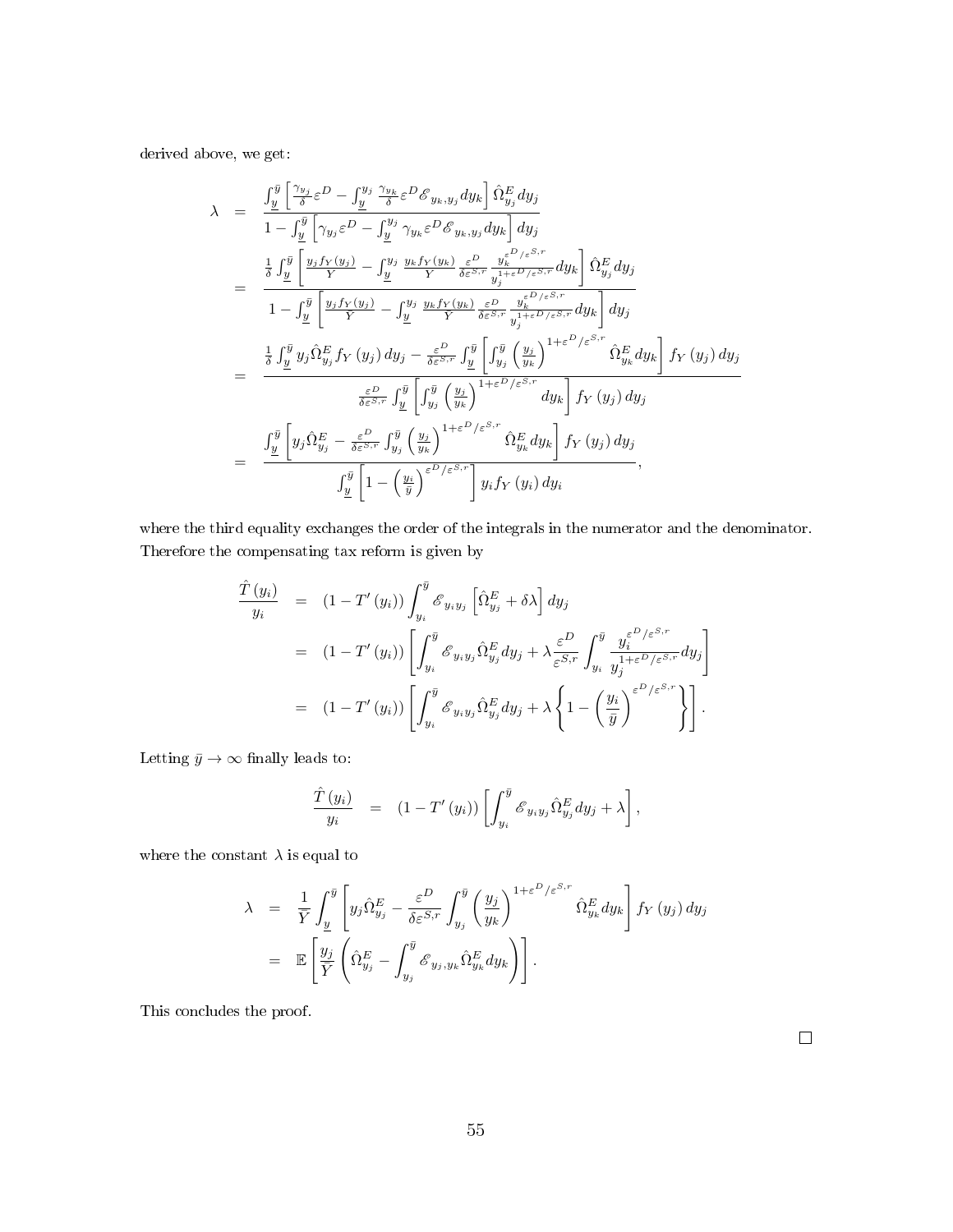#### <span id="page-56-0"></span>A.6 Advantages of the compensation approach

We now discuss the advantages of the compensation approach taken in this paper over the more standard optimal taxation approach taken in most of the literature (see in particular [Stiglitz](#page-39-0) [\[1982a\]](#page-39-0), [Rothschild and Scheuer](#page-38-1) [\[2013,](#page-38-1) [2014,](#page-38-2) [2016\]](#page-38-3), [Ales, Kurnaz, and Sleet](#page-36-3) [\[2015a](#page-36-3)[,b\]](#page-36-4), [Scheuer and Werning](#page-39-1) [\[2016\]](#page-39-1), [Sachs, Tsyvinski, and Werquin](#page-38-4) [\[2016\]](#page-38-4)).

The first advantage of the compensation approach is that we are able to derive a closed-form formula in a very general environment, while the optimal tax formula is generally very complex and must be solved numerically even in simple models. In particular, our formula depends only on the evaluation of sufficient statistics (elasticities, income distribution) in the *current*, pre-disruption, economy rather than in a fictional economy where the optimal tax schedule would already be implemented; it can thus be directly applied using actual data. Moreover, the response to a given disruption (e.g., automation) is given by a reform of the *actual* (e.g., U.S.) tax schedule, rather than of the optimal one, which was not implemented in the first place - this makes the insights from our analysis more directly policy-relevant.

The second main advantage of the compensation approach over the traditional optimal tax approach is that it does not rely on a particular social welfare function, and is thus robust to the choice of welfare criteria – our formula depends only on variables that are observable or measurable in the data.

### B Numerical simulations

### <span id="page-56-1"></span>B.1 Graphical representation of formulas [\(13\)](#page-13-2) and [\(18\)](#page-17-0)

We calibrate the elasticity of labor supply to  $e = 0.33$  [\(Chetty](#page-36-10) [\[2012\]](#page-36-10)), the rate of progressivity of the initial tax schedule to  $p = 0.156$  [\(Heathcote, Storesletten, and Violante](#page-37-10) [\[2016\]](#page-37-10)), and the elasticity of substitution between skills to  $\varepsilon^D = \infty$  (partial equilibrium) or  $\varepsilon^D = 0.6$  [\(Dustmann, Frattini, and](#page-37-11) [Preston](#page-37-11) [\[2013\]](#page-37-11)). For illustrative purposes, we construct smooth wage disruptions that are normally distributed and centered around income  $y_{i^*}$  (or, equivalently, around the percentile  $i^*$  of the wage distribution), where  $y_{i^*} = $20,000$  or  $y_{i^*} = $60,000$ .<sup>[46](#page-0-0)</sup> We assume that at this point the wage decreases by an amount  $\hat{w}_{i^*}^E$  that implies a decrease in pre-tax income of  $y_{i^*} \times \frac{\hat{w}_{i^*}^E}{w_{i^*}} = \$100$ . The resulting pre-tax income disruption is illustrated in the left panel of Figure [3.](#page-57-0) The right panel of Figure [3](#page-57-0) plots the respective compensating tax reforms in partial equilibrium (dashed lines, formally derived in Proposition [1\)](#page-13-0) and in general equilibrium (solid lines, formally derived in Proposition [2\)](#page-17-1).

The partial equilibrium compensation shows that the decrease in the agent's average tax rate implied by the tax reform mirrors the income loss due to the wage disruption. Recall that the initial (pre-reform) marginal tax rates matter for the shape of the compensation via the term  $(1-T'(y_i))$  in formula [\(13\)](#page-13-2). This explains why the compensation is larger for lower incomes, because the marginal

<sup>&</sup>lt;sup>46</sup>This approximates a Dirac disruption at income  $y^*$ . The tax reform that compensates a general, non-Dirac, disruption is equal to the sum of the reforms that compensate the corresponding Dirac perturbations at each income level.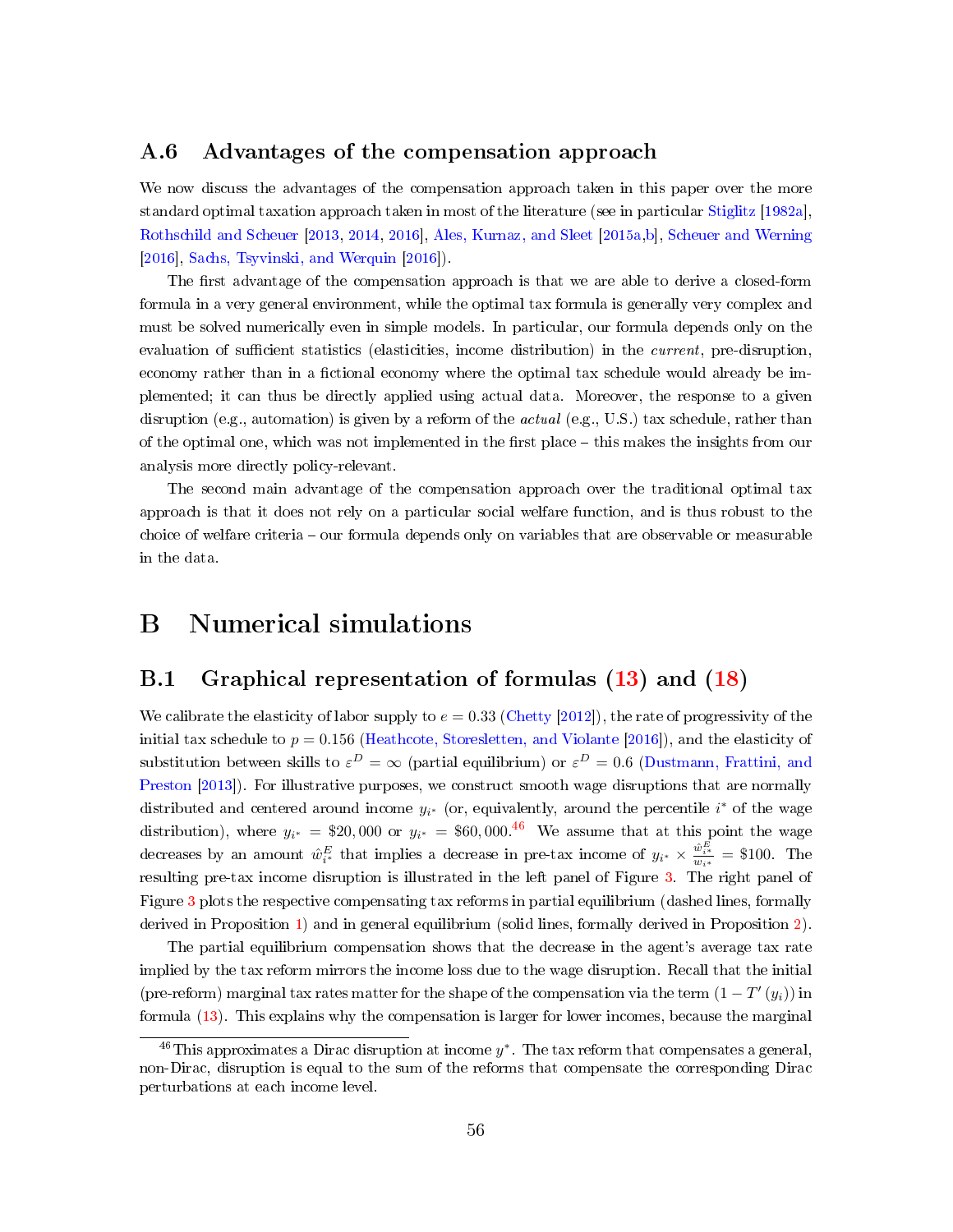<span id="page-57-0"></span>Figure 3: Wage disruptions centered at \$20,000 and \$60,000 (left panel) and respective compensating tax reforms in partial and general equilibrium (right panel)



tax rate in our calibration is increasing with income – it is equal to  $10\%$  at \$20,000 and 22% at \$60,000. As a consequence, the same pre-tax income loss of \$100 translates into an after-tax income loss of \$90 and \$78 respectively, so that the compensating tax reform requires respective reductions in tax payment of \$90 and \$78.

This insight is also present in general equilibrium, as reflected by the term  $(1 - T'(y_i))$  in formula  $(18)$  – this implies that the peak of the general-equilibrium compensation (solid curves in the right panel of Figure  $3$ ) is lower when the disruption affects higher-income agents. However, the general-equilibrium compensation no longer mirrors the shape of the income losses. The first and main difference is that the reduction in the tax payment of the disrupted agent  $i^*$  is much smaller than in partial equilibrium, while at the same time agents who earn an income lower than  $y_{i^*}$  now also face substantial tax rebates, even though they were not initially hurt by the exogenous disruption. These features reflect the progressivity term  $(20)$  in formula  $(18)$ . As discussed above, the compensation is exponentially decreasing at a rate determined by the ratio of the labor demand and labor supply elasticities, up to the income level at which the tax reform peaks.

To understand why this is the case, suppose that the government implements the partialequilibrium compensation (represented by the dashed curves). Since agents with undisrupted incomes are not compensated, this tax reform creates large movements in the marginal tax rates around income  $y_{i^*}$ , which in general equilibrium has large unintended welfare consequences. Consider for example an agent with income just below  $y_{i^*}$ . His average tax rate is reduced by the after-tax income loss that he incurs. But his marginal tax rate is also reduced, which causes an additional welfare gain. As a result, this agent is strictly better off after the compensation than he was in the initial equilibrium, and this gain can be redistributed. To correct this, the government lowers the magnitude of his tax rebate and implements a reduction in marginal tax rates to achieve exact compensation. Agents with incomes y lower than  $y_{i^*}$  who are not initially disrupted have both their marginal and average tax rates reduced, with a zero net welfare effect.

This reasoning leads to an exponential reduction in the tax rates  $-$  indeed, if the average tax rate of agent y is lowered by  $\frac{\hat{T}(y)}{y}$ , his marginal tax rate must be reduced by a factor  $\frac{\varepsilon^D}{\delta \varepsilon^{S,r}} > 1$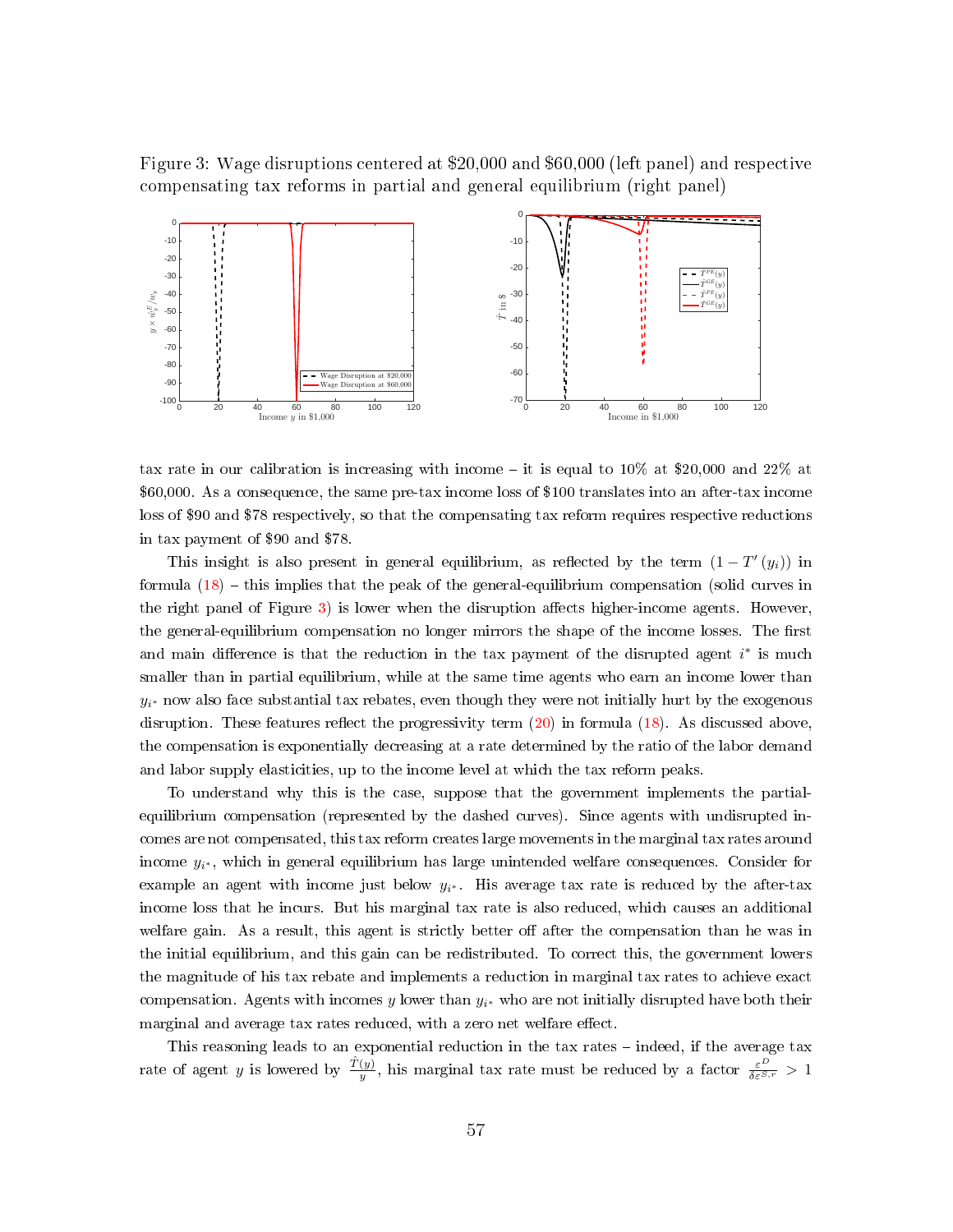times  $\frac{\hat{T}(y)}{y}$ ; but this in turn lowers further the tax bill of agents  $y' > y$ , whose marginal tax rate must therefore be reduced, and so on. Note finally that the compensation peaks at a skill  $i^{**}$  that is strictly below that of the agent i<sup>\*</sup> who incurs the largest disruption. Indeed, by definition the agent with the highest tax reduction  $(i^{**})$  has a zero marginal tax rate change. Thus, an agent with a slightly higher skill gets almost the same total tax rebate (the difference between the two is second-order since  $\hat{T}'(y_{i^{**}}) = 0$ ) and a strictly higher marginal tax rate change (the difference is first-order if  $\hat{T}''(y_{i^{**}}) > 0$ ), and hence a strictly higher compensation, explaining why we must have  $i^{**} < i^*$ .

Finally, as we discussed above, the compensation-of-compensation effect implies an additional uniform (in percentage terms) downward shift of the marginal tax rates. This additional correction implies in particular a reduction in the tax rates on incomes strictly larger than that of the perturbed agent, while these were left unchanged both in partial equilibrium and in the absence of cross wage effects. This effect involves further progressivity in the tax reform, since initially the marginal rates of the tax schedule  $T$  are increasing with income.

#### B.2 Details for Section [3](#page-32-0)

#### Evidence from the U.S.

We order skills i from the data by ascending wage  $w_i$  in 1990. Since there is not an exact one-to-one map between wages  $w_i$  and earnings  $y_i = w_i l_i$  in the data, we replace the estimated hours series  $l_i$ with a simulated series  $\bar{l}_i$  constructed as follows. Since in our model the elasticity of labor supply with respect to the wage is constant and equal to  $\varepsilon^{S,w}$ , there is a log-linear relationship between wages and hours, namely  $\ln l_i = \alpha + \beta \ln w_i$  with  $\beta = \varepsilon^{S,w}$ . An OLS estimation of the parameters  $(\hat{\alpha}, \hat{\beta})$  in the data gives us: (i) a calibration for the elasticity parameter  $\varepsilon^{S,w} \equiv \hat{\beta}$ ; and (ii) a strictly increasing relationship between (constructed) hours  $\bar{l}_i = e^{\hat{\alpha}}w^{\hat{\beta}}_i$  and (actual) wages  $w_i$ . We find that the elasticity of labor supply with respect to the retention rate,  $\varepsilon^{S,r} = \varepsilon^{S,w}/(1-p)$  is equal to 0.47, and the correlation between the hours  $l_i$  reported in the dataset and our constructed variable  $\bar{l}_i$  is 0.97.

Figure [4](#page-59-0) plots the compensating tax reform (left panel) and average tax rate changes (right panel) in the case where we assume that the size of the wage disruption continues to increase linearly above \$60,000 (rather than staying constant), such that agents with an income 20 times larger face a disruption that is 3 times larger, i.e., their wage increases by 1.02% due to robots. Compared to Figure [2,](#page-34-0) the compensating tax increases are now higher at the top of the distribution. For individuals with incomes equal to \$60,000 per year, the tax increase on agents with income \$60,000 in 1990 is equal to \$327 ( $\varepsilon^D = 0.6$ ) or \$222 ( $\varepsilon^D = 1.5$ ). This is because, as explained in detail in Section  $B.1$ , when the wage disruption is larger at the top, the compensating tax bill below those incomes is larger – the tax increases necessary to redistribute the income gains experienced by the richest agents must be frontloaded via larger marginal tax rates at the bottom.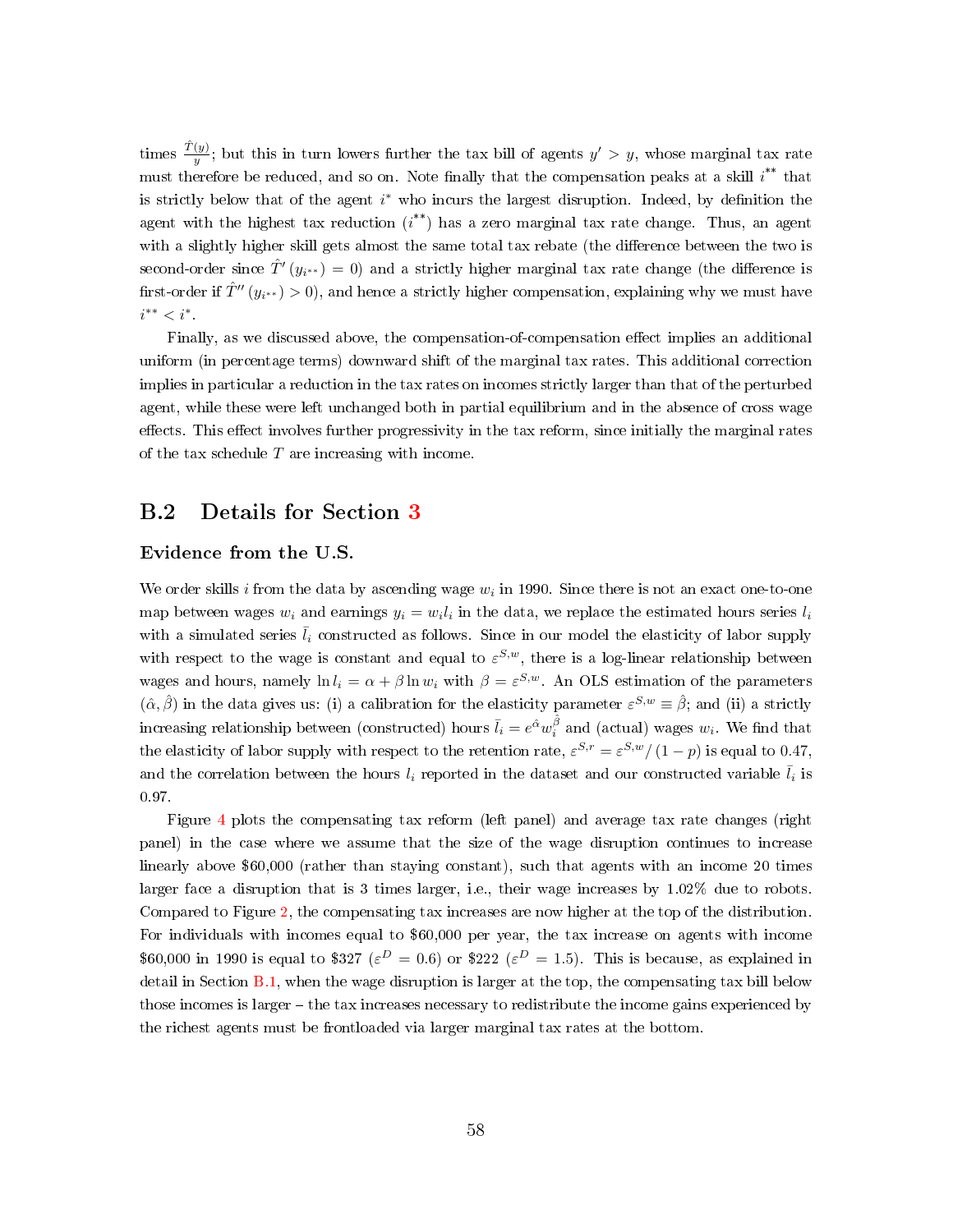

<span id="page-59-0"></span>Figure 4: General-equilibrium compensation (Scenario 2)

Finally, when the compensating tax changes have been computed by can use the expression:

$$
\mathcal{R}(\hat{\mathbf{w}}^{E}) = \int_{0}^{1} \hat{T}(y_{i}) dt + \int_{0}^{1} \left( \frac{\hat{w}_{i}^{E}}{w_{i}} + \frac{\hat{w}_{i}}{w_{i}} + \frac{\hat{l}_{i}}{l_{i}} \right) y_{i} T'(y_{i}) dt \n= \int_{0}^{1} \hat{T}(y_{i}) dt + \int_{0}^{1} \left( \left( 1 + \varepsilon_{i}^{S,w} \right) \left[ \frac{\hat{w}_{i}^{E}}{w_{i}} + \frac{\hat{w}_{i}}{w_{i}} \right] - \varepsilon_{i}^{S,r} \frac{\hat{T}'(y_{i})}{1 - T'(y_{i})} \right) y_{i} T'(y_{i}) dt \n= \int_{0}^{1} \hat{T}(y_{i}) dt + \int_{0}^{1} \left[ \left( 1 + \varepsilon_{i}^{S,w} \right) \frac{\hat{T}(y_{i})}{y_{i}} - \varepsilon_{i}^{S,r} \hat{T}'(y_{i}) \right] y_{i} \frac{T'(y_{i})}{1 - T'(y_{i})} dt
$$

to compute the fiscal surplus.

#### Evidence from Germany

We now exploit the data provided to us by [Dauth, Findeisen, Südekum, and Woessner](#page-36-5) [\[2017\]](#page-36-5) for Germany, who estimate the impact of automation on the wages of manufacturing workers between 1994 and 2014. They find in Column 6 of Table 7 that an increase of an additional robot per worker reduces earnings by 1.0822%. We then multiply this number by the average change in robot exposure over the twenty-year period (defined in their equation (1)) at each decile of the earnings distribution to obtain the total income losses at each decile. These are represented in the left panel of Figure [5](#page-60-0) (magenta curve). Since higher deciles have been more exposed to robots than lower deciles in Germany, their income loss is higher. Finally, we use the labor income tax schedule reported in [Kindermann, Mayr, and Sachs](#page-37-13) [\[2017\]](#page-37-13), who calibrate a CRP functional form to German data and find a rate of progressivity equal to  $p = 0.128$ .

Note that [Dauth, Findeisen, Südekum, and Woessner](#page-36-5) [\[2017\]](#page-36-5) do not report hourly wages and yearly hours (they can only estimate daily wages and yearly earnings). This prevents us from estimating the labor supply elasticity from the data directly. We therefore assume that, as in [Acemoglu and Restrepo](#page-36-0) [\[2017\]](#page-36-0), that  $\varepsilon^{S,r} = 0.5$ . This then allows us to back out the hourly wage disruption from the estimated earnings dispersion and apply our formulas. Indeed, using  $\frac{\hat{l}_i}{l_i}$  =